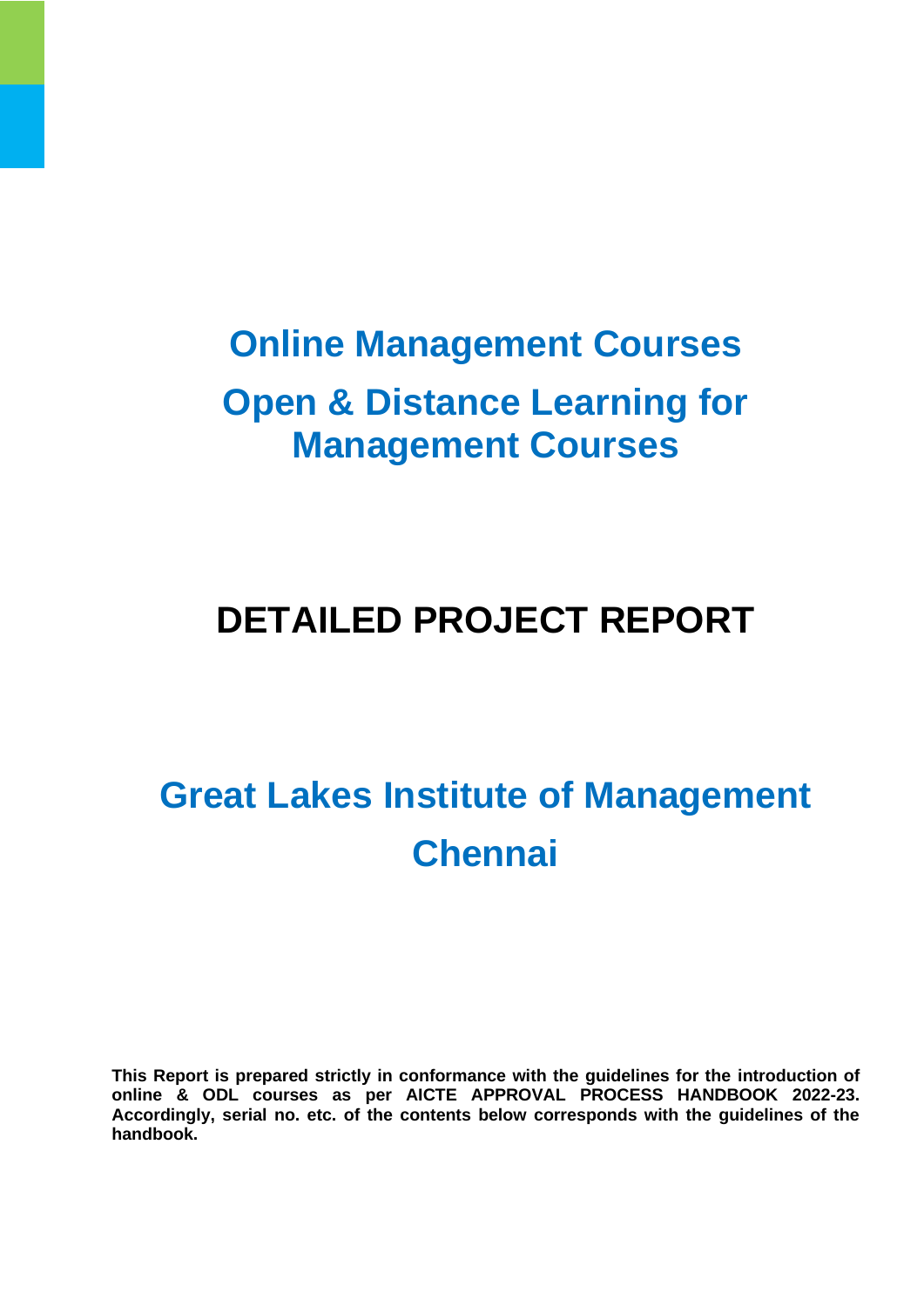

# **INDEX**

|                  | Content                                                         | Page |
|------------------|-----------------------------------------------------------------|------|
| 1                | PREAMBLE                                                        | 3    |
| $\overline{2}$   | THE PROMOTING BODY                                              | 7    |
| 3                | <b>ACADEMIC PROGRAMS</b>                                        | 9    |
| $\overline{4}$   | <b>DETAILS OF PROGRAM</b>                                       | 12   |
| 5                | <b>QUALITY AND HUMAN RESOURCE DEVELOPMENT</b>                   | 16   |
| 6                | GOVERNANCE, ACADEMIC & ADMINISTRATIVE<br><b>MANAGEMENT</b>      | 20   |
| $\overline{7}$   | CONCEPTUAL MASTER PLAN FOR HEADQUARTER<br>RESOURCES.            | 22   |
| <b>ANNEX-I</b>   | ADMISSION PROCESS for ONLINE/ODL POSTGRADUATE<br><b>DIPLOMA</b> | 28   |
| <b>ANNEX II</b>  | COURSE STRUCTURE OF ONLINE/ODL MANAGEMENT<br>PROGRAM            |      |
|                  | <b>POST GRADUATE DIPLOMA-2YEARS</b><br>Α.                       | 29   |
|                  | <b>POST GRADUATE CERTIFICATE - 1 YEAR</b><br>В.                 | 34   |
| <b>ANNEX III</b> | ACADEMIC PERFORMANCE AND GRADING SYSTEM                         | 38   |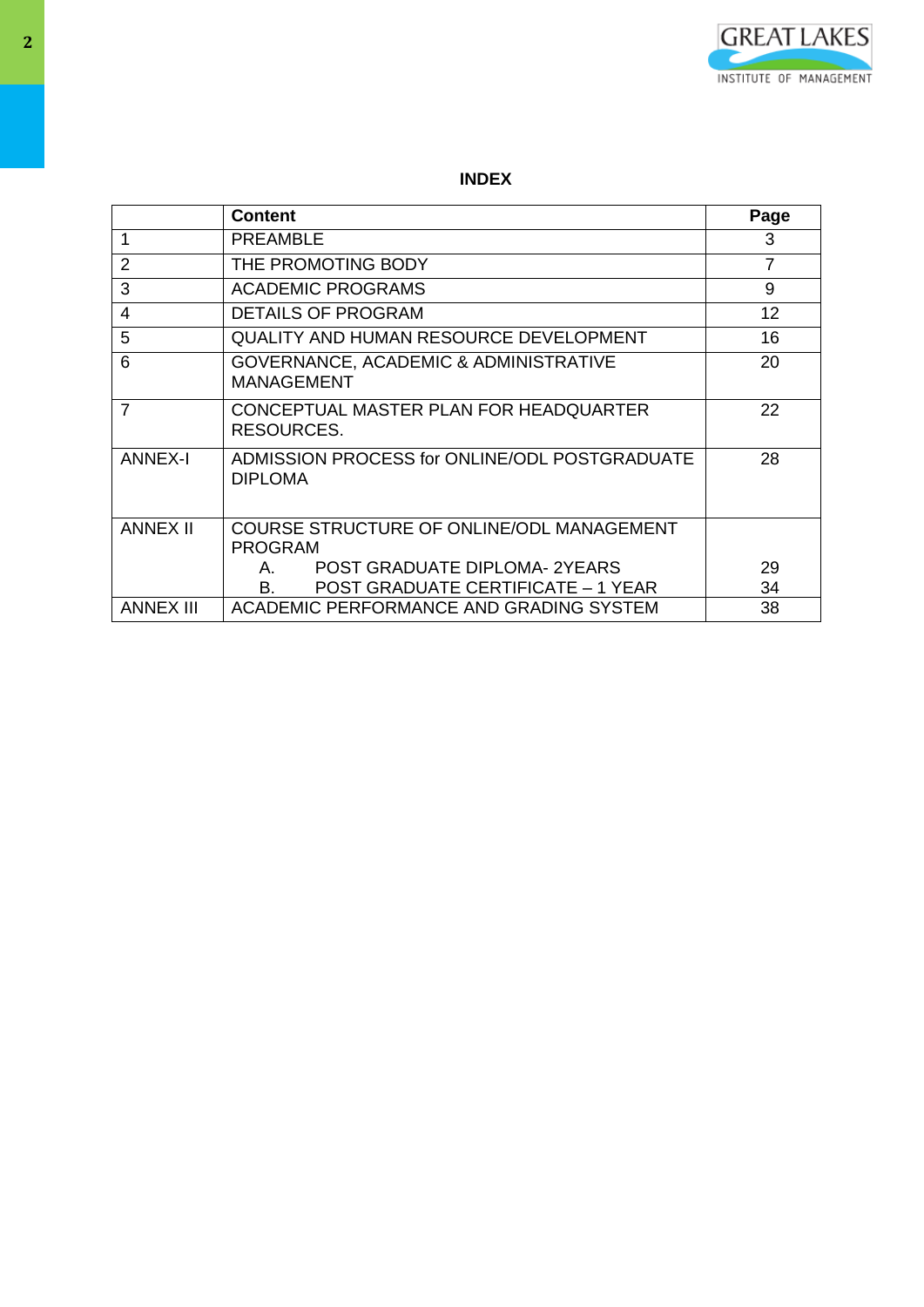#### **a. Introduction**

The Great Lakes Institute of Management, Chennai (GLIM), is promoted by Great Lakes Institute of Management, a section 25 company incorporated under the Companies act 1956, in the year 2004. In 2010 its PGDM-2years and PGCM-1-year program was recognized by AICTE. Within a span of about Ten years, both the programs (PGDM and PGCM) received AMBA(UK) accreditation and its PGDM program got NBA accreditation. The institute became a member of AIU (Association of Indian Universities) in 2021.

As a new-age business school in line with our goal of being the most industry-responsive business school, GLIM has pioneered several initiatives. GLIM, has been the first business school to introduce Analytics specialization in full-time programs back in 2013 foreseeing that the future of decision-making across fields will be driven by data. The School has also designed and offered a cutting-edge executive program in Business Analytics, which has been consistently ranked No. 1 in the country ahead of all the top B-schools. The school also pioneered and introduced specialization in Artificial Intelligence and Machine Learning (AIML) given that these will be the critical tools for businesses going forward.

Great Lakes Institute of Management, Chennai promotes management education to disseminate world-class management practices by facilitating the scientific and economic research in the field of management in India and providing management education to all sections of our society at an affordable cost. We develop the character of the students to be the humblest citizens and give them a sense of dignity, professional pride.

Management graduates today require not only adequate technological ability and problemsolving skills but must also be endowed with soft skills like cooperative working, communication and presentation skills, business ethics and interpersonal relationships and possess a deep commitment to safety, reliability, quality and sustainability of all engineering activities in which they take part. Management institutions actively now have a new responsibility to provide opportunities to every student to acquire these abilities in addition to their technical knowledge. Great Lakes Institute of Management, Chennai is committed to prepare students to meet these challenges.

The Institute has already made a significant mark in the areas of higher education, community education and continuing professional development. The Institute has been networking with reputed public institutions and private enterprises for enhancing the educational opportunities being offered by it.

The institute has continuously striven to build an inclusive knowledge society through inclusive education. It has tried to participate in the objective of the National Education Policy,2020 to increase the Gross Enrolment Ratio (GER) by offering its high-quality management programmes. Promoting the Online and Open and Distance Learning (ODL) mode.

Our Online & ODL educational wing will be a world-class establishment where students obtain excellent education and training in Management and are encouraged to invent and investigate concepts and make known their nature and merits, and practice corporate citizenship with values & ethics.

We aspire to achieve excellence in the field of online and ODL management education through diligence, dexterity and dedication. We imbibe in our students, a spirit of quality consciousness, an awareness of our ecology & environment and sensitivity for the crying needs of honesty and sincere efforts determining individuals aspiring to be management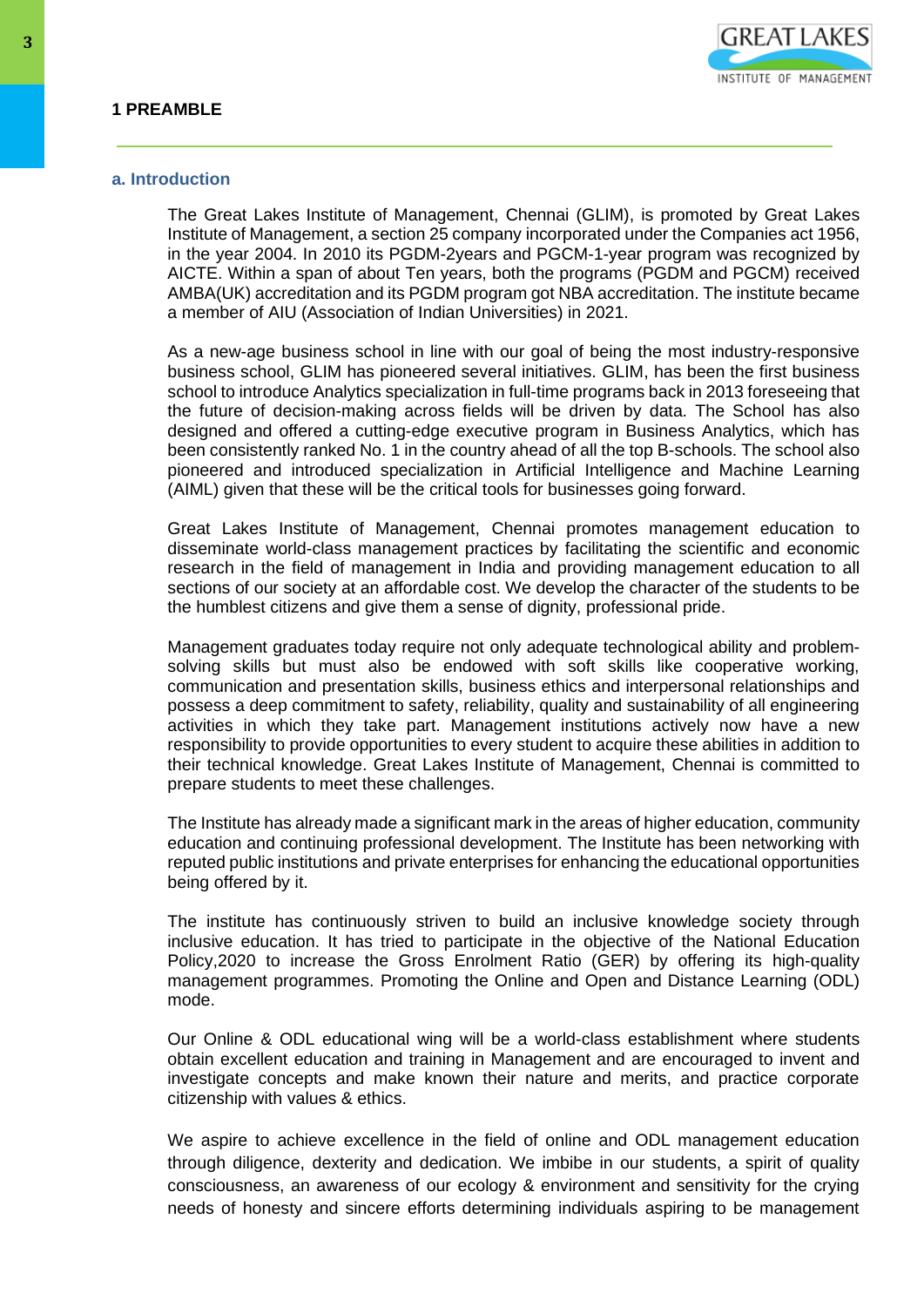professionals to face the competition evident at global levels. Our students shall emerge as dignified, responsible, disciplined and talented citizens of our motherland and strive to continue the journey of our nation towards prosperity and success.

The Institute began its operations by offering two academic programmes in 2004. Today, it's ready to serve the educational aspirations of a large number of students in India and Abroad through a large network.

The mandate of the Online and ODL wing of the Institute is to:

- Provide access to higher education to all segments of the society.
- Offer high-quality, innovative and need-based programmes at different levels, to all those who require them.
- Reach out to the disadvantaged by offering programmes in all parts of the country at affordable costs.

To achieve the above objectives of widening access for all sections of society and providing continuing professional development and training to all sectors of the economy, the Institute has planned to participate in Online and ODL modes of education through the use of a variety of media and the latest technology in imparting education.

# **b. Background of the Consultants**

No Consultant is employed to prepare DPR.

# **c. OBJECTIVES & SCOPE OF THE PROPOSED PROGRAMME**

The growth of educational technology and online education is inevitable as the rapid advancement of technology has shaped the changing behavior of consumers. In India, the Online sector had been recording a slow, but steady growth before the pandemic. But nobody imagined a growth as exponential as the last two years.

The pandemic became a blessing in disguise for the burgeoning Online/ODL Education across the globe as the online/ODL mode remained the only alternative to continue education when the operation of educational institutions got disrupted due to Covid-19. Since face-toface learning came to a standstill, even formal education had to rely on online tools and functions for teaching and learning. It allowed them to reach out to the student community that was distributed across regions amid the crisis.

Following the increased penetration of digital solutions in day-to-day activities, individuals belonging to different age groups and experience levels consider online/ODL education a feasible solution to improve their knowledge levels and acquire in-demand skills to stay relevant in the volatile job market. The growing demand helped over 100 Institutes emerge in the ODL and e-learning sectors across India during this period, which is in line with the NEP 2020 .

At present, India has over 130 higher education institutes, which offer solutions in varied segments, including higher education, skill development, training and preparations, executive education, learning management system development, online examinations, and others. The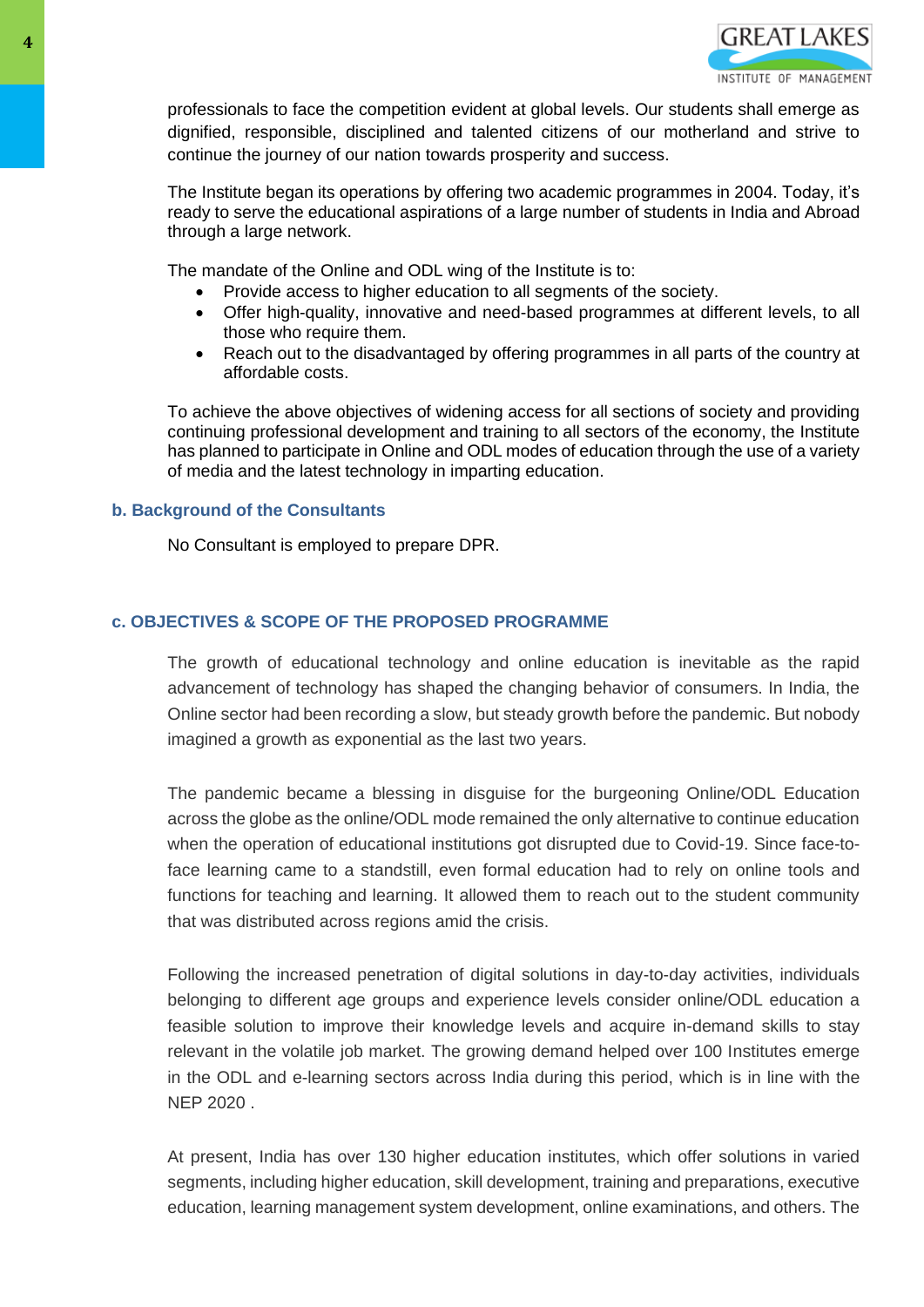

current market size of the Indian online education industry is around USD 3 billion and is projected to reach USD 10 billion by 2025, owing to the ever-increasing internet and smartphone user base.

# **Emerging Trends in the Online/ODL space**

- 1. **Multi-lingual delivery:** In higher education, the dominance of English as a medium of instruction has always been significant. The National Education Policy 2020 (NEP) proposed to bring regional language as the primary medium of instruction for education at all levels. This will improve accessibility and equity in education. Institutes will also focus on preparing multi-lingual content and will deliver it in different regional languages. It is imperative to reach out to a broad learner community. This will also help teachers with local language expertise find attractive jobs in the online sector.
- 2. **Adoption of AI-ML:** Artificial intelligence and machine learning play a key role in almost all sectors. Several organizations have adopted this niche technology to effectively streamline their operations and functions. The education sector has also started exploring the possibilities of AI-ML to enable more personalized learning. This cutting-edge technology can offer an adaptive learning environment based on individual capacity. Adaptive learning provides personal-level education because the cognitive ability of each individual varies, and delivering the same content and pace makes the learning ineffective, especially for students with special needs. Higher education institutes with the help of EdTech players source prospective learners effectively.
- 3. **Micro-learning:** Completing course content at a given time is a tedious and timeconsuming task. It could, in some cases, result in learners losing interest or getting distracted. Online platforms now focus on providing bite-sized content in audiovisual, infographic, and lecture note formats to help learners comprehend easily and keep them engaged throughout their learning journey. Interactive quizzes and exercises and hands-on practical assignments have proven to be more effective learning methods for both fresh students and working professionals. Nowadays, a few e-learning platforms offer short-time certification by dividing long-term programmes into segments. It helps students learn only relevant parts or subjects instead of learning the entire course.
- 4. **Gamification:** Who doesn't like a game! Using gaming strategy is a trend that is used in different sectors to attract and engage customers in their platforms. It ensures greater engagement and enhances customer retention. Applying gamification in education allows students to learn without losing interest. There are two types of gamification – structural gamification and content gamification. In structural gamification, the platform structure itself, is gamified. Content gamification is the gamification of course content. Both make learning fun and engaging. Institutes implement gamification by splitting the learning content into different levels and giving points or scores for completing each level. Quizzes or tests are used to grade each level. A leader board on the platform provides learners and teachers with real-time status of students' learning progression. It instills positive competition amongst the learners and keeps the students engaged till the completion of the course.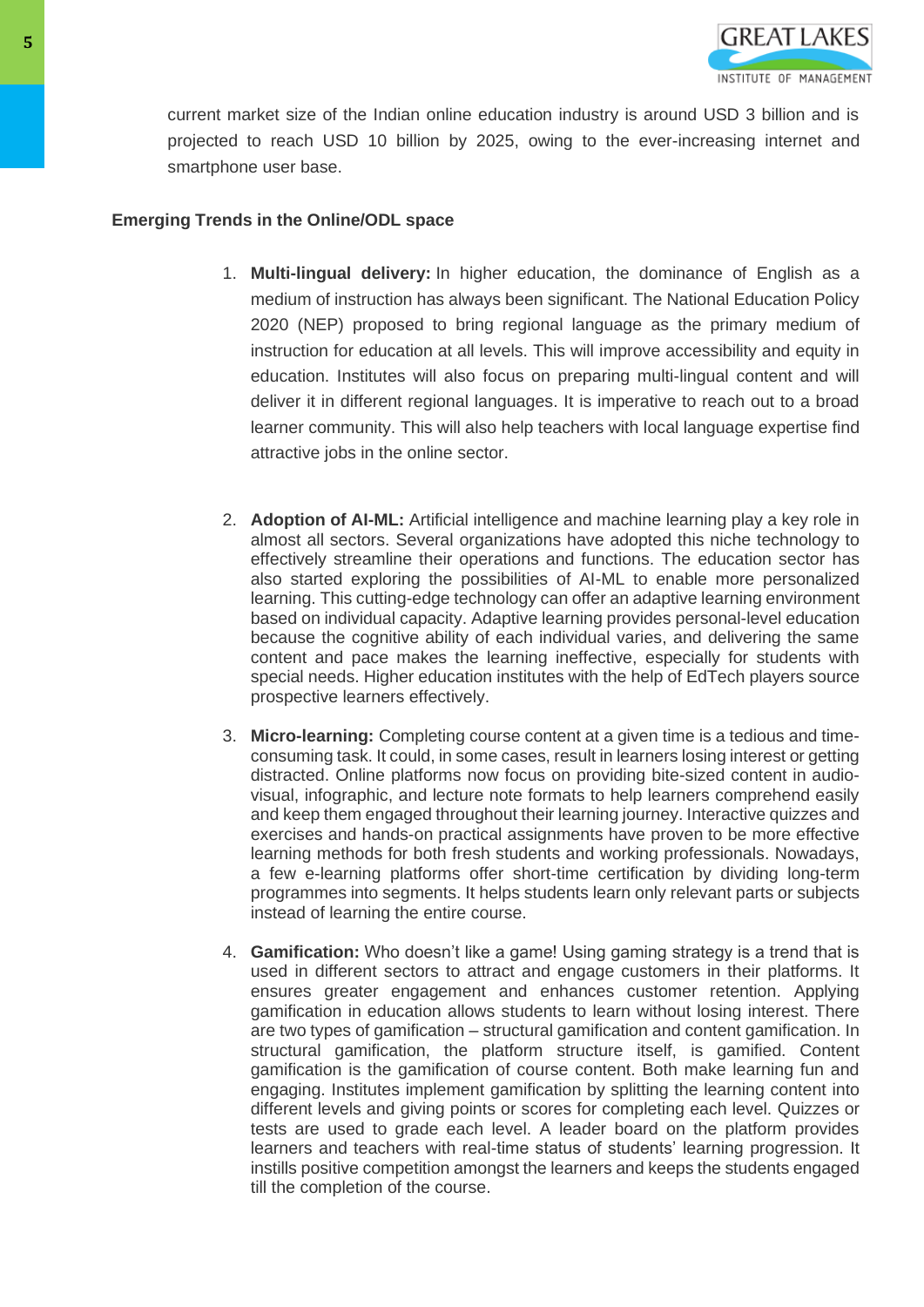

5. **Immersive learning:** The absence of a physical atmosphere is the biggest limitation of online education. A campus environment with the presence of colearners and teachers establishes a psychological mindset to learn and grow. Online education providers are slowly attempting to replicate the campus elements in the online space. They are adopting various digital technologies to offer an immersive learning environment. The adoption of virtual reality (VR) and augmented reality (AR) is becoming a new trend in the online education space. Some EdTech players have started preparing AR-VR content. With a VR device, students get a near-real learning experience. They can closely understand various concepts and acquire in-depth knowledge. The interactivity of these technologies allows immersive learning. As technology advances a little more each day, learners are getting a more immersive learning experience. Immersive learning will, no doubt, be a game changer for online as well as conventional education.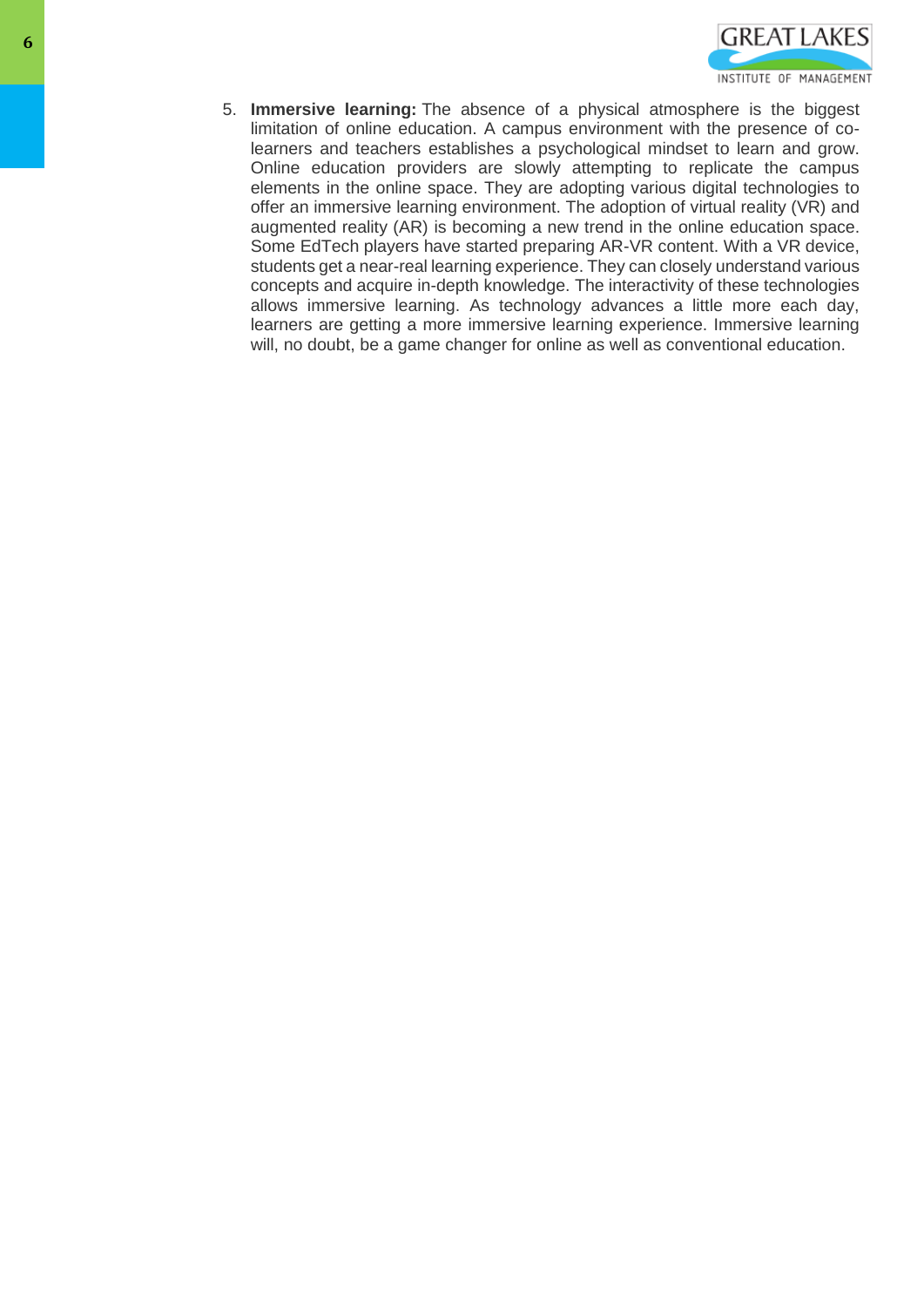# **a. Introduction to its Genesis including its Registration Status**

Great Lakes Institute of Management, Chennai (Great Lakes), India is a premier management educational institution offering post-graduate management programs since 2004. The school was founded by Padma Shri Prof. Dr. Bala V Balachandran, J L Kellogg Distinguished Professor of Accounting and Information Management, Kellogg School of Management, Northwestern University, Evanston, USA to create a Business School of international repute in the Chennai, Tamilnadu, India. Great Lakes seeks to create 'Business Ready' managers who, during the program, receive highquality, industry-relevant business education with greater emphasis on honing their managerial and entrepreneurial potential.

**Great lakes Institute of Management**, a section 25 company , registered under the Companies Act ,1956 is the promoter.

# **b. Details of its Promoters including their Background**

# **Board of Directors (Promoters)**

| S.No.          | <b>Name</b> |                                                                     | <b>Status</b>   |
|----------------|-------------|---------------------------------------------------------------------|-----------------|
|                |             | Mr. Mohan Lakhamraju,                                               |                 |
|                |             | Chairman, Great Lakes Institute of Management                       | Chairman of     |
|                |             | B. Tech (Computer Science), IIT, Mumbai                             | the Board       |
|                |             | MS (Computer Science), University of California, USA                |                 |
|                |             | MBA - Stanford Business School, USA                                 |                 |
|                |             | Dr. Sudhakar Balachandran                                           |                 |
|                |             | Director of MBA Graduate Studies, University of Illinois,           |                 |
| $\overline{2}$ |             | Chicago, USA                                                        | Director        |
|                |             | <b>BS</b> - North Western University, USA                           |                 |
|                |             | MBA - JL Kellogg Graduate School of Management, USA                 |                 |
|                |             | Ph.D. - Harvard Business School, USA                                |                 |
|                |             | Mr. Gautam Lakhamraju                                               |                 |
| 3              |             | <b>Chief Operating Officer, Great Lakes</b>                         | Director        |
|                |             | B.Tech ICT - DA-IICT, India                                         |                 |
|                |             | PGDBM - Management Development Institute (MDI), India               |                 |
|                |             | Dr Diwakar Balachandran, MD                                         |                 |
| 4              |             | Professor, Department of Pulmonary Medicine,                        |                 |
|                |             | The University of Texas, MD Anderson Cancer Centre,<br>Houston, USA | <b>Director</b> |
|                |             | Northwestern University Medical School, Chicago, IL, USA            |                 |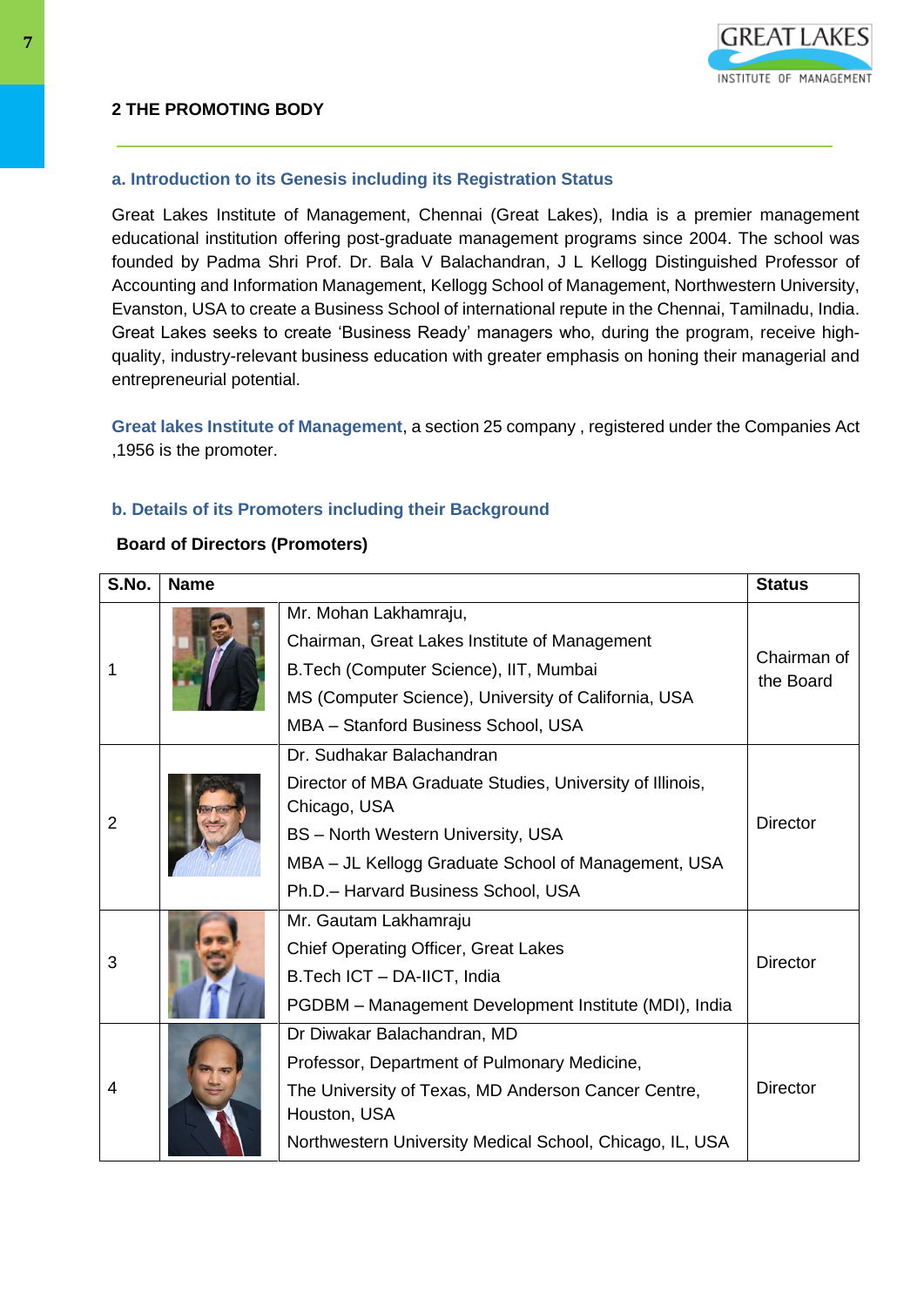

# **c & d. Activities of the Promoting Body including a listing of major educational promotion activities undertaken by it in the past.**

The sponsoring body established the following other institutes so far:

- 1. Great Lakes Institute of Management, Chennai Campus.
- 2. Great Lakes ELearning Services Pvt. Ltd. (Great Learning).
- 3. Great Lakes Institute of Management, Gurgaon Campus.

# **e. Vision & Mission of the Institute**

#### **Vision**

To be a world class Management Institute, to develop socially sensitive, Business Ready Leaders and Entrepreneurs with Futuristic Orientation and commitment towards Innovation and Excellence through Cost-Effective Programs.

# **Mission**

To Develop Future Ready business leaders and Entrepreneurs with and Analytical Mindset, prepared for Current and Future Market needs through contemporary and High quality teaching, Research and Social engagement.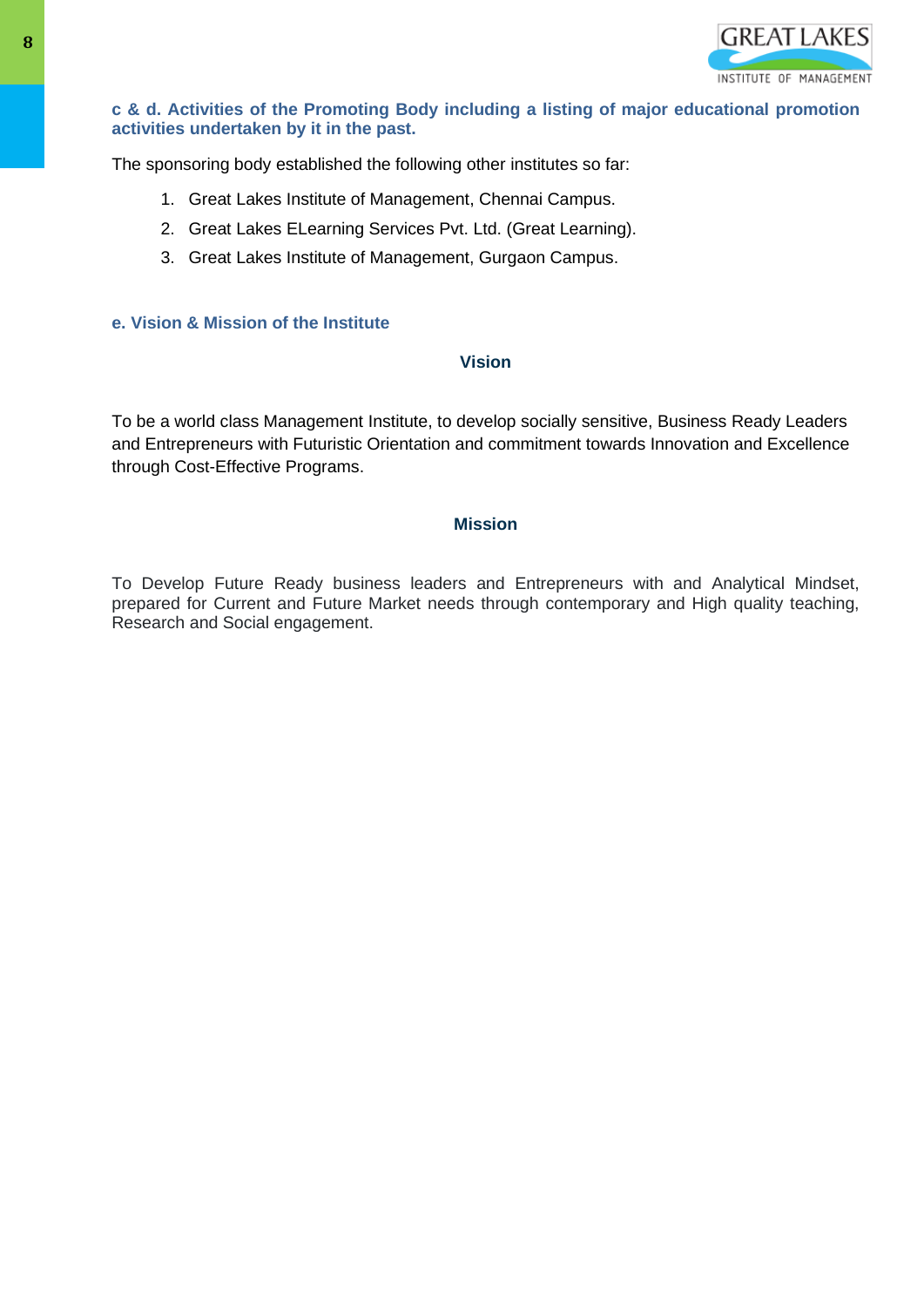# **3. ACADEMIC PROGRAMS**



# **a. Basic Academic Philosophy of the Institution**

Human beings possess four dimensions of power, physical, mental, intellectual and spiritual. Good quality higher education must empower a person in all four dimensions.

The basic academic philosophies of the institution are:

- 1. To create an atmosphere of mutual trust, respect for learning and joy in ideas.
- 2. To be fair, honest and patient with students
- 3. To establish high academic standards and help students understand the criteria for achieving them.
- 4. To help students understand the large content and virtues of humanities.
- 5. To allow students to revise their work and learn from their mistakes.
- 6. To maximize one's creative potential and develop a problem-solving attitude.
- 7. To provide a platform to bring out the talent and creative skills.
- 8. To develop inspirational mind-set and to take risks and to persevere adversities
- 9. To nurture an ability to learn without copying.
- 10. To discover and manifest the power of teamwork and organizations.
- 11. To improve communication and soft skills.

#### **b. Types of Programs**

At present we are seeking approval for the Online/ODL Program in Management. The program duration and number of intakes are given in the table.

#### **c. Identified Courses**

The identified courses for the Academic year 2022-23 are given in the following table:

| <b>PROGRAM</b> | <b>Mode</b> | <b>LEVEL</b>                | <b>COURSE</b>                                   | <b>DURATION</b>       |
|----------------|-------------|-----------------------------|-------------------------------------------------|-----------------------|
| Management     | Online      | Postgraduate<br>Diploma     | Postgraduate Diploma Ir 24 months<br>Management |                       |
| Management     | <b>ODL</b>  | Postgraduate<br>Diploma     | Postgraduate Diploma In 24 months<br>Management |                       |
| Management     | Online      | Postgraduate<br>Certificate | Postgraduate<br>in Management                   | Certificate 12 months |
| Management     | <b>ODL</b>  | Postgraduate<br>Certificate | Postgraduate<br>in Management                   | Certificate 12 months |

# **d. Phase-wise Introduction of Programs & Intake**

The proposed phase -wise introduction of programs and intake are given in the following table:

| <b>PROGRAM</b> | <b>LEVEL</b> | <b>COURSE</b>                                                            | Mode | <b>DURATION INTAKE</b> | 2022-23 |
|----------------|--------------|--------------------------------------------------------------------------|------|------------------------|---------|
|                | Diploma      | Management   Postgraduate   Postgraduate Diploma In Online<br>Management |      | 24 months              | 10000   |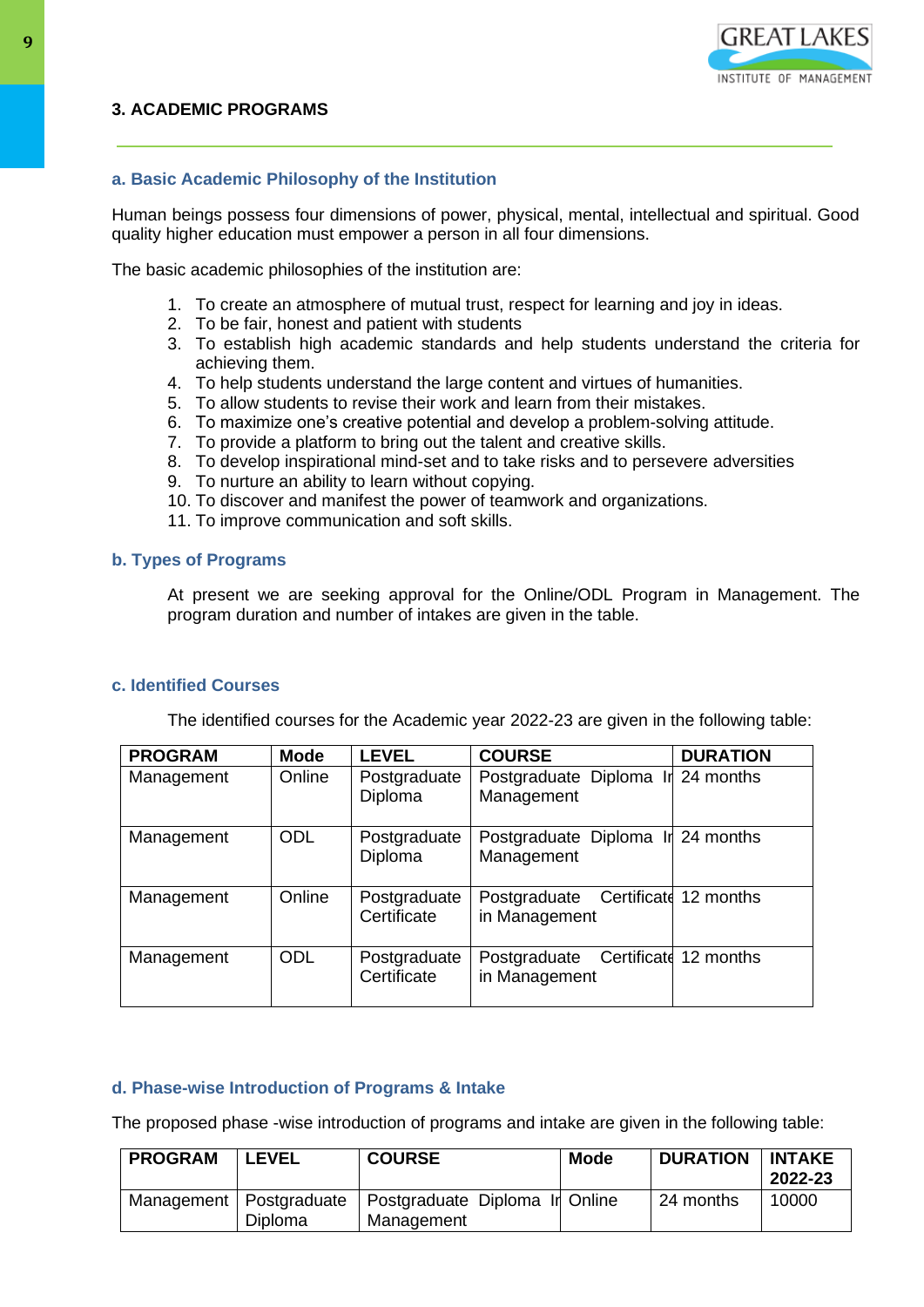

| Management | Postgraduate<br>Diploma     | Postgraduate Diploma In ODL<br>Management        | 24 months | 10000 |
|------------|-----------------------------|--------------------------------------------------|-----------|-------|
| Management | Postgraduate<br>Certificate | Postgraduate Certificate Online<br>in Management | 12 months | 10000 |
| Management | Postgraduate<br>Certificate | Postgraduate Certificate ODL<br>in Management    | 12 months | 10000 |

# **e. Target Date for Start of Academic Programs**

| <b>PROGRAM</b> | <b>LEVEL</b>                | <b>COURSE</b>                                | <b>Mode</b> | <b>DURATION</b> | <b>TARGET DATE</b><br><b>FOR START OF</b><br><b>ACADEMIC</b><br><b>PROGRAM</b> |
|----------------|-----------------------------|----------------------------------------------|-------------|-----------------|--------------------------------------------------------------------------------|
| Management     | Postgraduate<br>Diploma     | Postgraduate<br>Diploma In<br>Management     | Online      | 24 months       | $1st$ Aug 2022                                                                 |
| Management     | Postgraduate<br>Diploma     | Postgraduate<br>Diploma In<br>Management     | <b>ODL</b>  | 24 months       | $1st$ Aug 2022                                                                 |
| Management     | Postgraduate<br>Certificate | Postgraduate<br>Certificate in<br>Management | Online      | 12 months       | 1 <sup>st</sup> Aug 2022                                                       |
| Management     | Postgraduate<br>Certificate | Postgraduate<br>Certificate in<br>Management | <b>ODL</b>  | 12 months       | 1 <sup>st</sup> Aug 2022                                                       |

# **f. Central Computing Facility**

The Central Computing facility available in the Institute headquarter for the proposed ODL program is given in the table below:

| S.No | <b>Particulars</b>                        | <b>Availability</b>       |                |  |
|------|-------------------------------------------|---------------------------|----------------|--|
| 1.   | Number of Computer<br>terminals           | 100                       |                |  |
| 2.   | <b>Hardware Specification</b>             | <b>As per AICTE norms</b> |                |  |
|      | latest configuration                      |                           |                |  |
| 3.   | Number of terminals of<br>Wi-Fi           | 100                       |                |  |
|      |                                           | <b>Application</b>        | 10             |  |
| 4.   | <b>Relevant Legal Software</b>            | <b>System</b>             | $\overline{2}$ |  |
| 5.   | Peripheral(s)/ Printers                   | $\overline{2}$            |                |  |
| 6.   | Internet Accessibility (in<br>kbps & hrs) | 100mbps                   |                |  |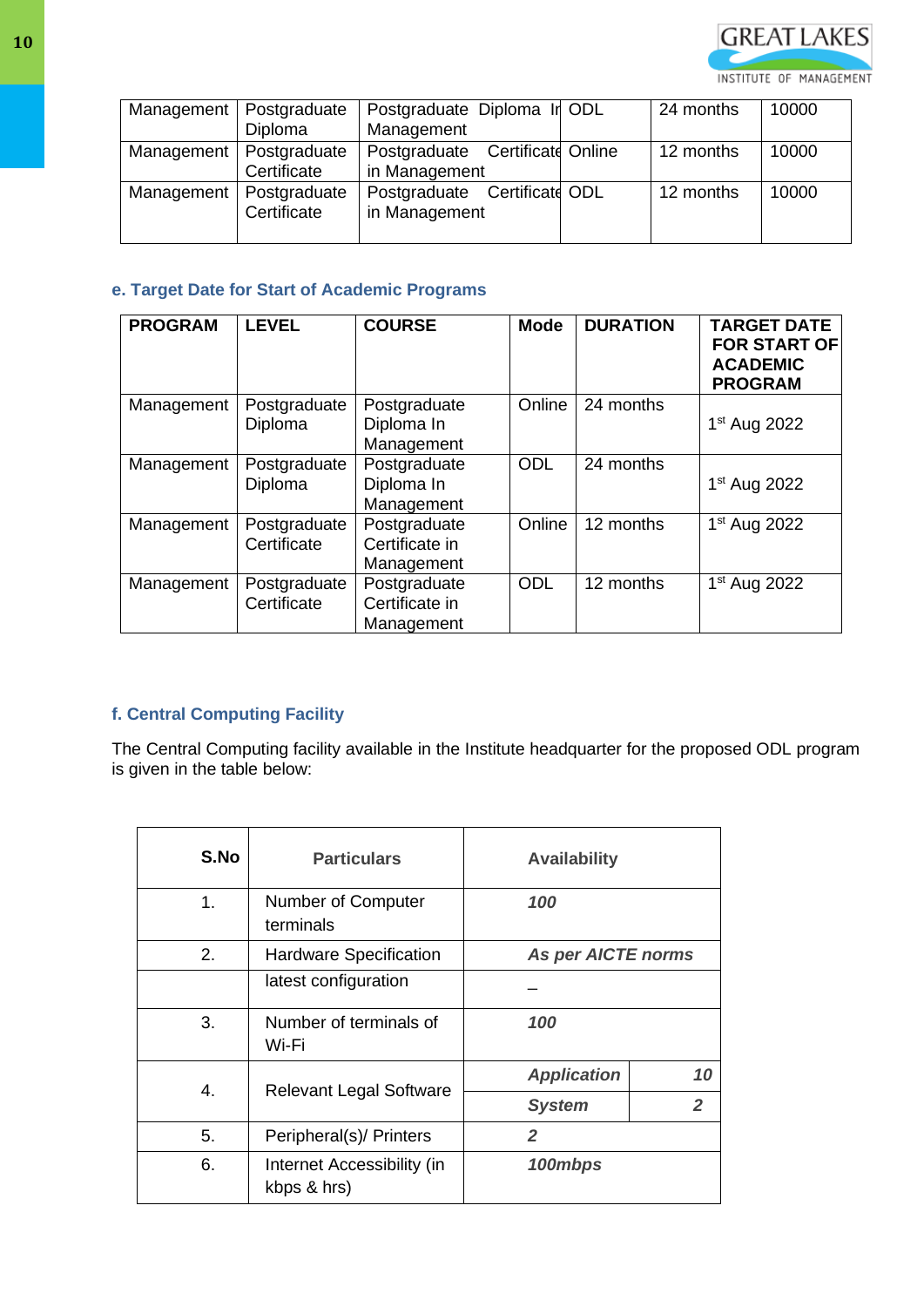

# **g. Central Library (Resource Centre)**

The primary mission of the Resource Centre is to support the educational and management programs by providing physical and intellectual access to information, consistent with the present and the anticipated educational functions of the institute. Our vision is to bring excellent electronic information services to the academic community. In accordance with the objectives of the institute, the Resource Centre aims to develop a comprehensive collection of documents useful for the faculty and the student community of the institute. Resource Centers also play a key role in making our institution an internationally reputed researchdriven management institution. Established as the knowledge hub, it will enable access to information resources for all and provides innovative, responsive, and effective services to meet the changing needs of the academic community. The Resource Centre has a collection of books, top management journals, magazines, course materials, project reports, annual reports, newspapers, case studies and articles. It will also provide access to various research databases like JGate, EBSCO, CMIE, etc. which would enable the students in their research activities. In addition, the resource center also has AV resources that facilitate learning.

The Resource Centre will offer services to the ODL resource center, such as Reference, Referrals, User Guidance Services, Circulation Services including Inter-Library Loan and Document Delivery Service, Database service, Article alert service, Weekly display of recent additions of periodicals and books including E-mail distribution of these lists to users on our mailing list, Bibliographic Service, reprographic and document binding Services, etc.

Current awareness service will be provided comprising a regular display of reprographic copies of articles published by the Institute faculty and students, in various periodicals that are being received in the Resource Centre. Resource Centre will organize customized information services through membership.

#### **h. Central Workshop**

#### **Not Applicable**

**i. Central Instrumentation Facility**

#### **Not Applicable**

# **j. Affiliating Body**

#### **Not Applicable**

#### **k. Scholarships**

Merit Scholarships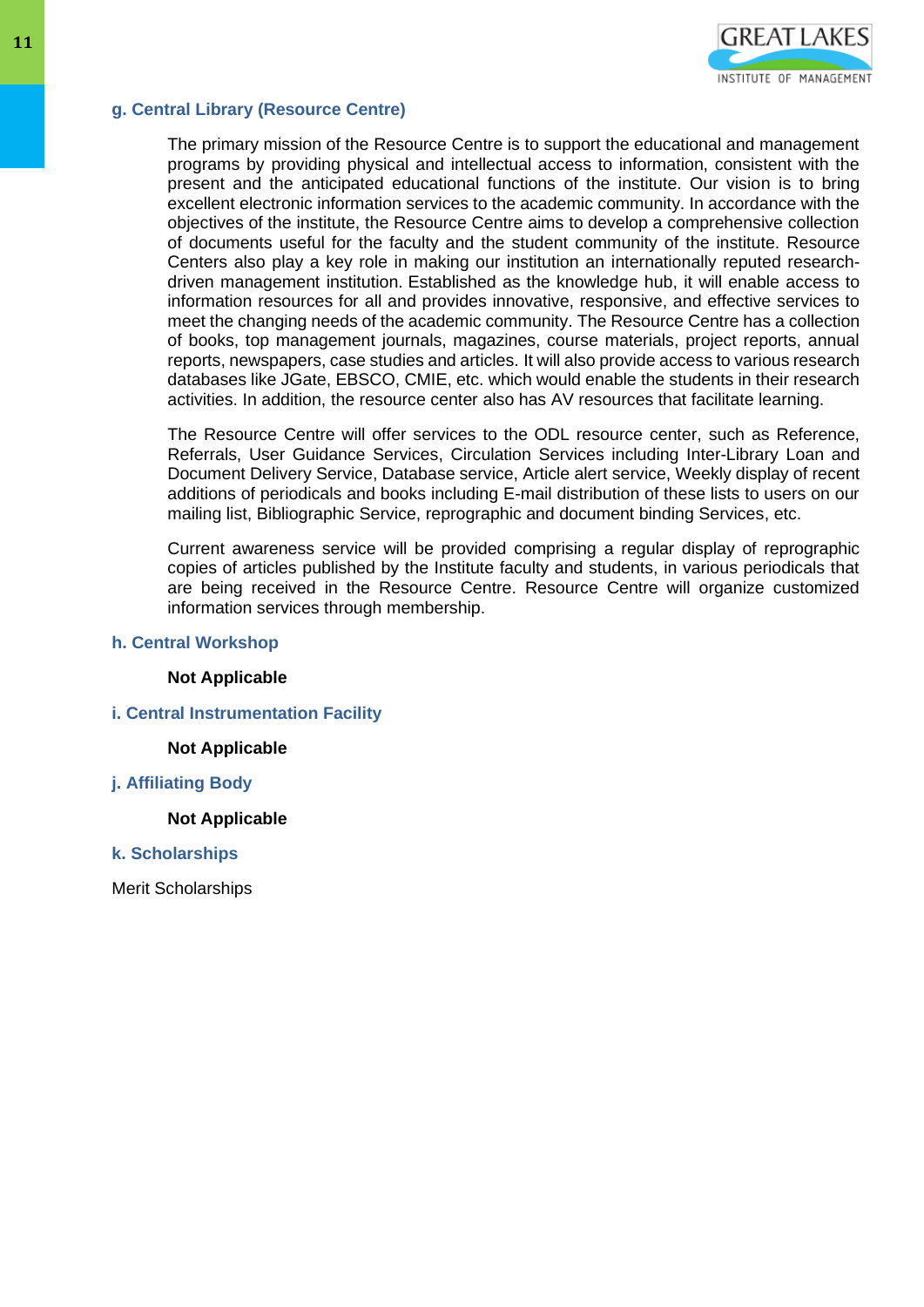# **4. DETAILS OF THE PROGRAM**



### **Details of Post Graduate Diploma (Both Online & ODL)**

The Post Graduate Diploma will follow a credit system with a full course having 3 credits and a few courses with 1.5 credits respectively. Each full credit course corresponds to 14-15 hours of teaching (includes Live sessions and recorded contents using MOOC and swayam, other digital services provided by Edtech service providers). Each academic year is divided into two semesters. In the first year (Semester I and II), all courses will be mandatory and lead the students into choosing their specializations for the second year. The second-year (Semester III & IV) will comprise of few mandatory and elective courses including Capstone Project and Simulations. The elective courses would lead to respective specializations.

After the first year, all students will have to undergo a project for a period of 4-8 weeks. The project would be mandatory, graded and carry a weightage. For successful completion of the course, every student should have successfully completed 81 credits including all 4 semesters and projects.

Details of the Admission procedure, Course Structure and evaluation criteria are given in **Appendix-I**

#### **Details of Post Graduate Certificate**

The Post Graduate Certificate will follow a credit system with a full course having 2 credits and few courses with 1 credit respectively. Each full credit course corresponds to 14-15 hours of Teaching (includes Live sessions and recorded contents using MOOC and swayam, other digital services provided by Edtech service providers). The academic year is divided into two semesters. In Semester I, all courses will be mandatory and lead the students into choosing their specializations for the subsequent semester. The semester II will comprise mandatory and elective courses. The elective courses would lead to respective specializations. For successful completion of the course, each student should have successfully completed 40 credits.

Details of the Admission procedure, Course Structure and evaluation criteria are given in **Appendix-II**

# **SALIENT FEATURES OF ACADEMIC DIVISIONS**

#### **a. Classification of Academic Divisions i.e. Departments, Centres, Schools, Central Academic Facilities.**

#### **Offline**:

At present, the Institute has a single program in Management with two levels and three courses which form three basic divisions on that basis. The levels and the names of the courses are below:

- 1. Level: Post Graduate Diploma 24 months
	- Course: Post Graduate Diploma in Management-180 approved intake.
- 2. Level: Post Graduate Certificate 13 months
	- Course: Post Graduate Certificate in Management-180 approved intake
	- Course: Post Graduate Certificate in Management(Financial Management)-60 approved intake
	- Course: Post Graduate Certificate in Management( Marketing)-60 approved intake
	- Course: Post Graduate Certificate in Management( Retail Management)-120 approved intake

Proposed: Applied for the academic year 2022-23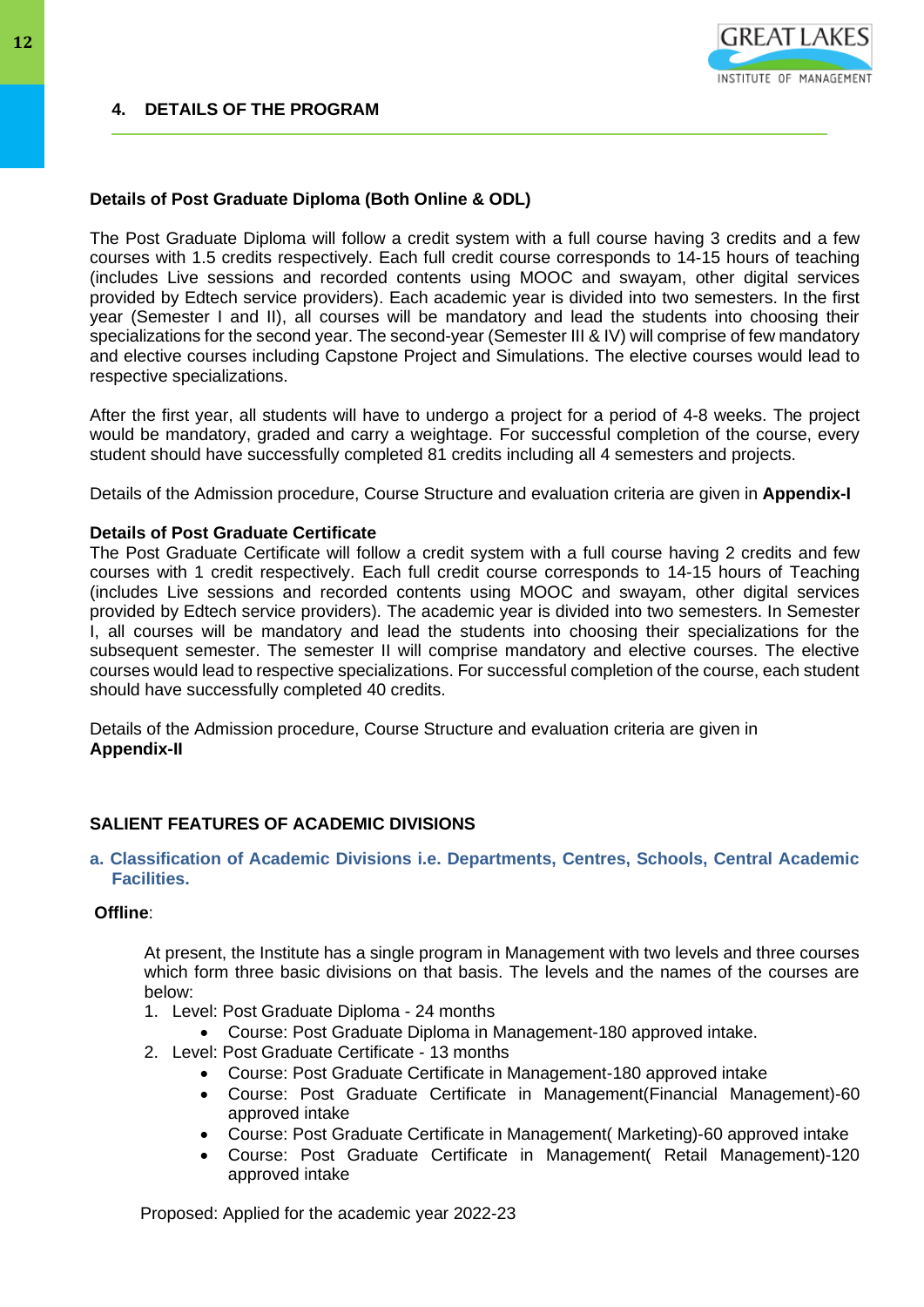

- 1. Level: Post Graduate Diploma 24 months
	- Course: Post Graduate Diploma in Management(Marketing)-60 intake.

# **b. Details of each academic department/centre, like :**

### **1. Academic Objectives**

#### **The academic objectives of the Post Graduate Diploma in Management:**

The twenty- four months full-time Post Graduate Diploma in Management will have a general management curriculum with a focus on the growth sectors of the economy. The program is uniquely designed to leverage the rich prior work experience of the students and deliver market-focused financially sustainable value propositions in a socially responsible manner. It will facilitate students to understand the interactions between marketing and finance along with other associated functional areas thereby appreciating the need for developing holistic perspectives in business. This highly intensive program would demand a high caliber of students, with a proven record of academic brilliance along with an ability to demonstrate vision, initiative, leadership and hard work. The course will meet the contemporary needs of businesses by imparting management skills to the students and help them in making valueenhancing decisions.

It offers unique and unparalleled coverage of Internet business models, data-driven decision making through analytics, and the energy sector poised for growth on the back of key policy thrusts. The curriculum has been designed by a panel of experts, which comprises the best in the world of managerial academia. Regular inputs from Industry experts will keep it in sync with the needs of an ever changing marketplace. The course will help the students to develop into business-ready managers, capable of responding to complex business requirements that arise in a changing global business environment.

#### **The academic objectives of Post Graduate Certificate in Management:**

The thirteen months full time Post Graduate Certificate in Management is uniquely designed to leverage the rich prior work experience of the students and deliver customer-centricity and profitability in a socially responsible manner. It facilitates students to understand the interactions between the various functional areas of a business system and thereby appreciates the need for developing cross-functional perspectives in business. This highly intensive program would demand a high caliber of students, with a proven record of academic brilliance along with an ability to demonstrate vision, initiative, leadership and hard work. The course will meet the contemporary needs of businesses by imparting management skills to the students and help them in making value enhancing decisions.

#### **2. Areas of Focus**

Holistic Management Education covers all aspects of Management.

#### **3. Academic Program**

The Institute will offer only Program in Management and related areas.

#### **4. Faculty Requirement and Phase-wise Recruitment for :**

| S.NO | <b>ACADEMIC</b><br><b>YEAR</b> | <b>DETAILS</b>   |                     |                     | <b>TOTAL CUM.FIGURES</b> |
|------|--------------------------------|------------------|---------------------|---------------------|--------------------------|
|      |                                | <b>Professor</b> | Professor Professor | Associate Assistant |                          |

#### **Post Graduate Diploma in Management: 24 Months( Online)**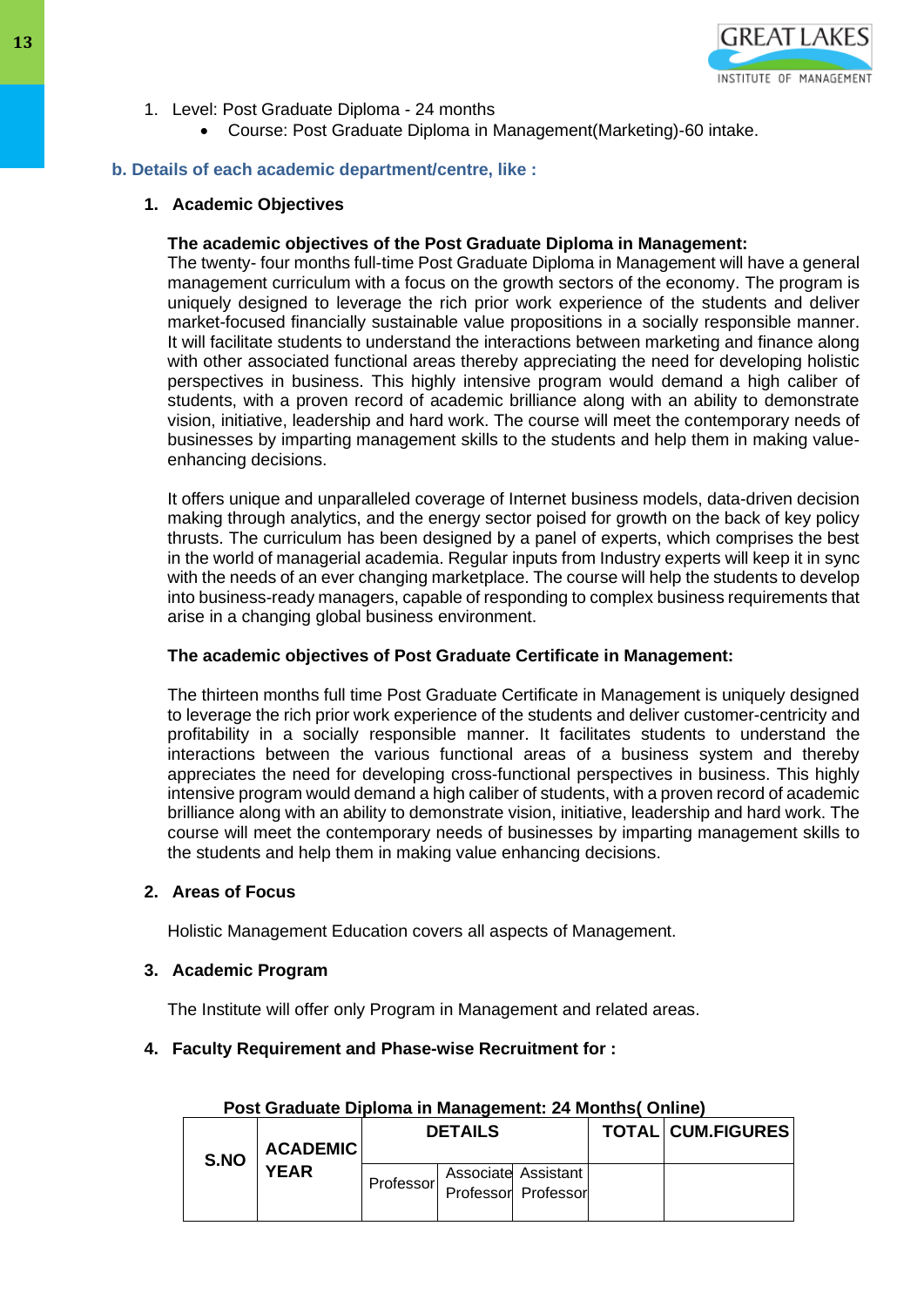

| 2022-23 |  |  |  |
|---------|--|--|--|
| 2023-24 |  |  |  |

# **Post Graduate Diploma in Management(ODL): 24 Months**

|      | <b>ACADEMIC</b> | <b>DETAILS</b> |   |                                            | <b>TOTALI</b> | <b>CUM.FIGURES</b> |
|------|-----------------|----------------|---|--------------------------------------------|---------------|--------------------|
| S.NO | <b>YEAR</b>     | Professor      |   | Associate Assistant<br>Professor Professor |               |                    |
|      | 2022-23         |                |   | 2                                          |               |                    |
|      | 2023-24         |                | 2 | 2                                          |               |                    |

# **Post Graduate Certificate in Management(Online): 12 Months**

| S.NO | <b>ACADEMIC</b> | <b>DETAILS</b> |  |                                            | <b>TOTAL CUM.FIGURES</b> |
|------|-----------------|----------------|--|--------------------------------------------|--------------------------|
|      | <b>YEAR</b>     | Professor      |  | Associate Assistant<br>Professor Professor |                          |
|      | 2022-23         |                |  | 2                                          |                          |

# **Post Graduate Certificate in Management(ODL): 12 Months**

| S.NO | <b>ACADEMIC</b> | <b>DETAILS</b> |                       |                     | <b>TOTAL</b> | <b>CUM.FIGURES</b> |
|------|-----------------|----------------|-----------------------|---------------------|--------------|--------------------|
|      | <b>YEAR</b>     | Professor      | Associate   Assistant | Professor Professor |              |                    |
|      | 2022-23         |                |                       | າ                   | 4            |                    |

# **5. Requirement of Laboratories, Space and Equipment (cost)**

Not Applicable

**6. Requirement of other Space like Class Rooms, Faculty Rooms, Departmental Office**

**Post Graduate Diploma in Management & Post Graduate Certificate in Management (Online):**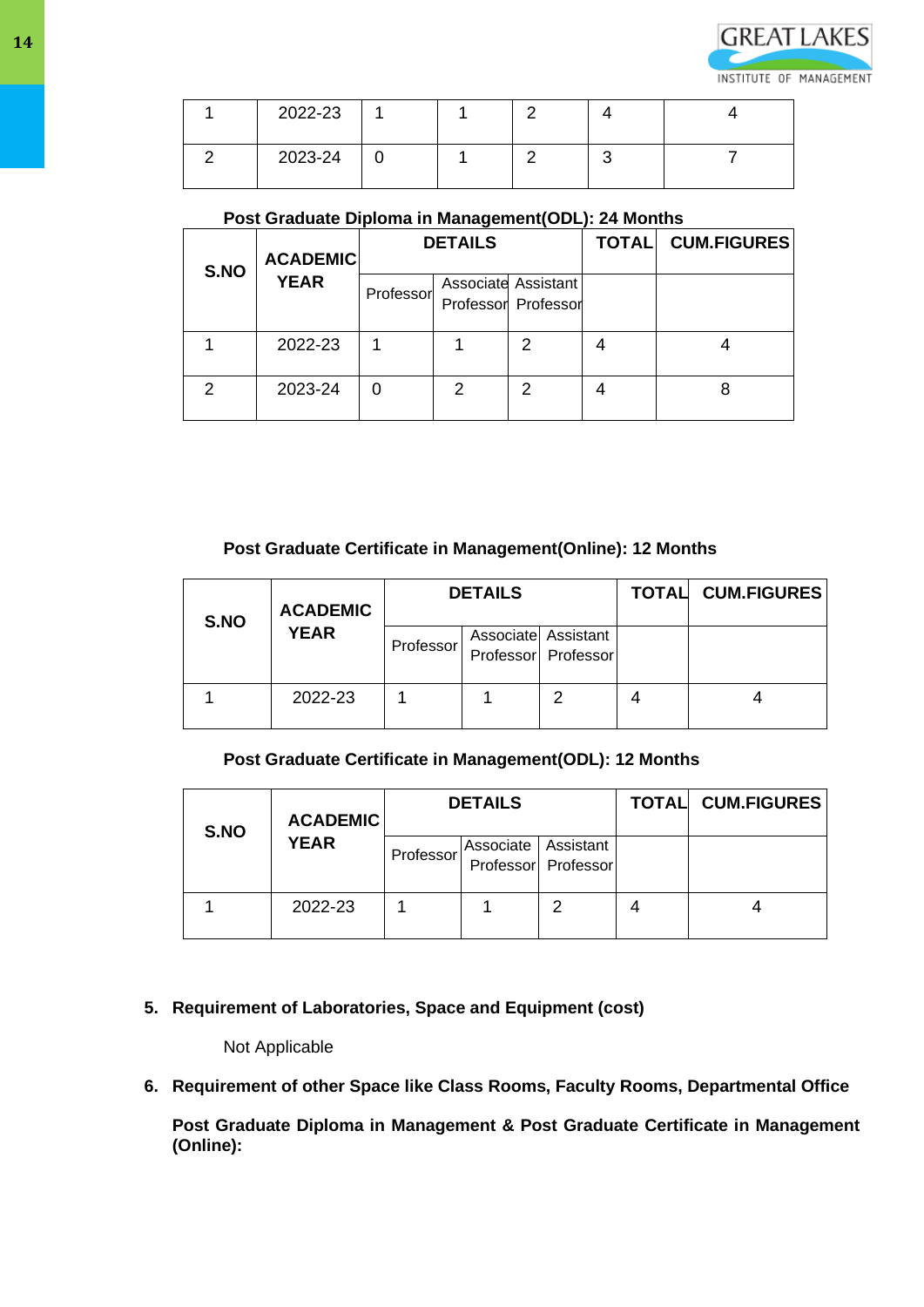

| S.NO | <b>ACADEMIC</b><br><b>YEAR</b> | Academi<br><b>c</b> Area | Administr<br>ative area | ##Acade<br>mic<br><b>Support</b><br>area | *Ameniti<br>es /other<br>support | <b>TOT</b> | <b>REMARKS</b>      | <b>ESTIMATED</b><br><b>COST</b><br><b>RUPEES IN</b> |
|------|--------------------------------|--------------------------|-------------------------|------------------------------------------|----------------------------------|------------|---------------------|-----------------------------------------------------|
|      |                                | SQ.M                     | SQ.M                    | SQ.M                                     | SQ.M                             | SQ.M       |                     | <b>LAKHS</b>                                        |
|      | 2022-23                        | 696.8                    | 139.4                   | 418                                      | 139.4                            |            | 1393.6 AVAILABLE 50 |                                                     |

# **Open and Distance Learning (ODL) Post Graduate Diploma in Management and Post Graduate Certificate**

| S.NO | <b>ACADEMIC</b><br><b>YEAR</b> | c Area | Academ Administral mic<br>ive area | ##Acade<br><b>Support</b><br>area | *Amenil<br>ies<br>/other<br>support | <b>TOT</b> | <b>REMARKS</b> | <b>ESTIMATED</b><br><b>COST</b><br><b>RUPEES</b><br>IN |
|------|--------------------------------|--------|------------------------------------|-----------------------------------|-------------------------------------|------------|----------------|--------------------------------------------------------|
|      |                                | SQ.M   | SQ.M                               | SQ.M                              | SQ.M                                | SQ.M       |                | <b>LAKHS</b>                                           |
|      | 2022-23                        | 696.8  | 139.4                              | 418                               | 139.4                               | 1393.6     | AVAILABLE 50   |                                                        |

## Library area is common between the Online, ODL and offline Classes, it will be used as sharing basis.

\* Computer lab under Academic support area is common between the Online, ODL and offline Classes, it will be used as sharing basis.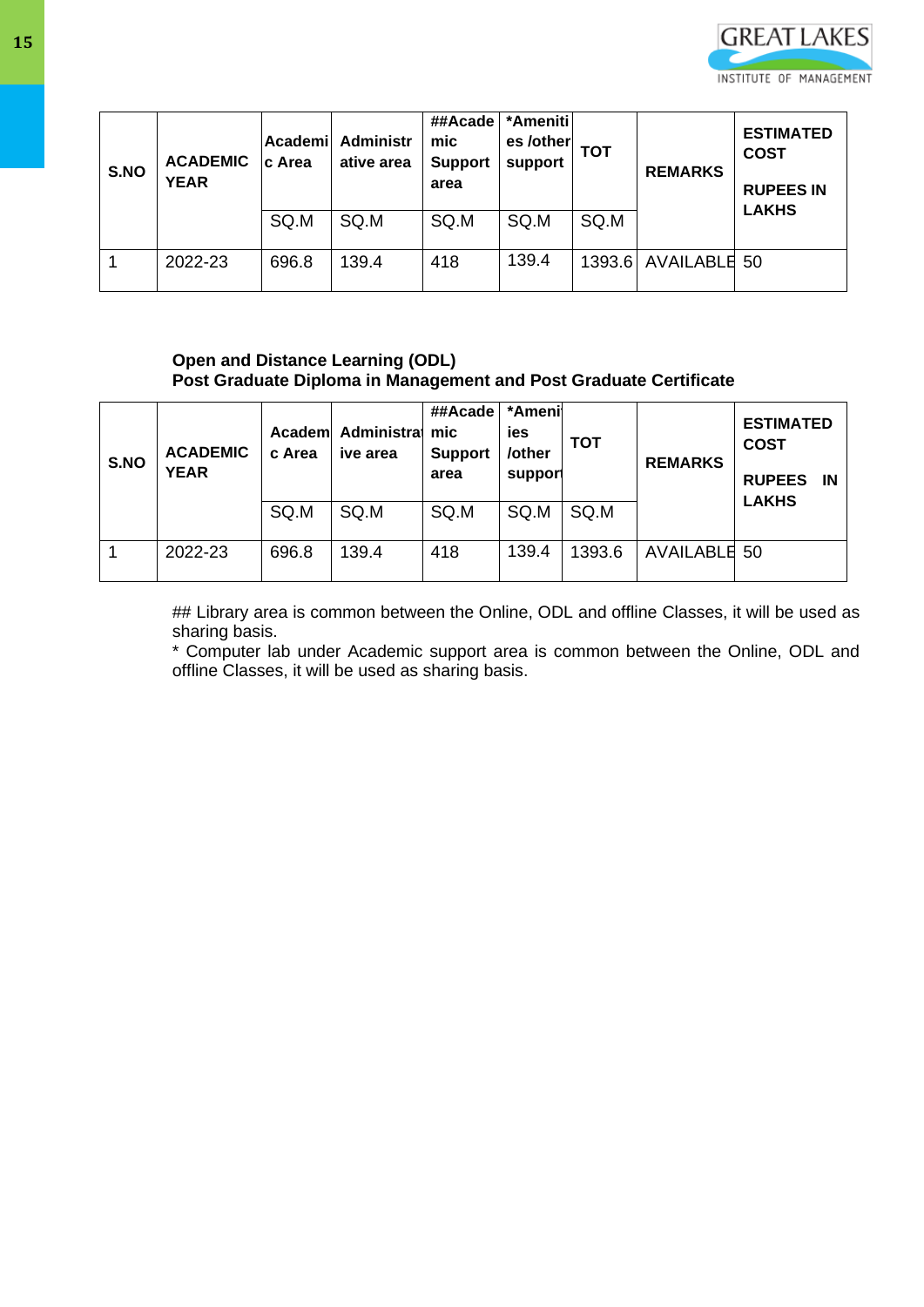

# **a. Academic Values**

The educational mission of our Institution is to contribute to society through excellence in education, research, and public service, drawing on core strengths in science, data engineering, humanities and social sciences, and management. This mission will be accomplished by an educational program combining rigorous academic study and the excitement of research with the support and intellectual stimulation of a diverse campus community.

Our Students will aspire to:

1. Develop a refined ability to discover knowledge, solve problems, think about systems, and master other personal and professional attributes.

**GREAT LAKES** 

INSTITUTE OF MANAGEMENT

- 2. Analyze and solve management problems.
- 3. Conduct inquiry and experimentation in management problems.
- 4. Think holistically and systemically.
- 5. Master personal skills that contribute to successful management practice: initiative, flexibility, creativity, curiosity, and time management.
- 6. Master professional skills that contribute to successful management practice: professional ethics, integrity and career planning.
- 7. Develop an advanced ability to communicate and work in multidisciplinary teams
- 8. Lead and work in teams.
- 9. Communicate effectively in writing, in electronic form, in graphic media, and oral presentations.
- 10. Develop skills to conceive, design, implement, and operate systems in an enterprise and societal context.
- 11. Recognize the importance of the societal context in engineering practice.
- 12. Appreciate different enterprise cultures and work successfully in organizations.
- 13. Conceive engineering systems including setting requirements, defining functions, modeling, and managing projects.
- 14. Design complex systems.
- 15. Implement hardware and software processes and manage implementation procedures.
- 16. Operate complex systems and processes and manage operations.
- 17. Students will realize the need for and have the ability for life-long learning. Students will garner a sense of leadership, creativity and ethics.

#### **b. Recruitment, Strategies for Attracting and Retention of Faculty Personnel for Excellence, Promotional Avenues, Career Ladder**

We believe the success and effectiveness of the institution will depend on the quality and performance of the faculty and support staff in addition to physical infrastructure, curriculum and students. We will take great care in the recruitment and selection of the faculty for the proposed courses. The recruitment process would ensure the competence, and talents as per the requirements of the institution. On recruitment, the faculty will be informed about our policies and procedures, the availability of educational facilities such as a library, computer center, laboratories and responsibilities as faculty adviser, curricula, academic discipline, assessment of faculty etc.

#### **c. Policies for Teaching and Non-Teaching Staff Development**

1. The Institute exists for the two-fold purpose of teaching and researching the dissemination of knowledge and the extension of the boundaries of the known. Though it must have buildings and equipment, wise administrators, and earnest and intelligent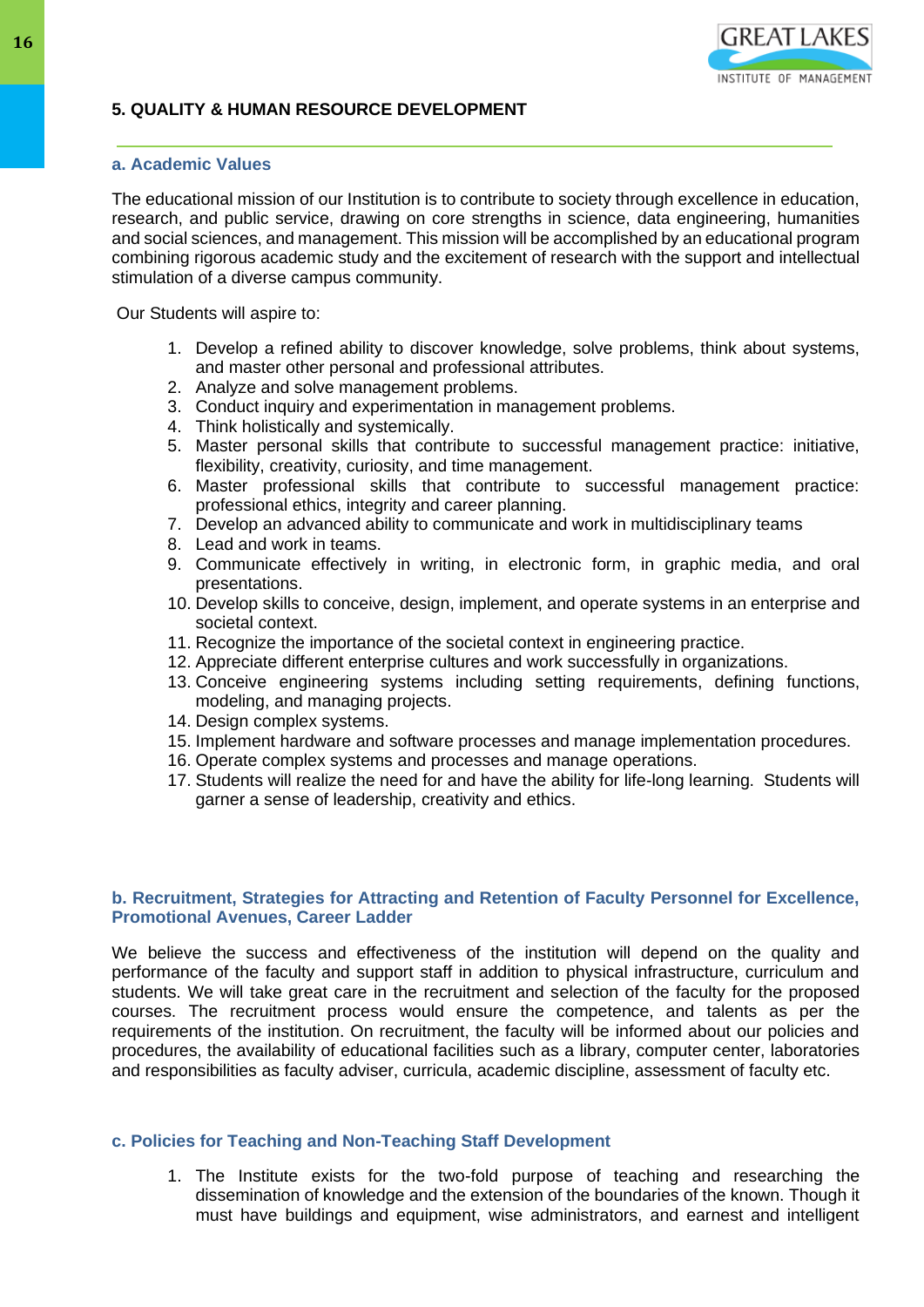students, it is obvious that its purpose cannot be accomplished unless its teachers are without exception competent and in as many cases as possible, distinguished to a greater or less degree. The policies of the Institute concerning rank, salary, and advancement of teachers evidently have an important bearing on its success.

- 2. Along with favorable working, a reasonable teaching load, and a stimulating intellectual climate, the assurance of academic freedom and tenure will be provided at our Institution.
- 3. A sum will be available each year for faculty research grants. Members of the Faculty will be notified annually of the application deadline.
- 4. We would have opportunities for faculty scholarship and research, and also for improving both activities to contribute to vitalizing and advancing instruction at the Institute.
- 5. As professional self-development is a normal and expected part of an academic career, Staff members will be encouraged to higher studies. A loan facility for higher education will be provided after assessing the situation. Grants will be awarded to any approved project leading to a scholarly or artistic product, textbook, or paper.
- 6. Technical staff will be encouraged to register for part-time courses. Financial assistance and leave would be given.

# **d. Permanent and Contract Services for Teaching, Non-teaching and other support personnel**

In the Institute, the employees will be made permanent after satisfactory completion of a Six month to a year probationary period. The other terms and conditions are given below:

# **Proposed Terms & Conditions for Teaching Faculty**

- 1. Candidates interested in providing the service of Faculty must have educational qualifications as prescribed by the AICTE.
- 2. Candidates must have good aptitude in teaching.
- 3. Candidates must have the capability to teach theory and practical papers prescribed for the course.
- 4. Candidates must have a good command of the English language.
- 5. Candidates are prohibited from involving themselves in any political associations.
- 6. The terms and conditions of every appointment to the faculty will be stated or confirmed in writing, and a copy of the appointment document will be supplied to the faculty member. Any subsequent extensions or modifications of an appointment, and any special understandings, or any notices incumbent upon either party to provide, will be stated or confirmed in writing and a copy will be given to the faculty member.
- 7. Beginning with an appointment as Assistant Professor or a higher rank, the probationary period shall not exceed one year.
- 8. After the expiration of a probationary period, faculty members shall have continuous tenure, and their services shall be terminated only for adequate cause, or under extraordinary circumstances.
- 9. During the probationary period, the faculty member shall have the academic freedom that tenured members of the faculty have.
- 10. Ordinarily, a leave with or without pay will be awarded recommended by the department head and forwarded to the Director.
- 11. On completion of the probationary period the faculty becomes a tenured faculty.
- 12. Resignation of a Faculty Member: A Faculty member may resign effective at the end of a semester, provided that he or she gives notice in writing one month prior.
- 13. Termination of Appointments by the Institution Dismissal, defined as the termination of an appointment with continuous tenure, or probationary appointment before the end of the specified term, may be affected by the institution only for adequate cause. Termination of a probationary appointment at the end of the specified term shall not be defined as dismissal.
- 14. Retirement:

A faculty member's decision to retire is understood to be an individual one, but in the interests of continuity and proper academic planning, it is expected that the faculty member will give notice of his or her plans at least a year in advance.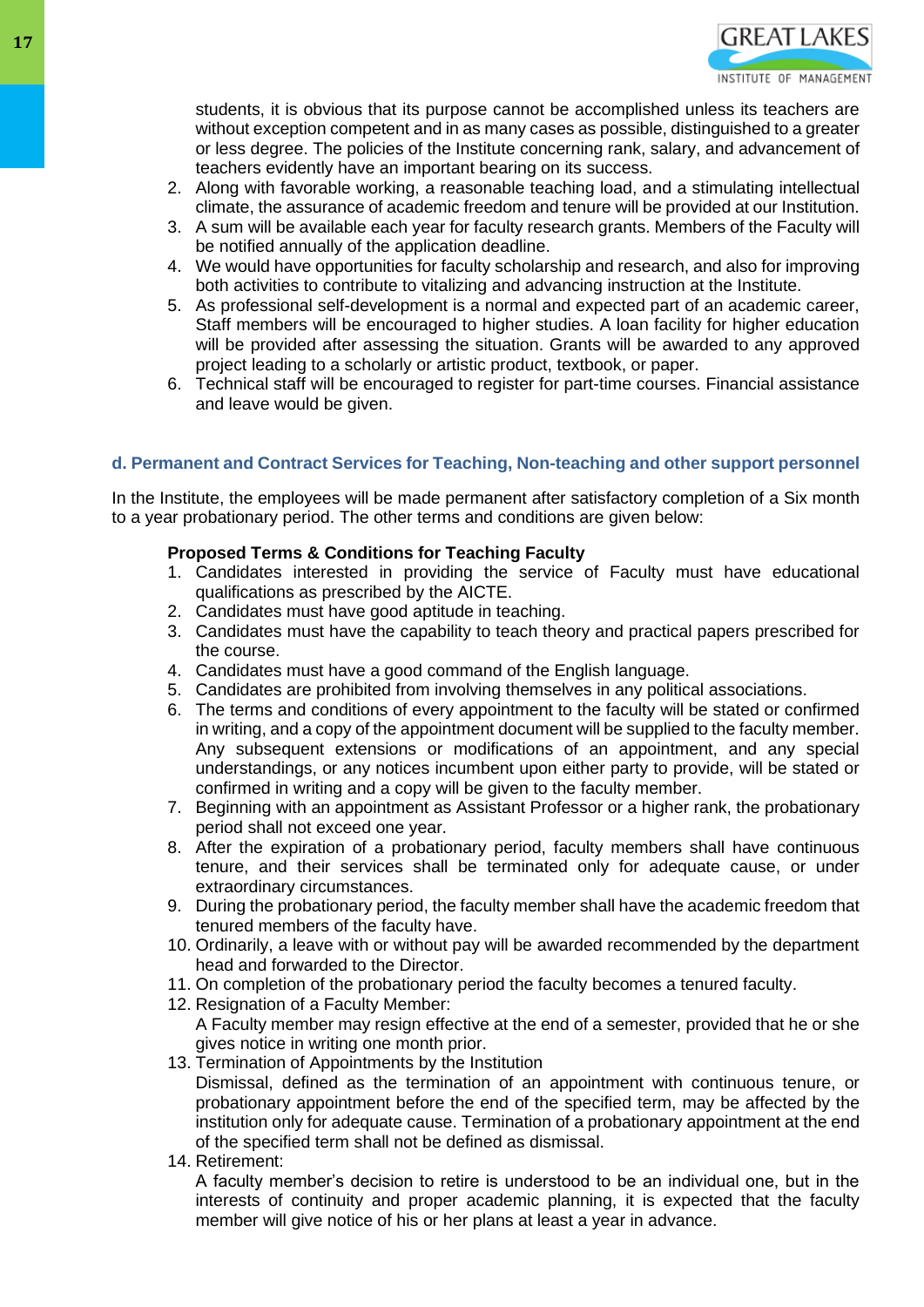

Department heads, where appropriate, will seek to enlist the services of emeriti in professional activities such as lecturing, serving on academic committees, and advising students.

# **Proposed Terms & Conditions for Non – Teaching Staff**

- 1. Appointed candidates are on probation for a period of six months.
- 2. Assistants and attendants should report to the respective HOD
- 3. Assistants are expected to maintain the department/records/laboratory and maintain the registers.
- 4. Campus maintenance staff should report to the campus manager.
- 5. Performance will be appraised periodically by the superiors.

# **e. Total Quality Management**

In order to meet societal/customer needs, the institution needs to continuously modify and improve the quality of its education and enhance the added value to the management programs. Total quality management (TQM) came into existence in 1980 in the western world. TQM is now part of a much wider concept that addresses overall organizational performance and recognizes the importance of quality processes.

As we move into the  $21^{st}$  century, TQM has developed in many countries into holistic frameworks, aimed at helping organizations achieve excellent performance, particularly in customer delight and business results.

Management education could be considered as a system having inputs, system operations and outputs. Inputs comprise entities like students, faculty, employees, capital and other resources. With the help of decision/policy variables under the environmental constraints, the Management education system transforms the inputs into quality outputs. Quality students, well trained faculty, consultancy project and research & development and satisfied employers are some of the outputs of a management system.

#### **Quality Assessment Model:**

Quality assessment is an important element in the roadmap to achieving quality improvement. A proposed self-assessment model is followed. It would help us to investigate the present status and lead to improving the quality continually.

A quality assurance cell is proposed with the following objectives:

- 1. To evaluate and improve the quality program of all academic departments.
- 2. To improve the cost-effectiveness in the use of resources
- 3. To select a suitable quality award model and keep this as a tool for self-assessment.
- 4. To benchmark the present system with the best in the category or globally.
- 5. To set the base for a regular, automated quality assessment procedure.
- **f. Overall Teaching and Non-Teaching Staff Requirements** We follow the requirements of AICTE norms and conditions for recruiting teaching and nonteaching staff.

# **LINKAGES IN TECHNICAL/MANAGEMENT EDUCATION**

**a. Linkages with Industry**

**Guest Lectures & Pre Placement Talks**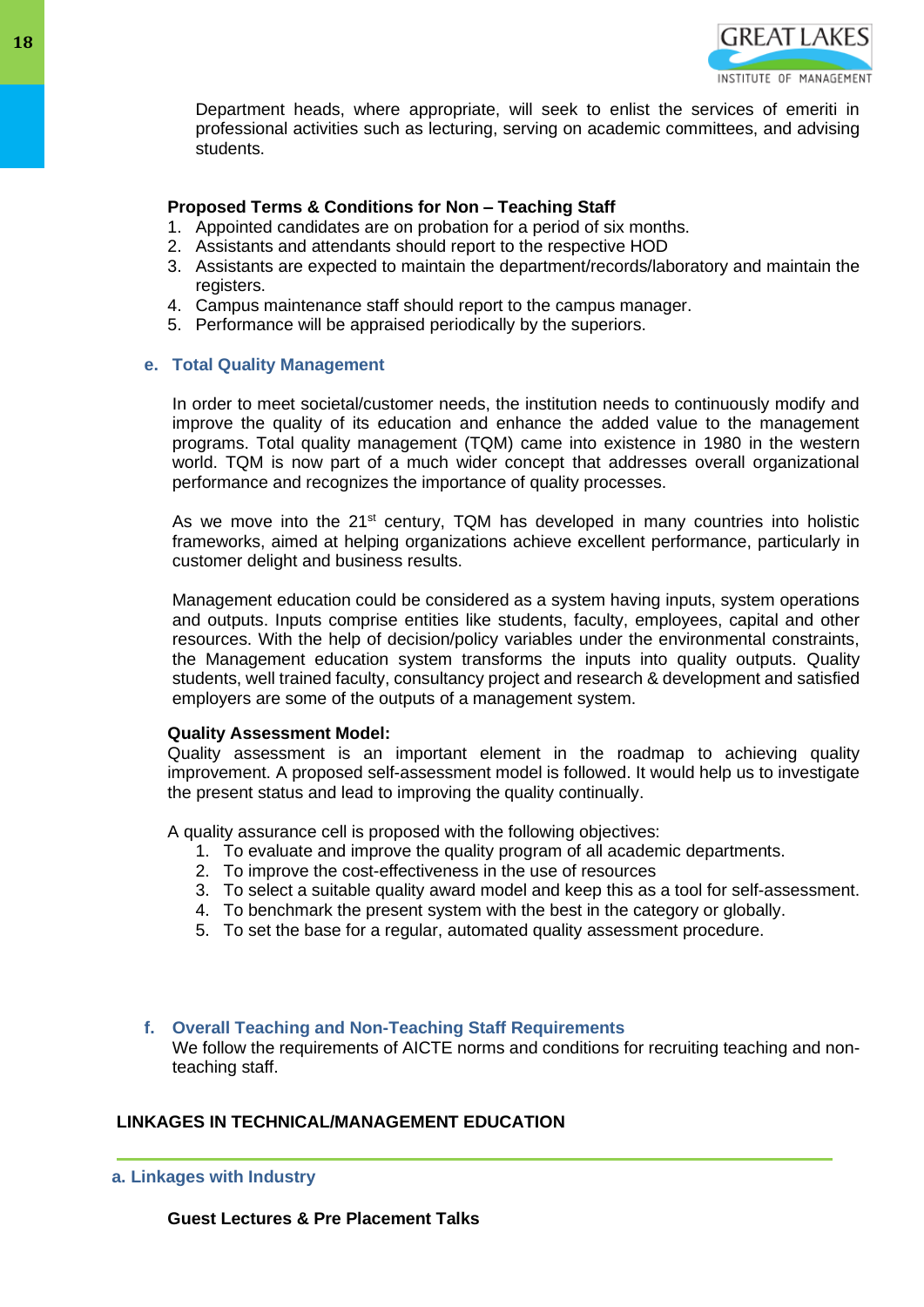

The Institute will be in touch with the latest developments in the industry by inviting senior business professionals from all disciplines to deliver Guest Lectures to share with the students on contemporary issues and also talk about their companies and opportunities in their sectors.

# **Training & Placement Cell (P&T)**

The training and placement cell of the institute will effectively engage in developing the students in all needed skills and placing them in top companies. Students will also be apprised continuously through seminars and workshops etc. about higher learning opportunities in India and abroad. The various activities of P&T Cell would be:

- 1. Company Visits
- 2. Career Guidance
- 3. Holistic Growth of the students
- 4. Project work Guidance
- 5. Campus and off Campus Interviews for placements
- 6. Tie up with companies for engagement with the institute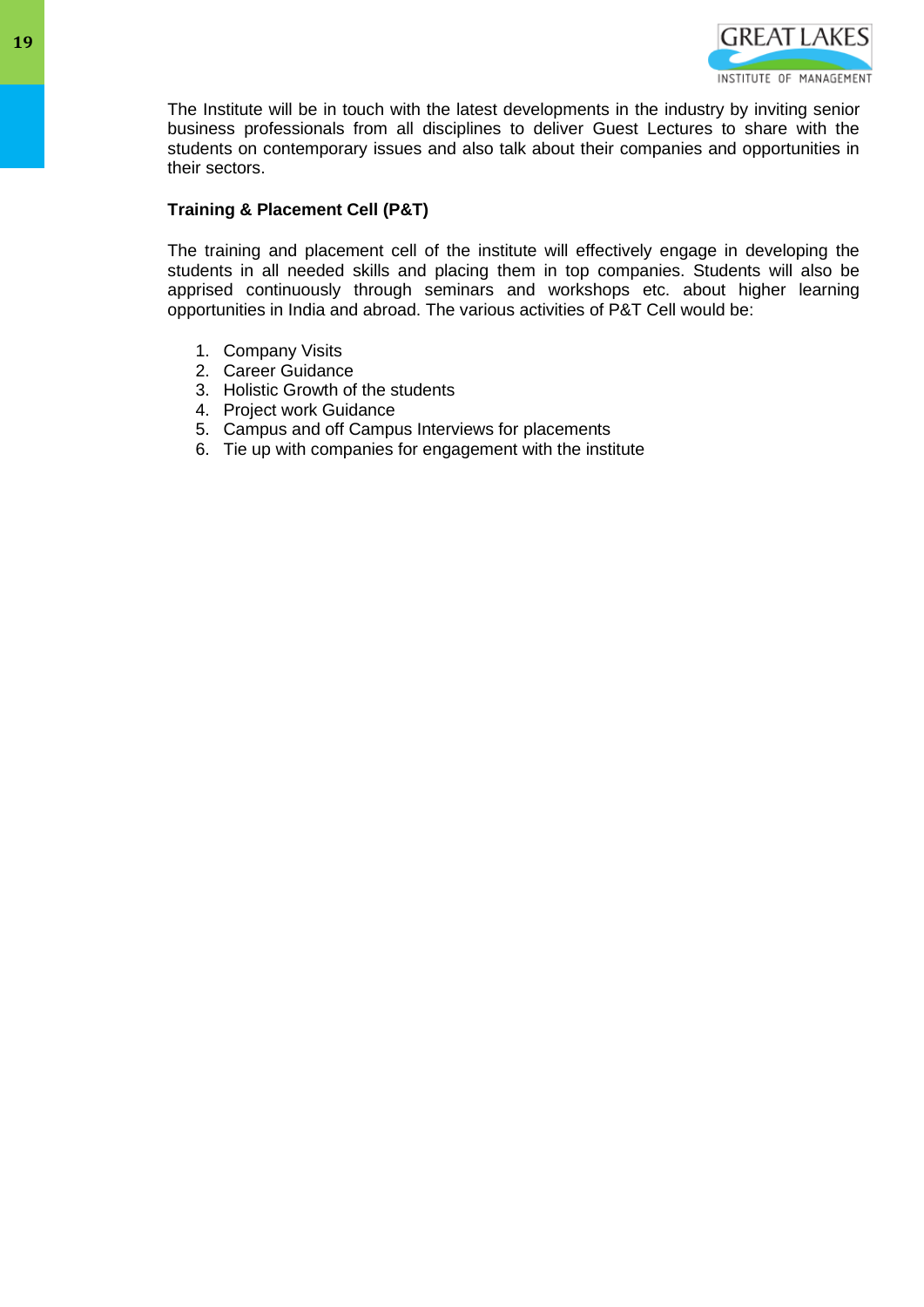

### **6. GOVERNANCE & ACADEMIC & ADMINISTRATIVE MANAGEMENT**

#### **a. Philosophy of Governance**

Great Lakes Institute of Management, Chennai views its commitment to learning and collegial structure as distinctive aspects of its institutional character. The college invites participation in shared governance and its shared commitment to common values. This commitment depends on openness and trust among all the members of the Great Lakes Institute of Management, Chennai community, defined in the broadest sense. The structures and procedures of governance are the means by which we organize ourselves to achieve institutional goals which transcend our individual interests and make possible the achievement of larger objectives. Membership in college presupposes a voluntary commitment to a philosophy of shared governance, to these structures, and procedures for their orderly change.

Our Board of Governors defines areas over which responsibility rests for each category of staff. The Principal/Director will be empowered by the Board of Governors as its Chief Executive officer for the campus. Authority and responsibility will be, by a delegation of the Board of Governors, shared among itself, the faculty and the principal. Policies and procedures concerning instruction and the non-academic life of the Institute will be delegated by the Board of Governors to the principal and the faculty. The Board of Governors vests authority and responsibility in the director within the lines of general policy laid down by the Board, and requires that the responsibilities must be shared among other administrative officers and faculty committees.

Such a collegial structure places great emphasis on shared information, advice and consultation and the process of seeking concurrence among the faculty, the Board of Governors, and the Director. Continual dialogue among the constituents is necessary. Recommendations for changes may be initiated by any of the constituencies, but changes in academic policy and governance will be approved by both the faculty and the Board. However, the ultimate authority and responsibility will rest with the Board of Governors.

| SI No          | <b>Name</b>                     | <b>Status</b>           |
|----------------|---------------------------------|-------------------------|
|                | Shri Mohana Krishna Lakhamraju  | Chairman                |
| 2              | Prof. Dr. Sudhakar Balachandran | Member                  |
| 3              | Prof. Dr. Diwakar Balachandran  | Member                  |
| $\overline{4}$ | Shri Gautam Lakhamraju          | Member                  |
| 5              | Shri Arjun Nair                 | Member                  |
| 6              | Prof. Dr. Suresh Ramanathan     | <b>Member Secretary</b> |
| $\overline{7}$ | Prof. Sanjoy Sircar             | Member                  |
| 8              | CA V Vaidyanathan               | Member                  |
| 9              | Mr. Subaash K                   | Member                  |

#### **b. Board of Governors / Board of Directors**

#### **c. Organizational Structure & Chart for day-to-day Operations & Management**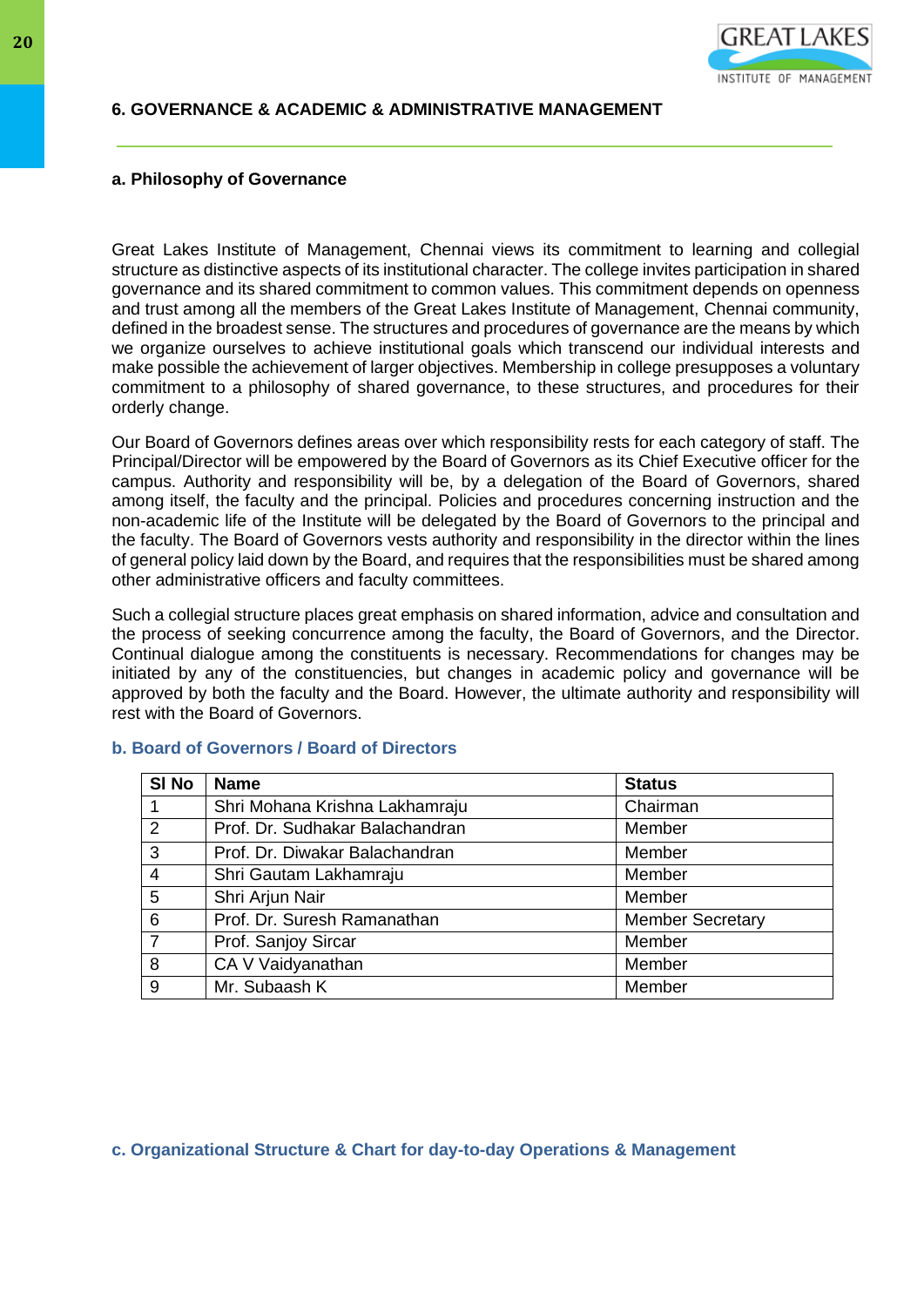



# **d. Role and Responsibilities of Key Senior Positions**

#### **Responsibilities of BoG/BOD**

Overall strategic direction policies and guidelines for operation and monitoring performance and conferment of diploma/certificate.

#### **Responsibilities of Director**

Carrying out all the activities to implement the strategic guidelines given by the BoG/BOD and he will also be responsible for both operation and academic performance.

#### **Responsibilities of Academic Council**

- Discuss program level changes based on proposals from Program Directors.
- Discuss and decide on all academic matters including formulation and review of PEOs, POs, COs, measurement of learning outcome, rubrics, curriculum changes.
- Discuss and decide on the introduction of specializations, courses and certifications.
- Discuss and decide on changes to course credits, requirements of tutorials.
- Analyze PO, CO scores and suggest interventions to improve the same.

#### **e. Methods / Style of Administration / Management**

Dean and Principal will be the head of the Institute. He will be overall in charge of the day-to-day activities. The Following committees/councils will be formed to help the Director in online/ODL academics, administration, maintaining discipline and overall development and growth of the division.

- Executive Committee.
- Disciplinary committee.
- **Faculty Council.**
- Quality Assurance Committee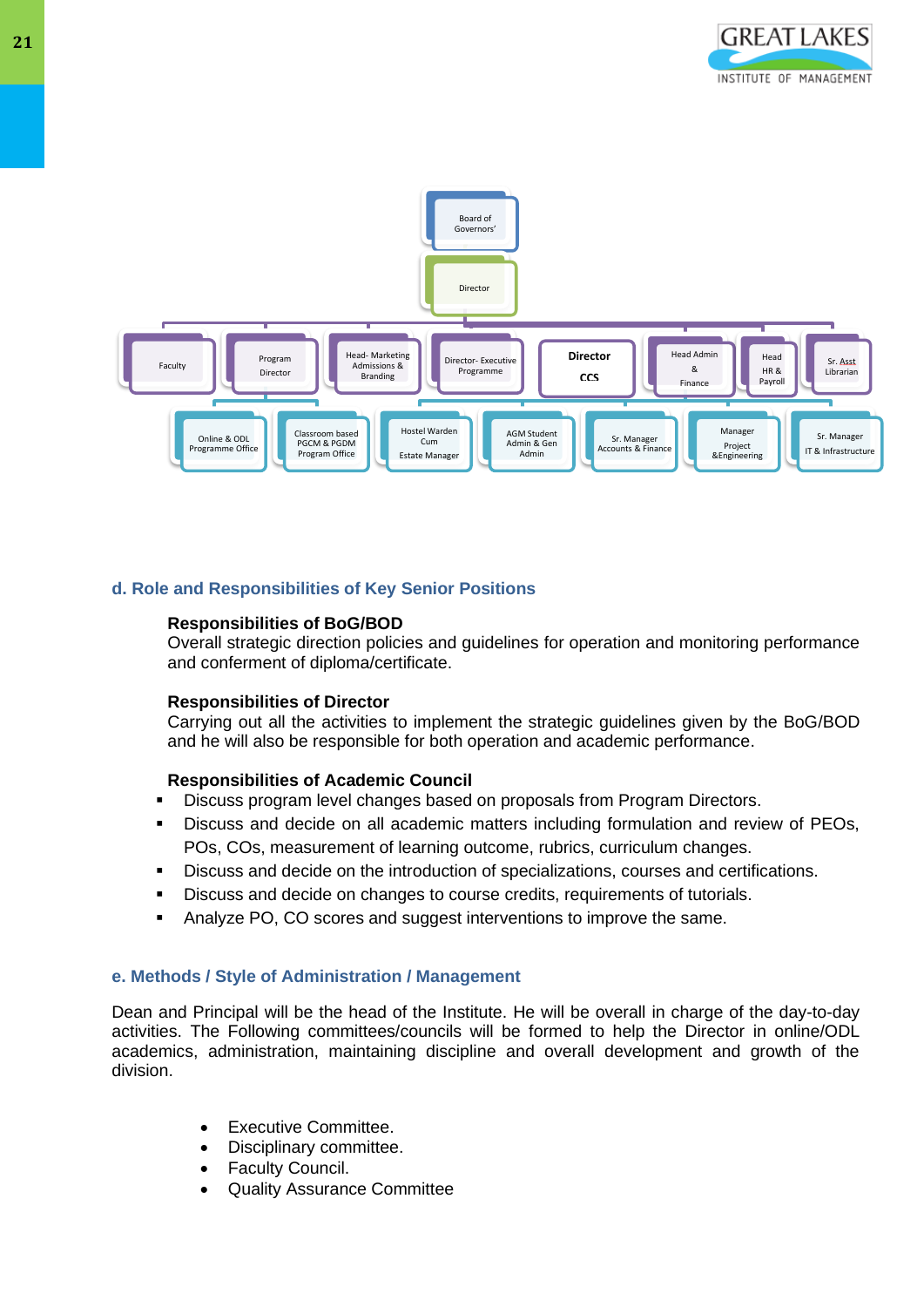

# **7. CONCEPTUAL MASTER PLAN FOR HEADQUARTERS AT MAIN CAMPUS**

#### **The Headquarter**

The headquarter for the proposed online/ODL will be located at Block Dr. Bala V Balachandran Campus, 132 East Coast Road, Manamai Village, Chengalpattu, Tamilnadu 603102.

#### **Design Concept**

7.25 Acres of own campus with approx. 1.25 lakh sqft of academic infrastructure with state of art facilities: eco-friendly, energy saving and maintenance free.

#### **Buildings & Facilities in the Campus**

The Sponsor body has allocated an around 30,000 sq ft constructed area spread over four floors in two buildings from its academic space. The entire campus has been built on a healthy and natural environment in the village Bilaspur which is at a distance of 26 km from Gurgaon, on NH-8, Delhi-Jaipur Expressway. An approach road is laid from the highway to the main building. The campus will have a sanctioned load of 1000 KVA of electricity supply in addition to a 750 KVA generator to cater to any emergency. Potable water will be available inside the campus.

#### **External Services**

The institute already has security arrangements, transport facilities, rain-water harvesting, peripheral roads, sports facilities etc. In the longer run, the institute will have facilities like an auditorium, health facilities, Yoga Centre, hostel facilities, faculty housing etc.

#### **Construction Systems and Materials**

The layout of the building and design of the structure is done by the architect in consultation with the management. The construction of the building is done by a civil construction contractor.

#### **Landscape Proposal**

A good garden has been maintained on the campus. In the future, the landscaping will be carried out depending on the requirement.

#### **REQUIREMENT OF STAFF, SPACE & EQUIPMENT & THEIR COST**

#### **a. Introduction**

We believe the success and effectiveness of our proposed programs depend on the quality and performance of our faculty and support staff in addition to technological infrastructure. We will always maintain the specified staff/student ratio as per AICTE norms. Based on the requirements of the department, the staff members will be recruited.

#### **b. Faculty Requirements**

The Projected number and expenditure for Faculty requirements for the programs for the next two years are as follows:

| S.NO. | <b>ACADEMIC</b><br><b>YEAR</b> | <b>No. of Faculties (Full</b><br>time, Adjunct and<br>Visiting) | <b>TOTAL</b><br><b>Rs in Lakhs</b> |
|-------|--------------------------------|-----------------------------------------------------------------|------------------------------------|
|       | 2022-23                        | 14                                                              | 280                                |
| າ     | 2023-24                        | 30                                                              | 650                                |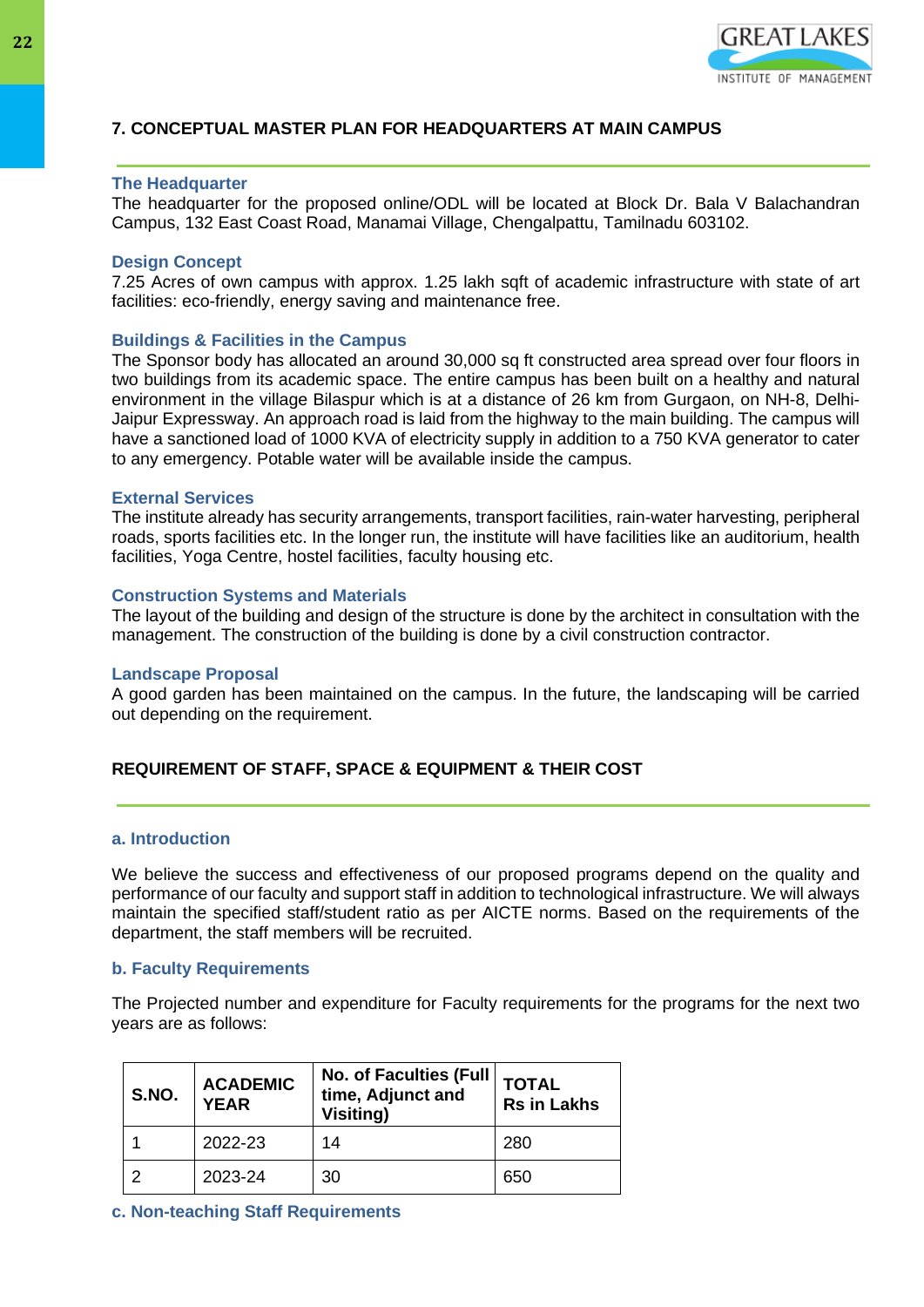

The Projected number and expenditure for Non-Teaching Staff requirements for the next two years are as follows:

| S.NO | <b>ACADEMIC</b><br><b>YEAR</b> | <b>No of Staff</b> | <b>TOTAL</b><br><b>Rs in Lakhs</b> |
|------|--------------------------------|--------------------|------------------------------------|
|      | 2022-23                        | 10                 | 100                                |
|      | 2023-24                        | 18                 | 120                                |

# **d. Building Requirements: Area and Costs**

The Building requirements and their costs for the next two years are given in the following table yearwise and course-wise:

|       | Online (PGCM & PGDM) & ODL(PGDM) |                        |                    |                         |  |
|-------|----------------------------------|------------------------|--------------------|-------------------------|--|
| S.No. | Academic Year                    | <b>New</b>             | <b>Area Cost</b>   | <b>Remarks</b>          |  |
|       |                                  | <b>Required (Sq.m)</b> | <b>Rs in lakhs</b> |                         |  |
|       | 2022-23                          | 2000                   | 60                 | Building already exists |  |
| າ     | 2023-24                          | 788                    | 30                 | Building already exists |  |

# **e. Estimated Cost of Delivery Capex (Technical resources)**

The equipment required for the proposed courses is given in the following table:

| S.No | <b>Description</b>                                            | Required for the<br><b>Academic Year</b> | <b>Cost</b><br>irl.<br><b>Rs</b><br><b>lakhs</b> | <b>Remarks</b>                                            |
|------|---------------------------------------------------------------|------------------------------------------|--------------------------------------------------|-----------------------------------------------------------|
|      | Technological<br><b>Platform for Onlinel</b><br>(PGCM & PGDM) | 2022-23<br>2023-24                       | 100<br>25                                        | Server, LMS,<br>Software,<br>Recording<br>Equipments etc. |
| 2    | <b>ODL</b><br>(PGDM)                                          | 2022-23                                  | 30                                               | LMS and<br>examination<br>tools.                          |

# **f. Phase-wise Resource Planning**

Hard infrastructure for applied Intake is already available. Hence there is no significant capital expenditure to be done, except for interior works and procurement of furniture and fixtures required for the Headquarters.

Apart from the above Major Capex will be as per point e mentioned above.

**Phase-wise Financial Planning for planned Online & ODL management Programs.**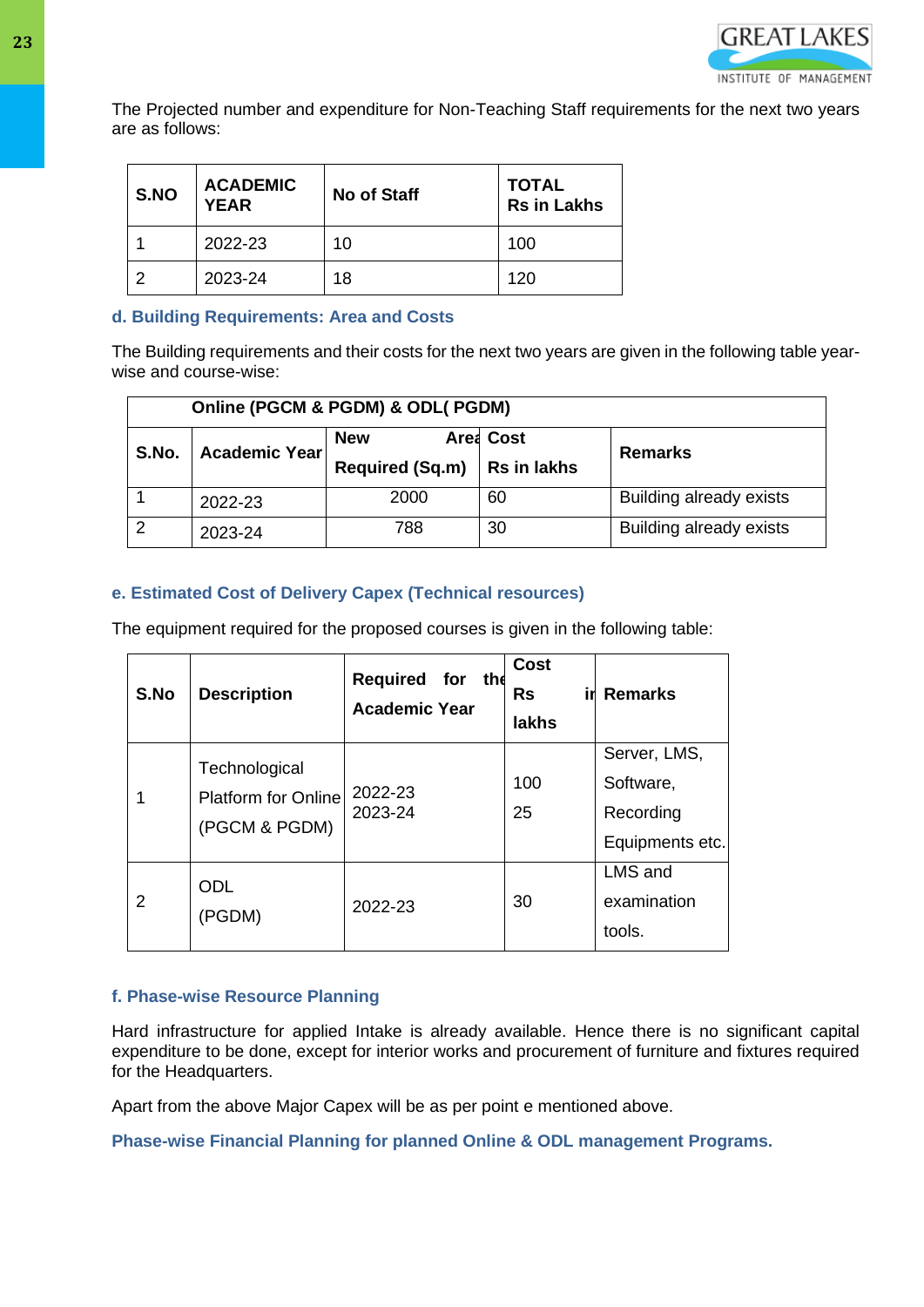# **Financial Projections**:

|                 | <b>Student Details</b> |                                              |        |        |         |        |        |
|-----------------|------------------------|----------------------------------------------|--------|--------|---------|--------|--------|
|                 |                        | All figures in Lakhs unless stated otherwise | 2023   | 2024   | 2025    | 2026   | 2027   |
|                 |                        |                                              |        |        |         |        |        |
| <b>Students</b> |                        |                                              |        |        |         |        |        |
|                 | <b>Management</b>      |                                              |        |        |         |        |        |
|                 |                        | Online PGCM- I year course                   | 3,000  | 5,000  | 7,500   | 10,000 | 10,000 |
|                 |                        | ODL PGCM- I year course                      | 2,500  | 3,000  | 5,000   | 7,500  | 10,000 |
|                 |                        | Online PGDM 2 year course                    |        |        |         |        |        |
|                 |                        | Ist Year                                     | 3,000  | 5,000  | 8,000   | 10,000 | 10,000 |
|                 |                        | <b>IInd Year</b>                             |        | 3,000  | 5,000   | 8,000  | 10,000 |
|                 |                        | ODL PGDM 2 year course                       |        |        |         |        |        |
|                 |                        | Ist Year                                     | 2,500  | 3,000  | 5,000   | 7,500  | 10,000 |
|                 |                        | <b>IInd Year</b>                             |        | 2,500  | 3,000   | 5,000  | 7,500  |
|                 |                        | Total                                        | 11,000 | 21,500 | 33,500  | 48,000 | 57,500 |
|                 |                        | <b>Total Students</b>                        | 11,000 | 21,500 | 33,500  | 48,000 | 57,500 |
|                 |                        |                                              |        |        |         |        |        |
|                 |                        | <b>Total No of Students</b>                  | 11,000 | 21,500 | 33,500  | 48,000 | 57,500 |
|                 |                        | YoY Growth (%)                               |        | 95%    | 56%     | 43%    | 20%    |
|                 |                        |                                              |        |        |         |        |        |
|                 |                        | <b>Total New Enrollments</b>                 | 11,000 | 10,500 | 23,000  | 25,000 | 32,500 |
|                 |                        |                                              |        |        |         |        |        |
|                 |                        | <b>Total Full Time students</b>              | 11,000 | 21,500 | 33,500  | 48,000 | 57,500 |
|                 | <b>Total Students</b>  |                                              | 11,000 | 21,500 | 33,500  | 48,000 | 57,500 |
|                 |                        |                                              |        |        |         |        |        |
|                 |                        | Average Fees (in Rs.)                        |        |        |         |        |        |
|                 | <b>Management</b>      |                                              |        |        |         |        |        |
|                 |                        | PGCM I year course - Online/ODL              | 40,000 | 42,000 | 44,100  | 46,305 | 48,620 |
|                 |                        | PGDM 2 year course -Online /ODL              |        |        |         |        |        |
|                 |                        | <b>Ist Year</b>                              | 75,000 | 78,750 | 82,688  | 86,822 | 91,163 |
|                 |                        | <b>IInd Year</b>                             | 50.000 | 52.500 | 55, 125 | 57.881 | 60.775 |
|                 |                        | YoY Growth Rate(%)                           | 5%     | 5%     | 5%      | 5%     | 5%     |
|                 |                        |                                              |        |        |         |        |        |
|                 | Revenue                |                                              |        |        |         |        |        |
|                 |                        | Management Revenue                           |        |        |         |        |        |
|                 |                        | PGCM I year course - Online/ ODL             | 2,200  | 3,360  | 5,513   | 8,103  | 9,724  |
|                 |                        | PGDM 2 year course - Online                  | 2,250  | 5,513  | 9,371   | 13,313 | 15,194 |
|                 |                        | PGDM 2 year course - ODL                     | 1,875  | 3,675  | 5,788   | 9,406  | 13,674 |
|                 |                        | Management Revenue                           | 6,325  | 12,548 | 20,672  | 30,822 | 38,592 |
|                 |                        |                                              |        |        |         |        |        |
|                 | <b>Total Revenue</b>   |                                              | 6,325  | 12,548 | 20,672  | 30,822 | 38,592 |
|                 |                        |                                              |        |        |         |        |        |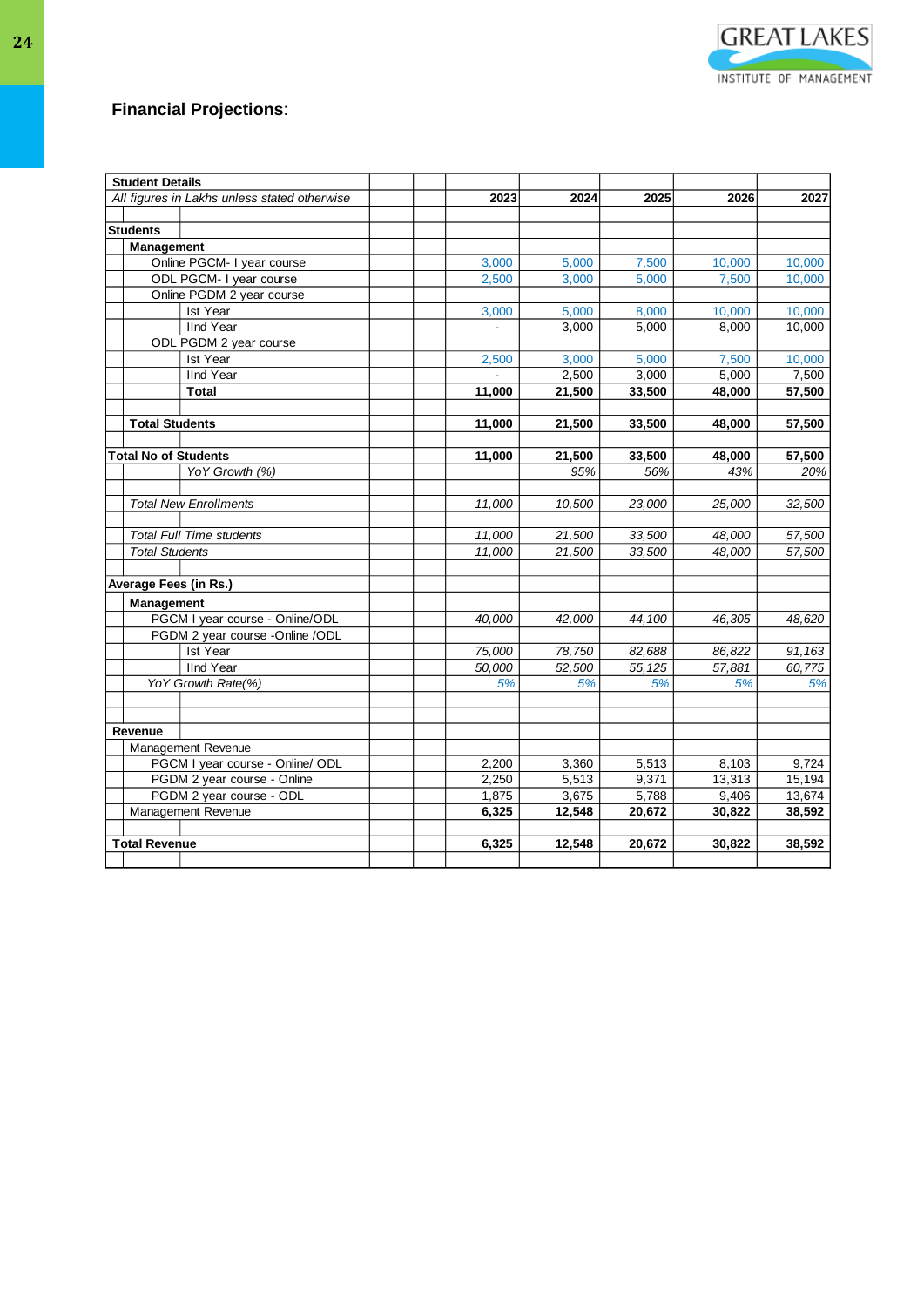

# **Projected Income & Expenditure Statement**

|                 | <b>Income Statement</b>                      |           |       |        |        |        |        |
|-----------------|----------------------------------------------|-----------|-------|--------|--------|--------|--------|
|                 | All figures in Lakhs unless stated otherwise | <b>FY</b> | 2023  | 2024   | 2025   | 2026   | 2027   |
|                 |                                              |           |       |        |        |        |        |
| Revenue         |                                              |           |       |        |        |        |        |
|                 | Academic Revenue                             |           | 6,325 | 12,548 | 20,672 | 30,822 | 38,592 |
|                 | YoY Growth (%)                               |           |       | 98%    | 65%    | 49%    | 25%    |
|                 |                                              |           |       |        |        |        |        |
|                 | Net Academic Revenue                         |           | 6,325 | 12,548 | 20,672 | 30,822 | 38,592 |
|                 |                                              |           |       |        |        |        |        |
|                 | <b>Interest Earned</b>                       |           |       |        |        |        |        |
|                 | <b>Total Revenue</b>                         |           | 6,325 | 12,548 | 20,672 | 30,822 | 38,592 |
|                 | YoY Growth (%)                               |           |       | 98%    | 65%    | 49%    | 25%    |
| <b>Expenses</b> |                                              |           |       |        |        |        |        |
|                 | Human Resource                               |           | 591   | 1,070  | 1,338  | 1,471  | 1,618  |
|                 | % Of Revenue                                 |           | 9%    | 9%     | 6%     | 5%     | 4%     |
|                 | <b>Academic Expenses</b>                     |           |       | 6,901  | 10,749 | 15,411 | 19,296 |
|                 |                                              |           | 3,479 |        |        |        |        |
|                 | % Of Revenue                                 |           | 55%   | 55%    | 52%    | 50%    | 50%    |
|                 | Utilities & Services                         |           | 633   | 1,255  | 2,067  | 3,082  | 3,859  |
|                 |                                              |           |       |        |        |        |        |
|                 | % Of Revenue                                 |           | 10%   | 10%    | 10%    | 10%    | 10%    |
|                 | Office & General Expenses                    |           | 316   | 627    | 1,034  | 1,541  | 1,930  |
|                 |                                              |           |       |        |        |        |        |
|                 | % Of Revenue                                 |           | 5%    | 5%     | 5%     | 5%     | 5%     |
|                 | Admission, Marketing & Placement Expense     |           | 1,100 | 2.150  | 3,350  | 4,800  | 5,750  |
|                 | YoY Growth (%)                               |           |       |        |        |        |        |
|                 | Cost of Acquision per student                |           | 10000 | 10000  | 10000  | 10000  | 10000  |
|                 |                                              |           |       |        |        |        |        |
|                 | <b>Total Expenses</b>                        |           | 6,118 | 12,003 | 18,538 | 26,305 | 32,453 |
| <b>EBITDA</b>   |                                              |           | 207   | 544    | 2,134  | 4,516  | 6,139  |
|                 | Margin (%)                                   |           | 3%    | 4%     | 10%    | 15%    | 16%    |
|                 |                                              |           |       |        |        |        |        |
|                 | Interest /Finance Cost                       |           |       |        |        |        |        |
| <b>EBDT</b>     |                                              |           | 207   | 544    | 2,134  | 4,516  | 6,139  |
|                 | Margin (%)                                   |           | 3%    | 4%     | 10%    | 15%    | 16%    |
|                 |                                              |           |       |        |        |        |        |
|                 | Depreciation                                 |           | 75    | 86     | 116    | 163    | 216    |
| <b>EBT</b>      |                                              |           | 132   | 458    | 2,018  | 4,353  | 5,923  |
|                 | Margin (%)                                   |           | 2%    | 4%     | 10%    | 14%    | 15%    |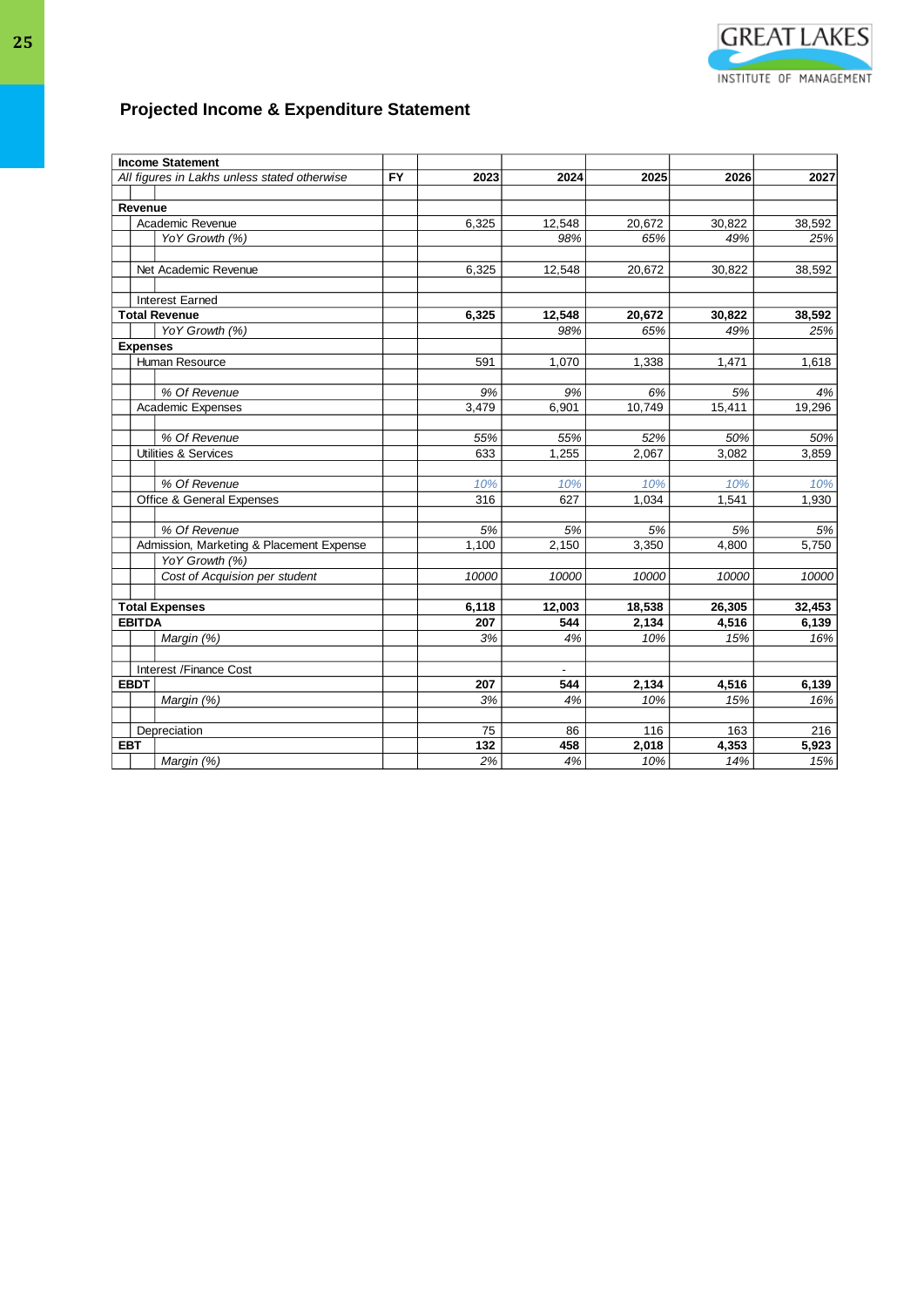| <b>Balance Sheet</b>                         |                                               |  |                          |                |                          |                |                |
|----------------------------------------------|-----------------------------------------------|--|--------------------------|----------------|--------------------------|----------------|----------------|
| All figures in Lakhs unless stated otherwise |                                               |  | 2023                     | 2024           | 2025                     | 2026           | 2027           |
|                                              |                                               |  |                          |                |                          |                |                |
| <b>Assets</b>                                |                                               |  |                          |                |                          |                |                |
|                                              | <b>Fixed Assets</b>                           |  |                          |                |                          |                |                |
|                                              | <b>Gross Block</b>                            |  | 250                      | 288            | 387                      | 545            | 719            |
|                                              | <b>Accumulated Depreciation</b>               |  | 75                       | 86             | 116                      | 163            | 216            |
|                                              | <b>Net Block</b>                              |  | 175                      | 202            | 271                      | 381            | 503            |
|                                              |                                               |  |                          |                |                          |                |                |
|                                              |                                               |  |                          |                |                          |                |                |
|                                              |                                               |  |                          |                |                          |                |                |
|                                              | <b>Total Fixed Assets</b>                     |  | 175                      | 202            | 271                      | 381            | 503            |
|                                              |                                               |  |                          |                |                          |                |                |
|                                              |                                               |  |                          |                |                          |                |                |
|                                              | <b>Current Assets, Loans &amp; Advances</b>   |  |                          |                |                          |                |                |
|                                              | Cash & Bank Balance                           |  | 567                      | 1,488          | 3,982                    | 8,872          | 15,185         |
|                                              | <b>Total Current Assets</b>                   |  | 567                      | 1,488          | 3,982                    | 8,872          | 15,185         |
|                                              |                                               |  |                          |                |                          |                |                |
|                                              |                                               |  |                          |                |                          |                |                |
|                                              | <b>Total Assets</b>                           |  | 742                      | 1,690          | 4,253                    | 9,253          | 15,688         |
|                                              |                                               |  |                          |                |                          |                |                |
| <b>Liabilities</b>                           |                                               |  |                          |                |                          |                |                |
|                                              | <b>Current Liabilities</b>                    |  |                          |                |                          |                |                |
|                                              | <b>Sundy Creditors</b>                        |  | 510                      | 1,000          | 1,545                    | 2,192          | 2,704          |
|                                              | <b>Advance Fees</b>                           |  | $\overline{a}$           | $\overline{a}$ | $\overline{\phantom{a}}$ | $\blacksquare$ | $\blacksquare$ |
|                                              | <b>Other Current Liabilities</b>              |  | $\overline{\phantom{0}}$ | $\overline{a}$ | $\blacksquare$           |                | $\overline{a}$ |
|                                              | <b>Total Current Liabilities</b>              |  | 510                      | 1,000          | 1,545                    | 2,192          | 2,704          |
|                                              |                                               |  |                          |                |                          |                |                |
|                                              | Corpus Fund                                   |  | $\blacksquare$           | $\blacksquare$ | $\blacksquare$           |                | $\blacksquare$ |
|                                              | <b>Promoters Contribution</b>                 |  | 100                      | 100            | 100                      | 100            | 100            |
|                                              | Reserves & Surplus                            |  | 132                      | 590            | 2,608                    | 6,961          | 12,884         |
|                                              | <b>Net Worth</b>                              |  | 232                      | 690            | 2,708                    | 7,061          | 12,984         |
|                                              |                                               |  |                          |                |                          |                |                |
|                                              | <b>Total Liabilities &amp; Equity Capital</b> |  | 742<br>$\blacksquare$    | 1,690          | 4,253                    | 9,253          | 15,688         |
|                                              |                                               |  |                          | ٠              | Ξ.                       | L,             | $\blacksquare$ |
|                                              | <b>Equity Infusion Required</b>               |  | ÷,                       | ÷,             | ÷,                       |                | ÷.             |
|                                              |                                               |  |                          |                |                          |                |                |

**GREAT LAKES** 

INSTITUTE OF MANAGEMENT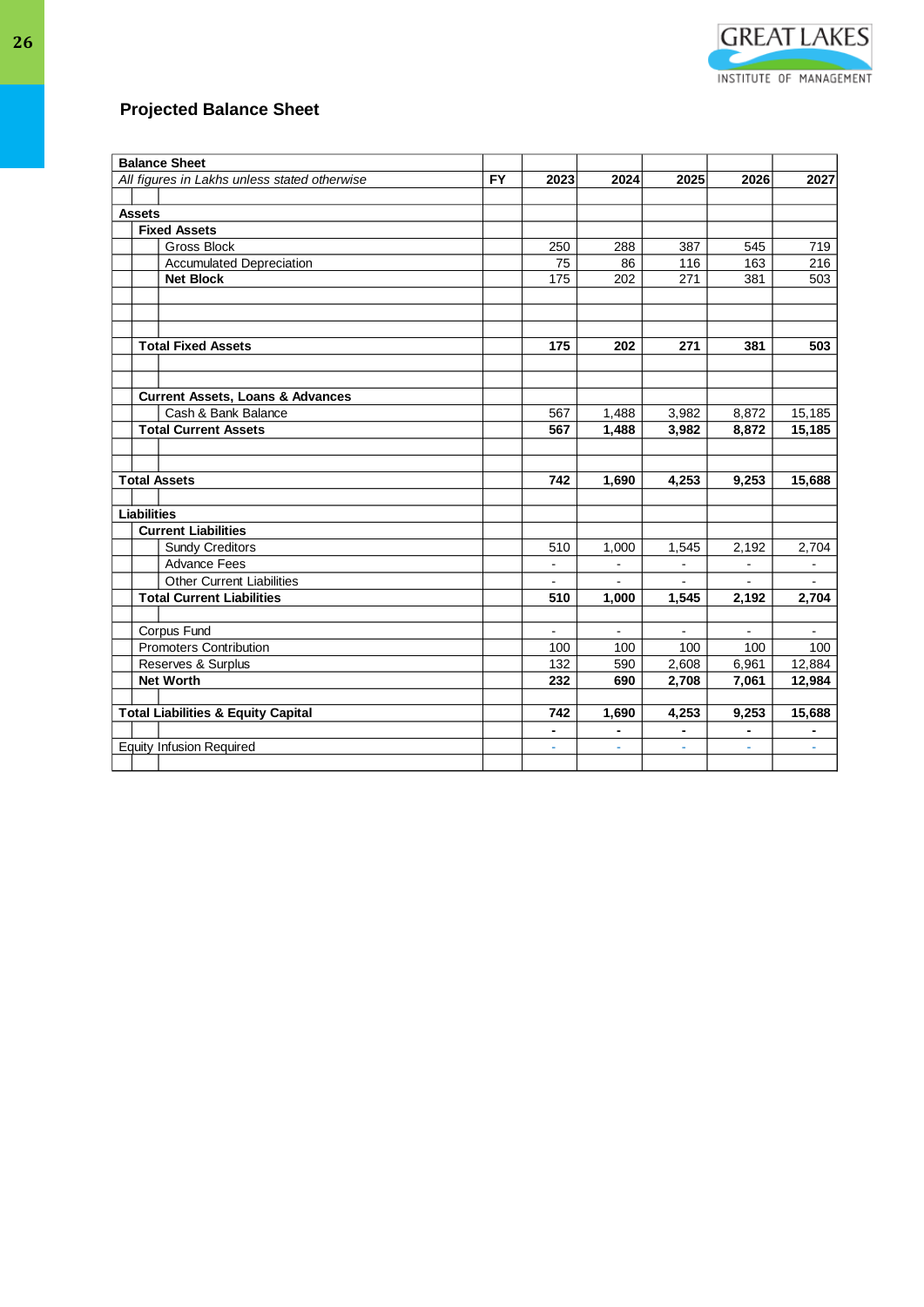| <b>Cash Flow Statement</b>                     |           |       |                          |                          |                          |                          |
|------------------------------------------------|-----------|-------|--------------------------|--------------------------|--------------------------|--------------------------|
| All figures in Lakhs unless stated otherwise   | <b>FY</b> | 2023  | 2024                     | 2025                     | 2026                     | 2027                     |
|                                                |           |       |                          |                          |                          |                          |
| <b>Cash Flow From Operations</b>               |           |       |                          |                          |                          |                          |
| <b>PBT</b>                                     |           | 132   | 458                      | 2.018                    | 4.353                    | 5,923                    |
| Add: Depreciation                              |           | 75    | 86                       | 116                      | 163                      | 216                      |
| Add: Interest Paid                             |           |       | ä,                       |                          |                          |                          |
| (Inc)/ Dec in Current Assets                   |           |       |                          |                          |                          |                          |
| Inc/(Dec) in Current Liabilities               |           | 510   | 490                      | 545                      | 647                      | 512                      |
| <b>Net Cash Flow from Operations</b>           |           | 717   | 1,035                    | 2,679                    | 5,164                    | 6,651                    |
|                                                |           |       |                          |                          |                          |                          |
| <b>Cash Flow from Investing Activities</b>     |           |       |                          |                          |                          |                          |
| (Inc)/Dec in Gross Block                       |           | (250) | (113)                    | (185)                    | (274)                    | (338)                    |
| (Inc)/Dec in CWIP                              |           |       |                          |                          |                          |                          |
| <b>Net Cash Flow from Investing Activities</b> |           | (250) | (113)                    | (185)                    | (274)                    | (338)                    |
|                                                |           |       |                          |                          |                          |                          |
| <b>Cash Flow from Financing Activities</b>     |           |       |                          |                          |                          |                          |
| Inc/(Dec) In Secured Loans                     |           |       |                          |                          |                          |                          |
| Inc/(Dec) In Unsecured Loans                   |           |       |                          |                          |                          |                          |
| Inc/(Dec) In Corpus Funds                      |           |       | $\blacksquare$           | $\overline{\phantom{0}}$ | ÷,                       |                          |
| Inc/(Dec) in Equity Contribution               |           | 100   | $\overline{\phantom{a}}$ | $\overline{\phantom{a}}$ | $\overline{\phantom{a}}$ | $\blacksquare$           |
| Less: Interest Paid                            |           |       | -                        | ۰                        | ۰                        | $\overline{\phantom{0}}$ |
| <b>Net Cash Flow from Financing Activities</b> |           | 100   |                          |                          |                          |                          |
|                                                |           |       |                          |                          |                          |                          |
|                                                |           |       |                          |                          |                          |                          |
| <b>Net Change in Cash</b>                      |           | 567   | 922                      | 2,494                    | 4,890                    | 6,313                    |
|                                                |           |       |                          |                          |                          |                          |
| <b>Cash Balance</b>                            |           |       |                          |                          |                          |                          |
| Opening Cash Balance                           |           |       | 567                      | 1,488                    | 3,982                    | 8,872                    |
| Net Cashflow                                   |           | 567   | 922                      | 2,494                    | 4,890                    | 6,313                    |
| <b>Closing Cash Balance</b>                    |           | 567   | 1,488                    | 3,982                    | 8,872                    | 15,185                   |
|                                                |           |       |                          |                          |                          |                          |
| <b>Cash Balance in Balance Sheet</b>           |           | 567   | 1,488                    | 3,982                    | 8,872                    | 15,185                   |
|                                                |           |       |                          |                          |                          |                          |

**GREAT LAKES** 

INSTITUTE OF MANAGEMENT

#### **DECLARATION**

I, Gautam Lakhamraju, Director of **"Great Lakes Institute of Management"** hereby confirm that this Detailed Project Report has been prepared for its proposed online and ODL management programs under **"GREAT LAKES INSTITUTE OF MANAGEMENT, Chennai"**. It is hereby confirmed that all the information furnished above is true to the best of our knowledge.

For Great Lakes Institute of Management

 $\theta t$ 

Name: Gautam lakhamraju Designation: Director

Date: 18.03.2022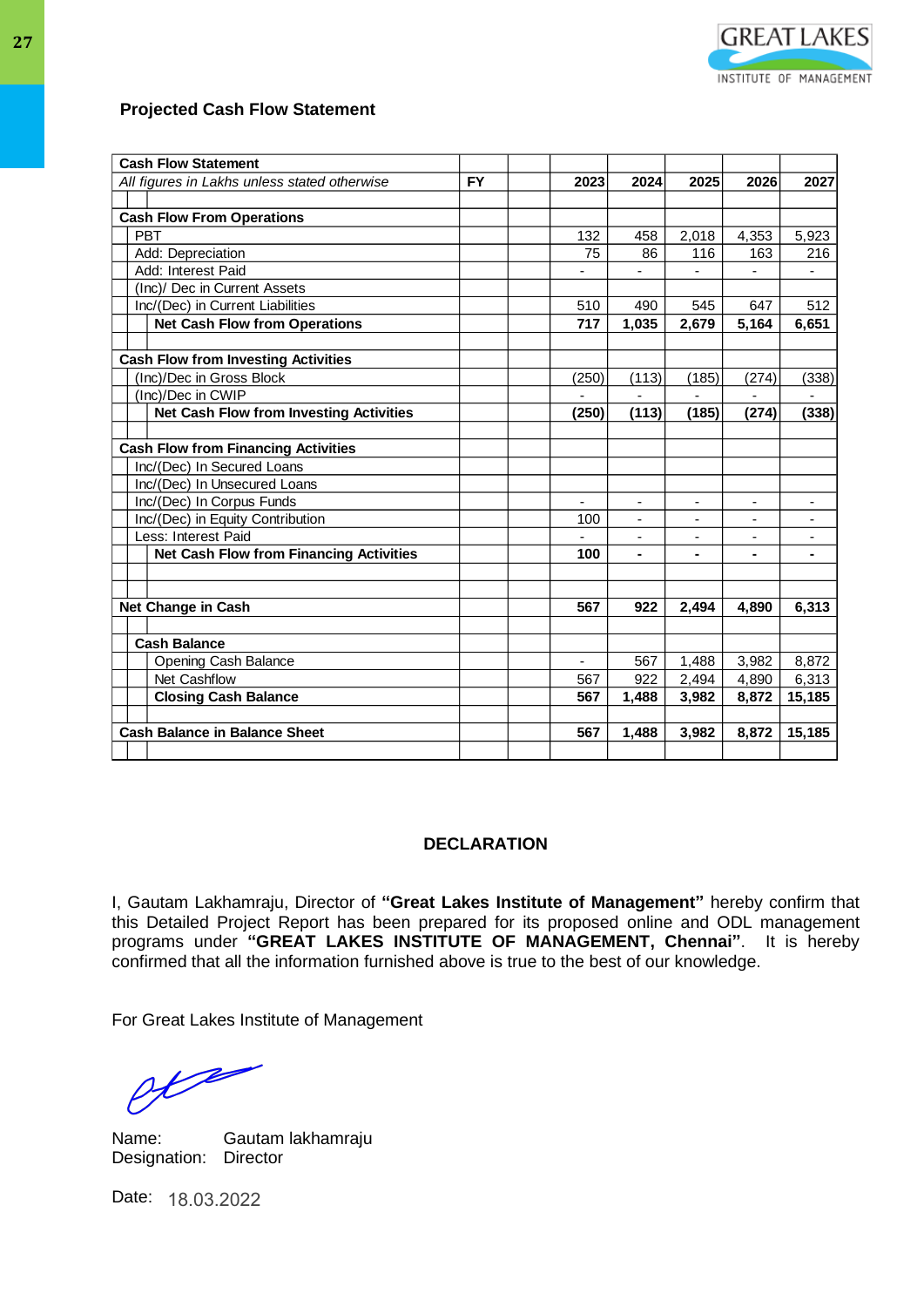

# **ANNEXURE I**

# **ADMISSION PROCESS FOR ONLINE/ODL POSTGRADUATE DIPLOMA**

# **Eligibility Criteria**

- All applicants are required to participate in the GLIM screening process before applying to the Institute.
- All applicants should possess a Bachelor's degree [10+2+3/4/5 or 10+3+3(for diploma)] in any discipline from a recognized institution with a minimum of 50% marks.

# **Application Form**

• Candidates meeting the eligibility criteria given below can apply to the Institute by completing an online form.

# **Evaluation Process**

Applicants are evaluated based on graduation scores, past academic performance, essays, work experience and performance in the personal interview. The selection process is based on criteria that facilitates evaluating of each applicant on:

**a) Standardized Test Scores:** Percentage marks received in Graduation exam

**b) Academic Abilities:** Since the program has been designed to be highly demanding and intense; candidates with a consistent academic background  $(10<sup>th</sup> 812<sup>th</sup>)$  and an ability to sustain pressure make the shortlist

**c) Work Experience:** For people who have work experience, the quality of the work experience particularly in terms of achievements and learning are good indicators of the motivation and ability of these candidates to perform well in the academic program of the Institute.

**c) Essay:** A written essay is a good mechanism to assess a candidate's ability to structure their thoughts logically and communicate that effectively. These are important attributes for an effective manager who will need to structure new problems/situations/opportunities and communicate that to others in the organization.

**d) Personal Interview:** A personal interview allows an assessment of the depth of the knowledge of the candidate as well as their personality, things that are not possible through any of the other above criteria.

The above process can be reviewed by the Institute from time to time.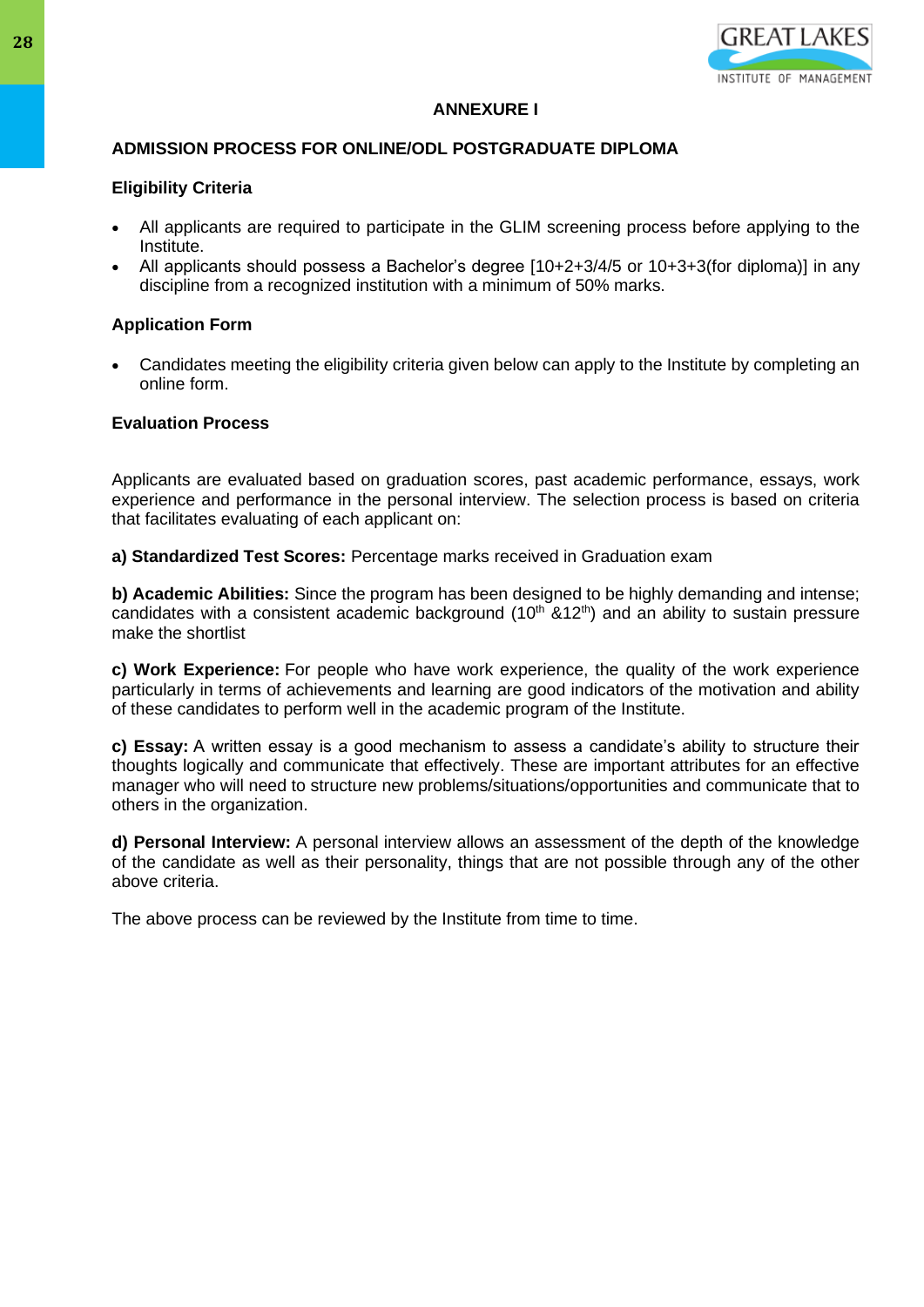

# **ANNEXURE II\_A**

# **COURSE STRUCTURE OF ONLINE and OPEN & DISTANCE LEARNING MODE**

**POSTGRADUATE DIPLOMA Batch 2022-23**

# **Great Lakes Institute of Management, Chennai Course Structure of Post Graduate Diploma**

# **SUMMARY**

| 1. Duration                 | : 24 Months (4 Semester)                 |
|-----------------------------|------------------------------------------|
| 2. Medium                   | $:$ English                              |
| 3. Attendance Requirement   | : Online /ODL                            |
| 4. Credits                  | :81                                      |
| <b>5.</b> Evaluation System | : Cumulative Grade                       |
|                             | Point Average (CGPA) System of Institute |

**6.** Objectives of Program :

# **Upon completion of the Post Graduate Diploma, students will learn**

- To display competencies and knowledge in key business functional areas including accounting, finance, marketing, and management
- To possess the skills to communicate effectively, both verbally and in writing
- To work effectively and professionally in teams
- To develop an understanding of the diverse and rapidly changing global business environment
- To possess the skills to identify professional issues in a variety of contexts
- To apply decision-making techniques, using both quantitative and qualitative analysis, to management issues
- To analyse and evaluate ethical problems that occur at all levels of business decision making
- To conduct a strategic analysis using both theoretical and practical frameworks.
- To identify, analyse and create business opportunities as well as solve business problems, developing their ability to think strategically and to lead, motivate and manage teams across borders.
- To develop the skills of curiosity, initiative, independence, reflection and knowledge transfer which will allow them to be in a position to manage new knowledge in their professional careers and to enhance their managerial effectiveness with superior written and oral communication.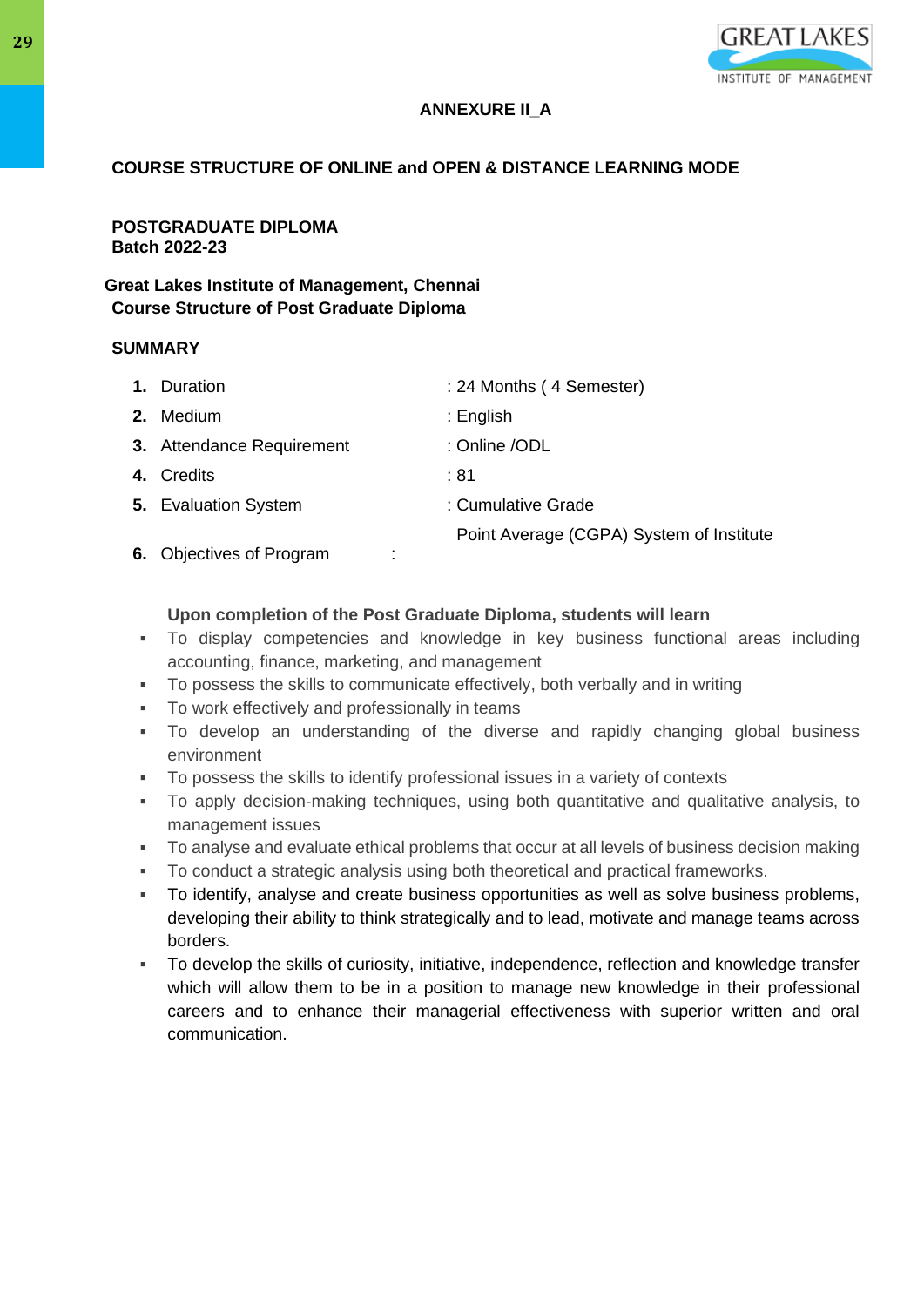

# **COURSE STRUCTURE**

The Post Graduate Diploma is spread over 24 months and broken down into four semesters. The first year of academic work is spread over two semesters followed by projects in a business organization. Only after the successful completion of the first year Post Graduate Diploma, the students will be allowed to register for the second year of the Post Graduate Diploma.

**Online Delivery Mode**: For each 3 Credit course, there will be 42-45 hours of contact and additional tutorial (if any are required to successfully complete the course). This involves Live sessions, recording contents, capstone project, simulations, reading (online referred books) and other assignments/exercises, case study preparation, etc. This unit would be treated as three credits equivalent to academic work attainment. Thus a course with 42-45 hours of learning would be three credits as per norms of one credit per 14-15 hours of class contact.

**ODL Mode**: Reading (self-study through study materials), recording contents, capstone project, simulations ,submissions of assignments, exercises, case study preparation, etc

# **EMPIRICAL PROJECT**

- The Empirical Project will be designed to be a Live Industry Project as a consulting/problem solving assignment wherein students will work upon a problem/issue that a company wants to get investigated (for insights; solutions; and/or validation) either in an on-going business process/project or something that the corporation has plans to implement in the future.
- This will be a Live Project and not an internship. The project will be executed over a period of time as per specified milestones while the students are concurrently attending classes. The students will, therefore, visit the premises of the corporate office only periodically as the work demands.This project will be equivalent to two full courses and consists of 6 credits weight.

#### **Objectives:**

- To develop a holistic understanding of businesses, business models and how they are designed to exploit business opportunities
- To inculcate an appreciation of businesses and their underlying processes as to how they are supposed to deliver high quality customer experience and, therefore, drive organizational goals.
- To enhance and build upon managerial and analytical skills of participants by making them work upon cross functional or functional projects
- To integrate the evaluation process of the program participants as a learning tool, through a practical hands-on methodology
- To facilitate team-work, interpersonal skills, time management by making the participants work in small teams over an extended period.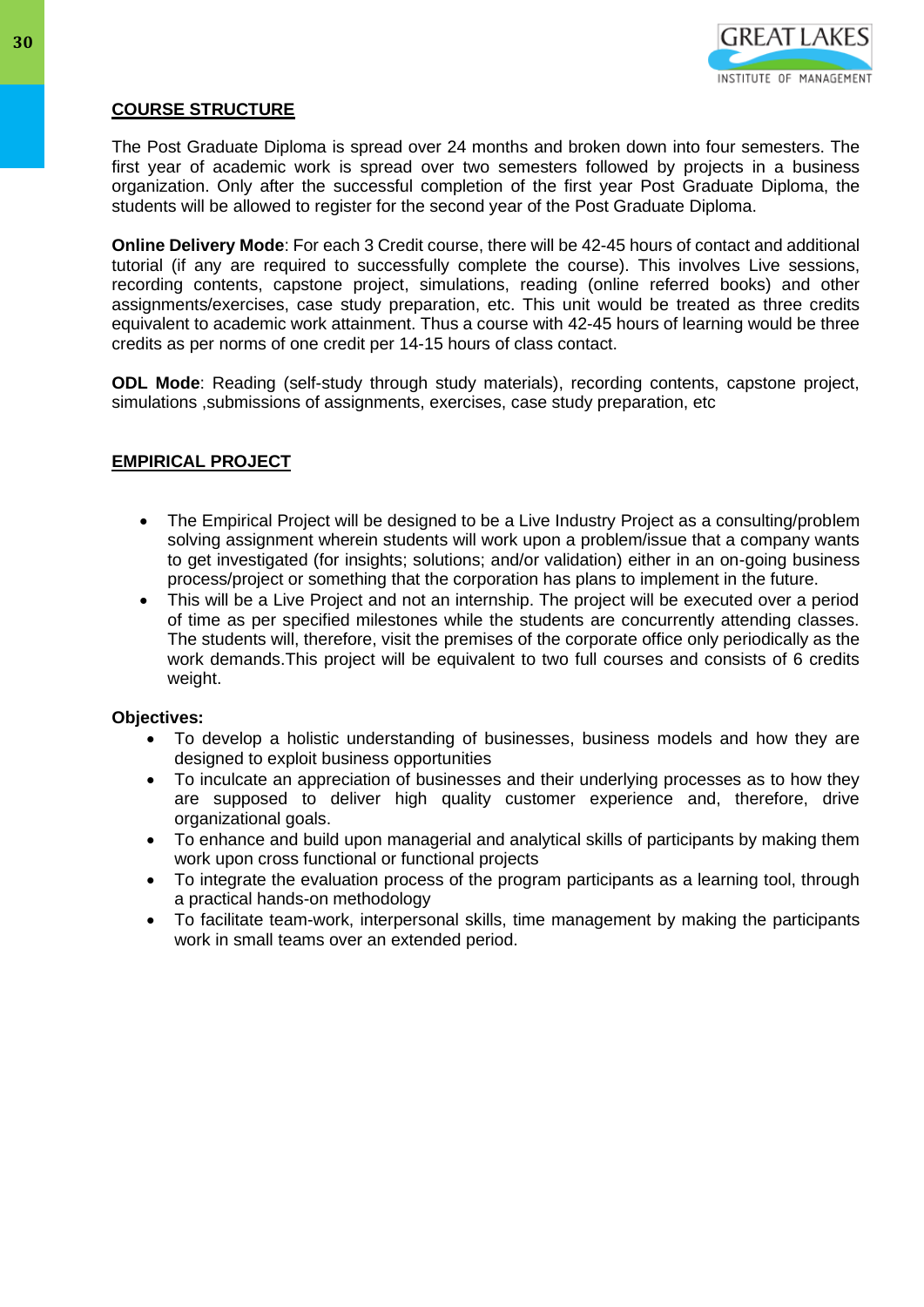

# **SEMESTER-WISE DETAILS**

| Semester-1 |      |                                           |    |
|------------|------|-------------------------------------------|----|
| Sno        | Code | <b>Course Name</b><br><b>Credits</b>      |    |
|            |      | <b>Managerial Economics</b>               | 3  |
| 2          |      | <b>Financial Accounting for Managers</b>  | 3  |
| 3          |      | <b>Marketing Management-1</b><br>3        |    |
|            |      | Organisational Behaviour                  | 3  |
| 5          |      | <b>Oral Communication</b>                 | 3  |
| 6          |      | Quantitative Analysis for Decision Making | 3  |
|            |      | Assignments/Tests                         |    |
|            |      | Total                                     | 18 |

| Semester-2 |      |                                             |                |
|------------|------|---------------------------------------------|----------------|
| <b>Sno</b> | Code | <b>Course Name</b>                          | <b>Credits</b> |
|            |      | <b>Business Environment-Macro Economics</b> | 3              |
|            |      | <b>Advance Business Communication</b>       | 3              |
| 3          |      | <b>Financial Management</b>                 | 3              |
|            |      | Marketing Management-Digital Marketing      | 3              |
| 5          |      | <b>Production and Operations Management</b> | 3              |
| 6          |      | Human Resource Management                   | 3              |
|            |      | Assignments/Tests                           |                |
|            |      |                                             |                |
|            |      | Total                                       | 18             |

| <b>Semester 3</b>       |      |                                     |                |
|-------------------------|------|-------------------------------------|----------------|
| <b>Sno</b>              | Code | <b>Course Name</b>                  | <b>Credits</b> |
|                         |      | Corporate Governance & Ethics       | 1.5            |
| 2                       |      | <b>Negotiation &amp; Bargaining</b> | 1.5            |
| 3                       |      | <b>Business Analytics</b>           | 3              |
| 4                       |      | <b>Strategic Management</b>         | 1.5            |
| Electives               |      |                                     |                |
|                         |      | Elective-1                          | 3              |
| $\cdot$<br>$\mathbf{I}$ |      | Elective-2                          | 3              |
| iii                     |      | Elective-3                          | 3              |
| IV                      |      | Elective-4                          | 3              |
|                         |      | Total                               | 18             |

| Cane'<br>piect |  |
|----------------|--|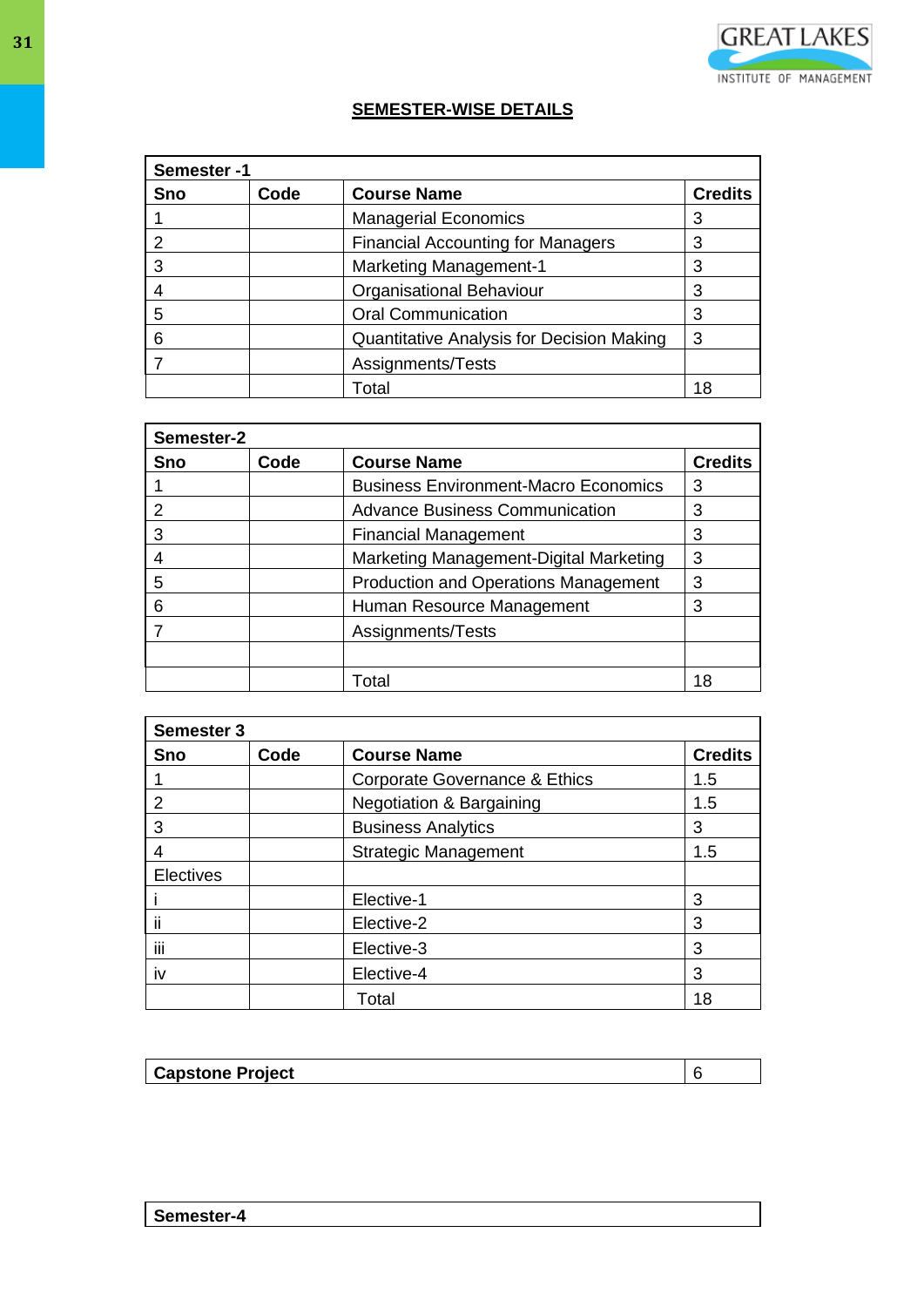

| <b>Sno</b>        | Code     | <b>Course Name</b>          | <b>Credits</b> |
|-------------------|----------|-----------------------------|----------------|
|                   |          | Leadership                  | 3              |
| $\overline{2}$    |          | <b>Strategic Management</b> | 3              |
|                   | Elective | Elective-5                  | 3              |
| ij                |          | Elective-6                  | 3              |
| iii               |          | Elective-7                  | 3              |
| iv                |          | Elective-8                  | 3              |
|                   |          | Total                       | 18             |
| <b>Simulation</b> |          |                             | 3              |
|                   |          | <b>Total Credits</b>        | 21             |

#### **SPECIALIZATION(Elective) PAPERS Grand Total of Course Credits** 81

# **Each Paper is for 3 credits**

# **MARKETING**

- MK-201 Digital Marketing
- MK-202 Consumer Behavior
- MK-203 Sales & Distribution Management
- MK-204 Web and Social Media Analytics
- MK-205 Product & Brand Management<br>MK-206 Customer Relationship Manage
- **Customer Relationship Management**
- MK-207 Services Marketing
- MK-208 Marketing and Retail Analytics
- MK-210 Business Marketing
- MK-211 International Business Strategies

# **IT AND OPERATIONS MANAGEMENT**

| <b>OP-201</b> | <b>Project Management</b>                         |
|---------------|---------------------------------------------------|
| OP-202        | Logistics & Supply Chain                          |
| OP-203        | Supply Chain Modeling and Analytics               |
| <b>OP-204</b> | <b>Service Operations Management</b>              |
| <b>OP-205</b> | Demand Planning and Forecasting                   |
| OP-206        | <b>Strategic Sourcing &amp; Corporate Quality</b> |
| $IT-201$      | <b>Internet Business</b>                          |
| AN-201        | <b>Business Intelligence</b>                      |
| AN-202        | <b>Enterprise Resources Planning</b>              |
|               |                                                   |

# **FINANCE**

| Security Analysis and Portfolio Management        |
|---------------------------------------------------|
| <b>Financial Statement Analysis and Valuation</b> |
| <b>Banking Management</b>                         |
| <b>Financial Modeling</b>                         |
| Derivatives and Risk Management                   |
| <b>Risk &amp; Fraud Analytics</b>                 |
| <b>International Finance</b>                      |
| Mergers & Acquisitions                            |
| Project and Infrastructure Finance                |
|                                                   |

#### **GENERAL MANAGEMENT**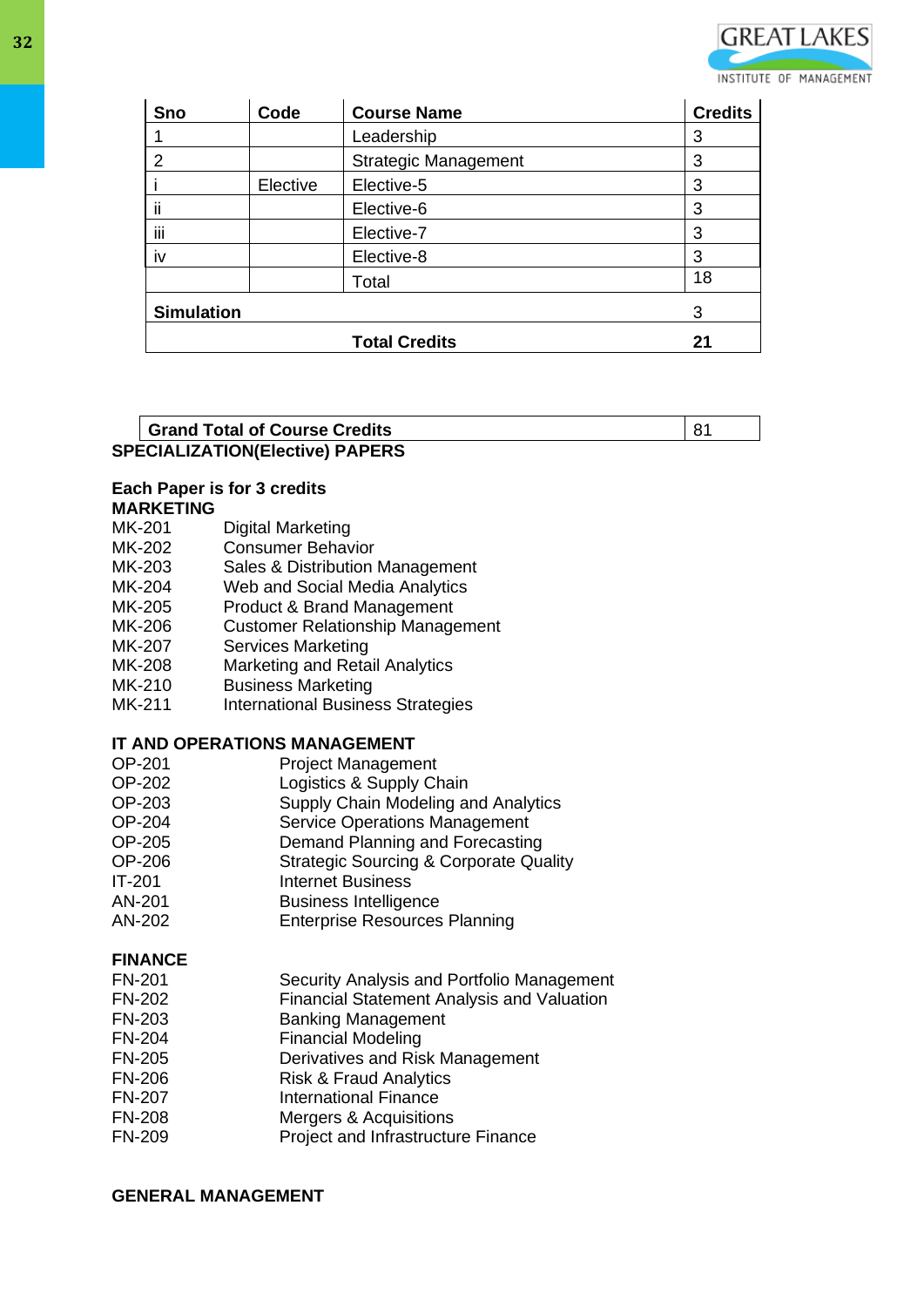

- GM-201 Business Consulting<br>
GM-202 Entrepreneurship
- Entrepreneurship
- GM-203 Negotiation<br>EC-201 Economics
- EC-201 Economics of Strategy
- HR-201 Performance Management
- HR-202 Learning and Development
- HR-203 Talent Acquisition
- OB-201 Leadership, Influence and Power
- OB-202 Motivation Theory & EQ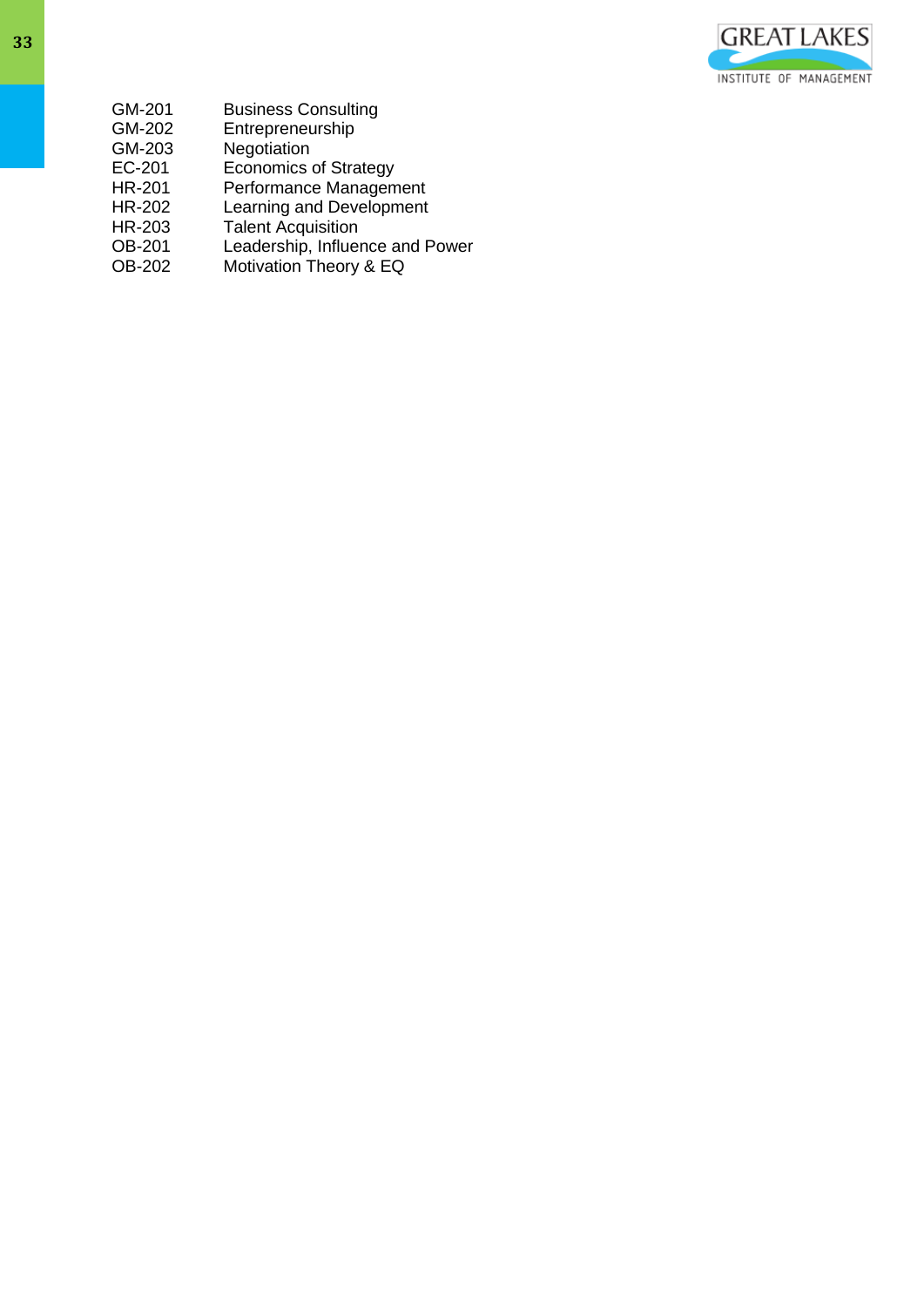

# **ANNEXURE II\_B**

# **COURSE STRUCTURE OF ONLINE and OPEN & DISTANCE LEARNING MODE Batch 2022-23 onwards**

**Course Structure of Post Graduate Certificate**

#### **SUMMARY**

| 1. | Duration                    | : 12 Months (2 semesters)           |
|----|-----------------------------|-------------------------------------|
|    | 2. Medium                   | $:$ English                         |
|    | 3. Attendance Requirements  | : Online                            |
|    | 4. Credits                  | : 40                                |
|    | <b>5.</b> Evaluation System | : As Cumulative Grade Point Average |
|    |                             | (CGPA) System of Institute          |

**6.** Objectives of Program :

# **Upon completion of the program, students will learn**

- To display competencies and knowledge in key business functional areas including accounting, finance, marketing, and management
- To possess the skills to communicate effectively, both verbally and in writing
- To work effectively and professionally in teams
- To develop an understanding of the diverse and rapidly changing global business environment
- To possess the skills to identify professional issues in a variety of contexts
- To apply decision-making techniques, using both quantitative and qualitative analysis, to management issues
- analyze and evaluate ethical problems that occur at all levels of business decision making
- Conduct strategic analysis using both theoretical and practical applications.
- To identify analyze and create business opportunities as well as solve business problems, developing their ability to think strategically and to lead, motivate and manage teams across borders.
- To develop the skills of curiosity, initiative, independence, reflection and knowledge transfer which will allow them to be in a position to manage new knowledge in their professional careers and to enhance their managerial effectiveness with superior written and oral communication.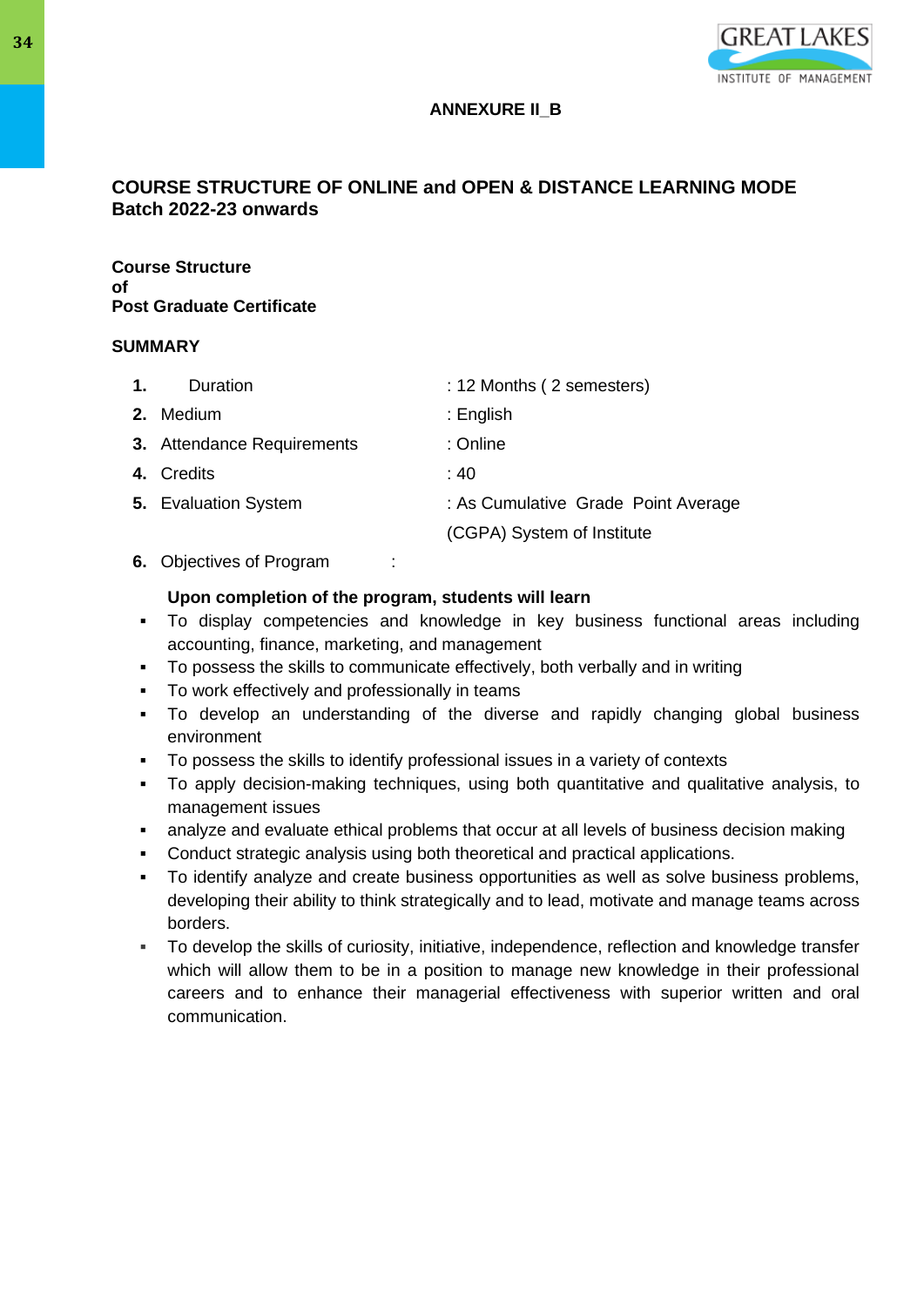

# **COURSE STRUCTURE**

**Online Delivery Mode**: The online Post Graduate Certificate is spread over 12 months broken down into two semesters. Semester 1 mostly cost courses and each has 3 Credits , there will be 42-45 hours of contact and additional tutorial (if any required to successfully complete the course). This involves Live sessions, recording contents, capstone project, simulations, reading (online referred books) and other assignments/exercises, case study preparation, etc. This unit would be treated as three credits equivalent of academic work attainment. Thus a course with 42-45 hours of learning would be three credits as per norms of one credit per 14-15 hours of class contact. In semester 2 majority is an elective subject which is 2 credit course. This semester has a capstone project and simulation in it.

# **EMPIRICAL PROJECT**

.

- The Empirical Project will be designed to be a Live Industry Project as a consulting/problem solving assignment wherein students will work upon a problem/issue that a company wants to get investigated (for insights; solutions; and/or validation) either in an on-going business process/project or something that the corporation has plans to implement in the future.
- This will be a Live Project and not an internship. The project will be executed over a period of time as per specified milestones while the students are concurrently attending classes. The students will, therefore, visit the premises of the corporate office only periodically as the work demands.This project will be equivalent to 4 credits weight.

#### **Objectives:**

- To develop holistic understanding of businesses, business models and how they are designed to exploit business opportunities
- To inculcate an appreciation of businesses and their underlying processes as to how they are supposed to deliver high quality customer experience and, therefore, drive organizational goals.
- To enhance and build upon managerial and analytical skills of participants by making them work upon cross functional or functional projects
- To integrate the evaluation process of the program participants as a learning tool, through a practical hands-on methodology
- To facilitate team-work, interpersonal skills, time management by making the participants work in small teams over an extended period of time.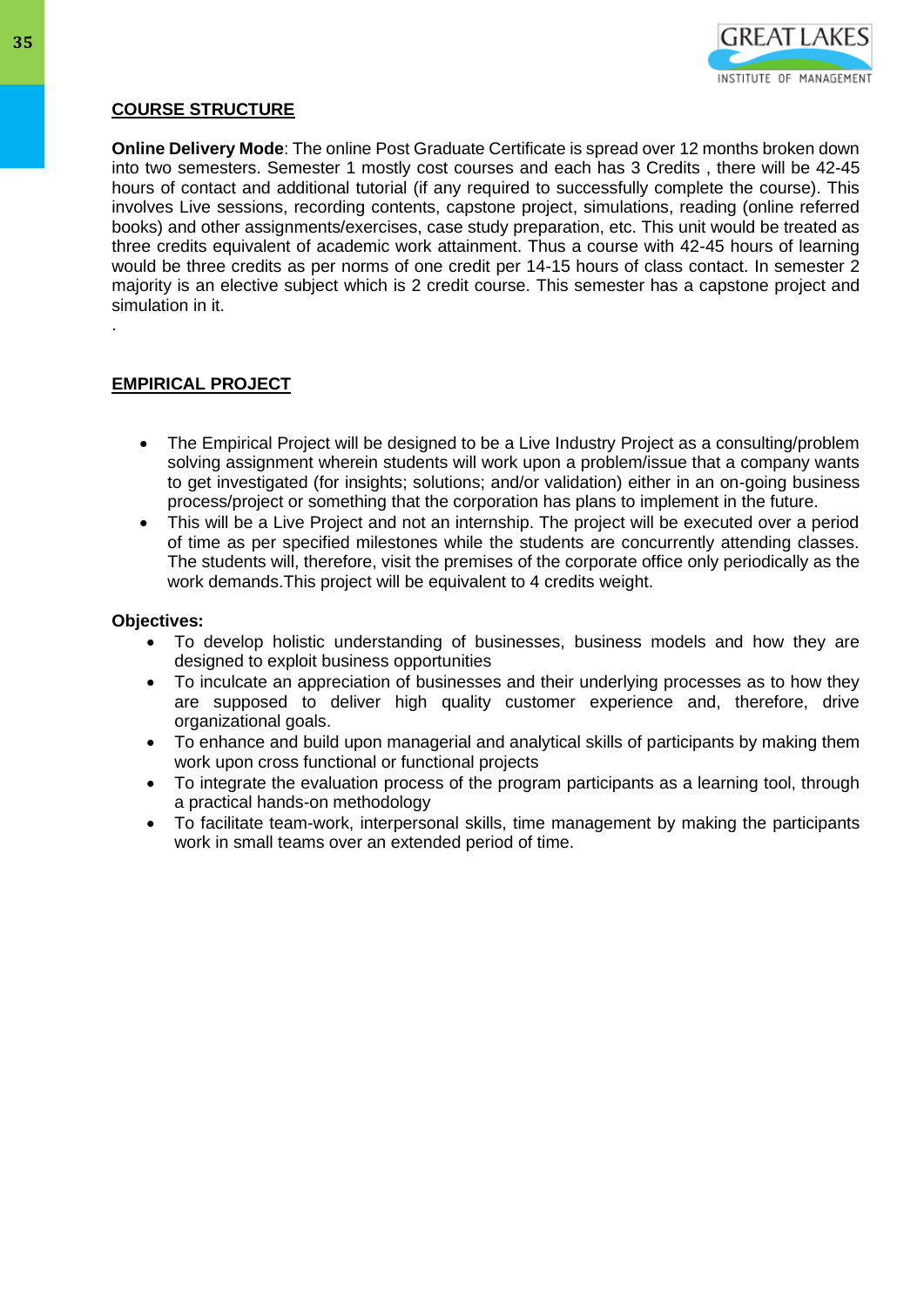

# **SEMESTER-WISE DETAILS**

| Semester -1 |      |                                                         |    |  |
|-------------|------|---------------------------------------------------------|----|--|
| S.No        | Code | <b>Course Name</b><br><b>Credits</b>                    |    |  |
|             |      | <b>Business Environment-Micro &amp; Macro Economics</b> | 3  |  |
|             |      | Financial & Managerial Accounting for Managers          | 3  |  |
| 3           |      | <b>Marketing Management</b>                             |    |  |
|             |      | Organisational Behaviour &<br>Human<br>Resource         |    |  |
| 4           |      | Management                                              | 3  |  |
| 5           |      | <b>Production and Operations Management</b>             | 3  |  |
| 6           |      | Quantitative Analysis for Decision Making               |    |  |
|             |      | <b>Business Analytics</b>                               | 3  |  |
|             |      | Total                                                   | 21 |  |

| <b>Semester 2</b> |      |                         |                |
|-------------------|------|-------------------------|----------------|
| S.No              | Code | <b>Course Name</b>      | <b>Credits</b> |
|                   |      | <b>Capstone Project</b> | 4              |
| 2                 |      | Simulation              | 3              |
| Electives         |      |                         |                |
|                   |      | Elective-1              | $\overline{2}$ |
| ij                |      | Elective-2              | $\overline{2}$ |
| iii               |      | Elective-3              | 2              |
| iv                |      | Elective-4              | $\overline{2}$ |
| v                 |      | Elective-5              | $\overline{2}$ |
| vi                |      | Elective-6              | 2              |
|                   |      | Total                   | 19             |

# **Grand Total of Course Credits** 40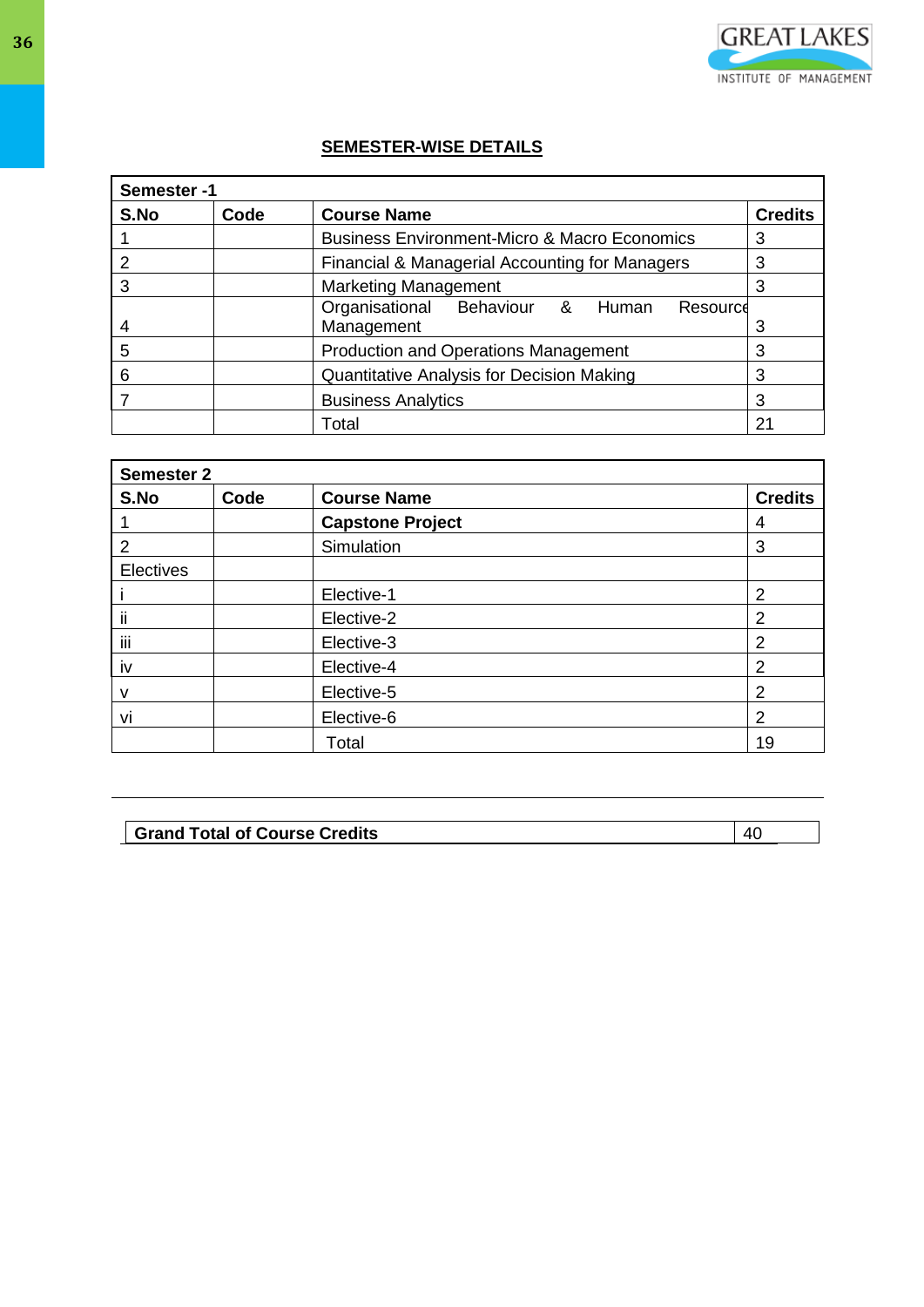

## **SPECIALIZATION PAPERS Each Paper is for 2 credits**

#### **MARKETING**

Digital Marketing Consumer Behaviour Sales & Distribution Management B2B Marketing Product & Brand Management Customer Relationship Management Services Marketing Marketing and Retail Analytics IMC

# **IT & SYSTEMS AND OPERATIONS MANAGEMENT**

Project Management Logistics & Supply Chain Supply Chain Modeling and Analytics Service Operations Management Demand Planning and Forecasting Strategic Sourcing & Corporate Quality Internet Business Business Intelligence Enterprise Resources Planning

#### **FINANCE**

Security Analysis and Portfolio Management Financial Statement Analysis and Valuation Banking Management Financial Modeling Derivatives and Risk Management Risk & Fraud Analytics International Finance Mergers & Acquisitions Project and Infrastructure Finance

## **GENERAL MANAGEMENT**

International Business Strategy Business Consulting Entrepreneurship **Negotiation** Economics of Strategy Performance Management Learning and Development Leadership, Influence and Power Motivation Theory & EQ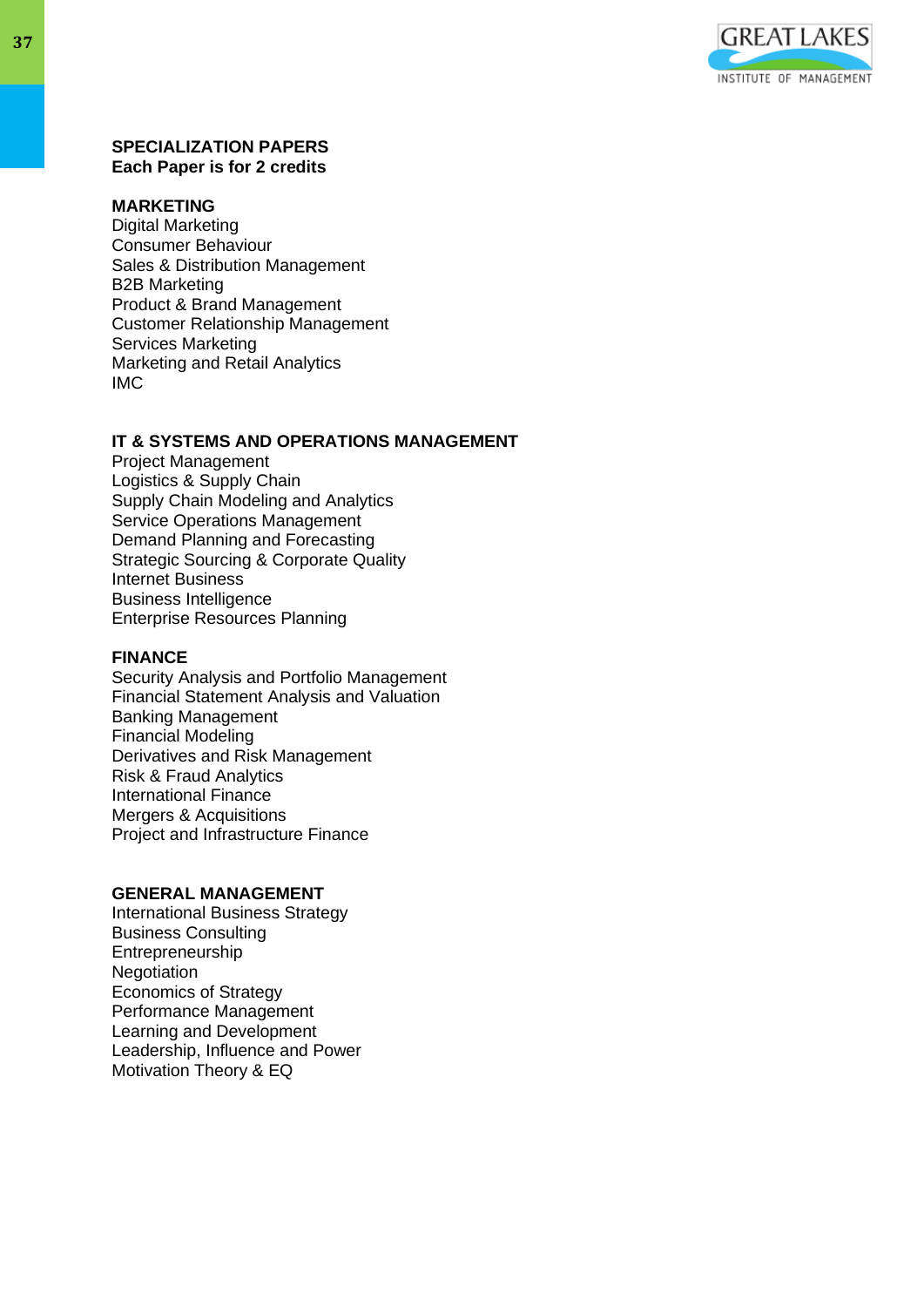

# **Annexure III**

# **ACADEMIC PERFORMANCE AND GRADING SYSTEM**

**The evaluation of academic performance is based on varying combinations of the following components:** 

- a) **Online:**Assignments, Quizzes, Class participation, etc.
- b) **ODL:** Assignments
- c) Project Work Assignments
- d) Semester-end Examination

The relative weight-age of the components for the specific course will be at the discretion of the faculty. The evaluation scheme for every course will be conveyed to the students at the beginning of the course along with the course outline.

# **Grades**

| Letter<br>Grades | Interpretation                             | <b>Grade Points</b> |
|------------------|--------------------------------------------|---------------------|
| A                | Outstanding                                | 4.00                |
| A-               | Excellent                                  | 3.67                |
| B+               | Very Good                                  | 3.33                |
| В                | Good                                       | 3.00                |
| <b>B-</b>        | Just above average                         | 2.67                |
| C+               | Average                                    | 2.33                |
| C                | Just below average                         | 2.00                |
| $C -$            | Satisfactory                               | 1.67                |
| D+               | Adequate enough to pass                    | 1.33                |
| D                | Less than passing quality                  | 1.00                |
| n.               | Much<br>less<br>than<br>passing<br>quality | 0.67                |
| F                | Credit not earned                          | 0.00                |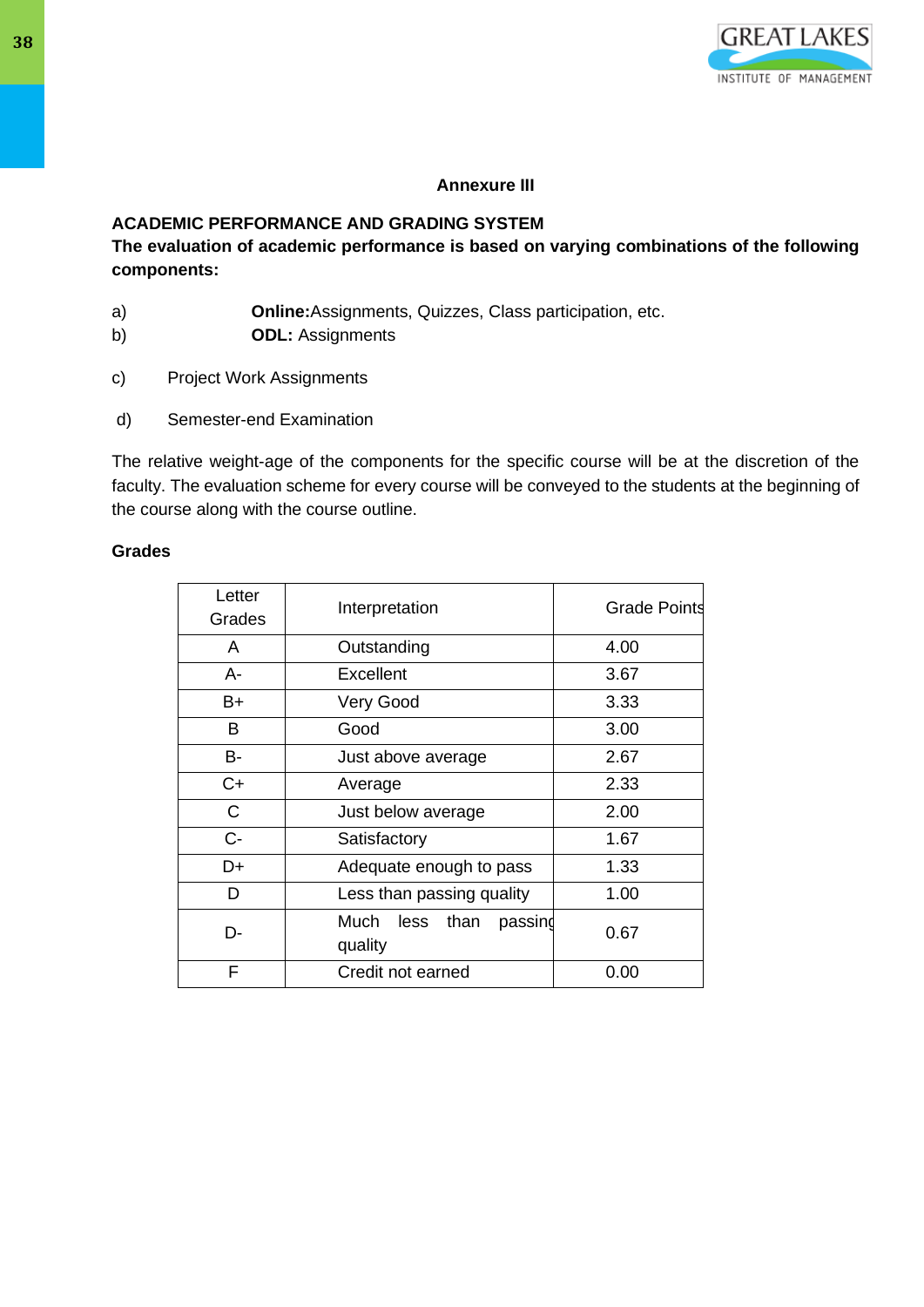

# **Minimum Grade Point Average Requirement**

All students are required to maintain a minimum grade point average of 2.5 on a scale of 4.0 every term. A student will be placed on academic probation when his/her cumulative grade point average falls below 2.5. If in the subsequent terms, the student earns grades that restore his/her cumulative average to 2.5 or above; he/she will be returned to good standing. If, in subsequent terms, the student earns at least a 2.5 average for the term, but does not restore his/her cumulative record to 2.5, he/she will be permitted to continue on academic probation. If, in the subsequent term, the student on probation fails to earn a 2.5 average for the term, he/she will be dropped from the course for poor scholarship.

A student who has been dropped for poor scholarship may appeal to the DAC (Disciplinary Action Committee.) This Committee will conduct a hearing to determine whether the student's appeal should be granted. This Hearings Panel process shall afford the student the full and fair opportunity to present evidence relevant to the issue being raised. The Hearing will not be open to the public.

The hearing will be conducted in the presence of the Program Director if he is available. If the Program Director is unavailable, the Committee's recommendation will be conveyed to the Director whose decision will be final and binding on all parties concerned.

# **Passing Requirement**

A student shall be declared to have passed a course if he/she has regularly attended classes(for Online mode only), participated in all assessments and receives C- grade at the least. The minimum standards that are required to successfully continue to be a part of the program are: (1) D+/D/D- in not more than 3 courses; (2) F in not more than 1 course and D+/D/D- in not more than 1 course. Students who get (a) 2 F grades or (b) 1 F and 2 D+/D/D- grades or (c) 4 D+/D/D- grades shall be asked to withdraw from the program from the institute, and all fees paid by them till then shall stand forfeited.

# **Calculation of SGPA, CGPA and GPA**

Two types of Grade Point Averages (GPAs) are computed using grades earned by a student, the Semester Grade Point Average (SGPA) and the Cumulative Grade Point Average (CGPA). The weighted average of grade points earned in a semester is called SGPA, whereas the weighted average of grade points earned in all the previous terms is called CGPA. GPA is the weighted grade point average of grade points in all seven terms.

To calculate a grade point average,

- determine the grade points earned in each course by multiplying course credits by the appropriate grade-point equivalent
- add the grade points earned in each course to calculate a term total, and divide this sum by the number of credits taken to determine the term grade-point average.